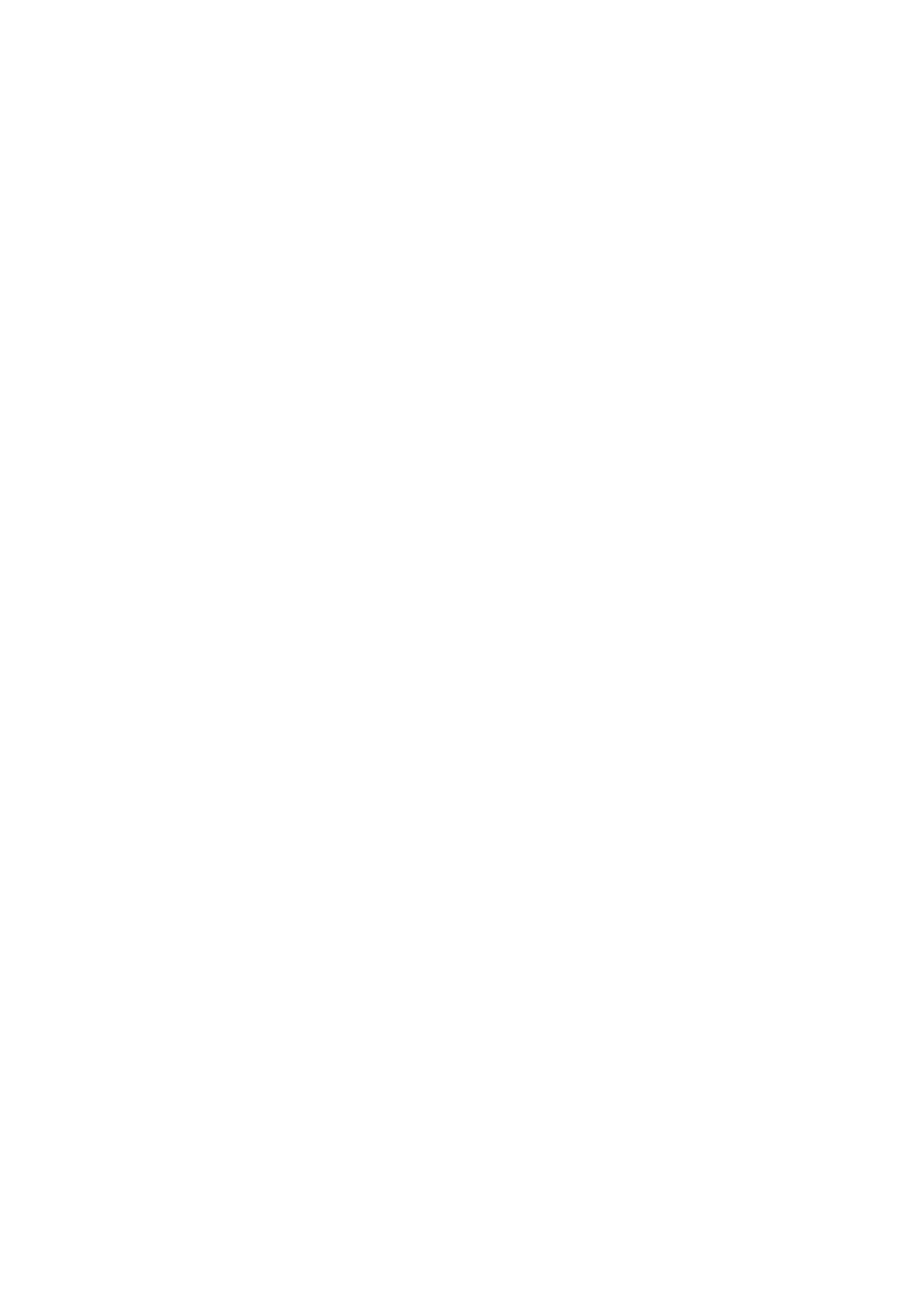

## **Rapport**

| Författare:            | Uppdragsgivare:   | Rapportnr:     |          |                    |
|------------------------|-------------------|----------------|----------|--------------------|
| K. Eilola, J. Sahlberg | Naturvårdsverket  |                |          | Oceanografi Nr. 83 |
| Granskare:             | Granskningsdatum: | Dnr:           | Version: |                    |
| Bertil Håkansson, SMHI | 2006-03-29        | 2005/0629/1933 |          | 1.01               |

Model assessment of the predicted environmental consequences for OSPAR problem areas following nutrient reductions **Kari Eilola & Jörgen Sahlberg** 

| Uppdragstagare                                                                     | Projektansvarig                                                     |
|------------------------------------------------------------------------------------|---------------------------------------------------------------------|
| <b>SMHI Oceanografisk Enheten</b><br>Nya Varvet 31<br>426 71 Västra Frölunda       | Bertil Håkansson<br>+46 (0) 31 751 8960<br>bertil.hakansson@smhi.se |
| Uppdragsgivare<br>Naturvårdsverket<br>Blekholmsterrassen 36<br>SE-106 48 Stockholm | Kontaktperson<br>Sverker Evans<br>Sverker.Evans@naturvardsverket.se |
| <b>Distribution</b><br>Enligt villkor från Naturvårdsverket<br>Klassificering      |                                                                     |
|                                                                                    |                                                                     |
| Nyckelord                                                                          |                                                                     |
| Övrigt                                                                             |                                                                     |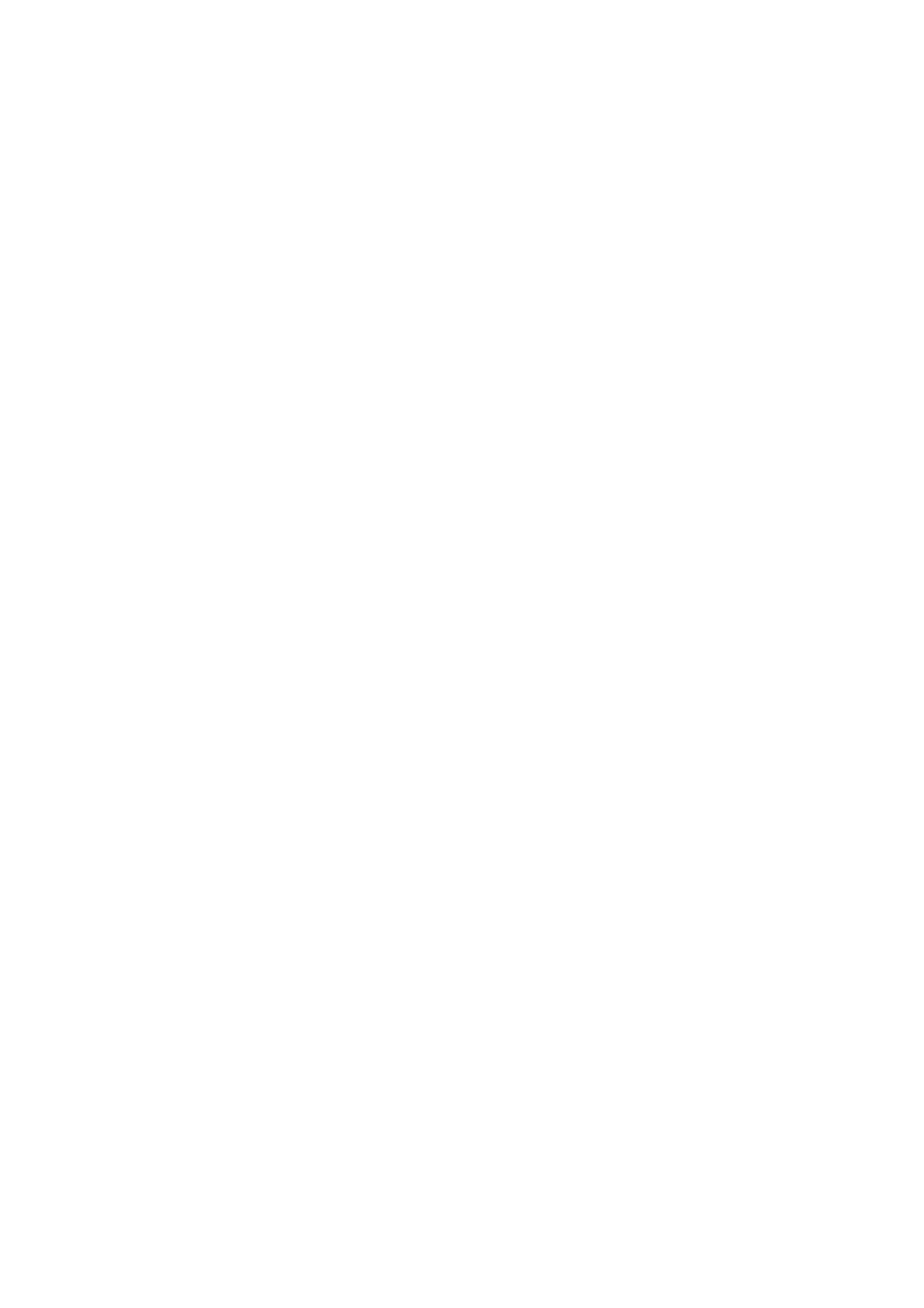| 1.   |                                                                           |  |
|------|---------------------------------------------------------------------------|--|
| 2.   |                                                                           |  |
| 3.   |                                                                           |  |
| 3.1. |                                                                           |  |
| 3.2. |                                                                           |  |
|      |                                                                           |  |
| 4.1. |                                                                           |  |
| 4.2. |                                                                           |  |
|      | 4.2.1.                                                                    |  |
|      | 4.2.2.                                                                    |  |
|      | 4.2.3.                                                                    |  |
|      | 4.2.4.                                                                    |  |
|      | 4.2.5.                                                                    |  |
|      | 4.2.6.                                                                    |  |
|      | 4.2.7.                                                                    |  |
|      | 4.2.8.                                                                    |  |
|      | 4.2.9.                                                                    |  |
| 5.   |                                                                           |  |
| 6.   |                                                                           |  |
| 7.   |                                                                           |  |
|      |                                                                           |  |
|      |                                                                           |  |
|      |                                                                           |  |
|      |                                                                           |  |
|      |                                                                           |  |
|      |                                                                           |  |
|      | Appendix G: Open boundary transports, supply from land and atmosphere  39 |  |
|      |                                                                           |  |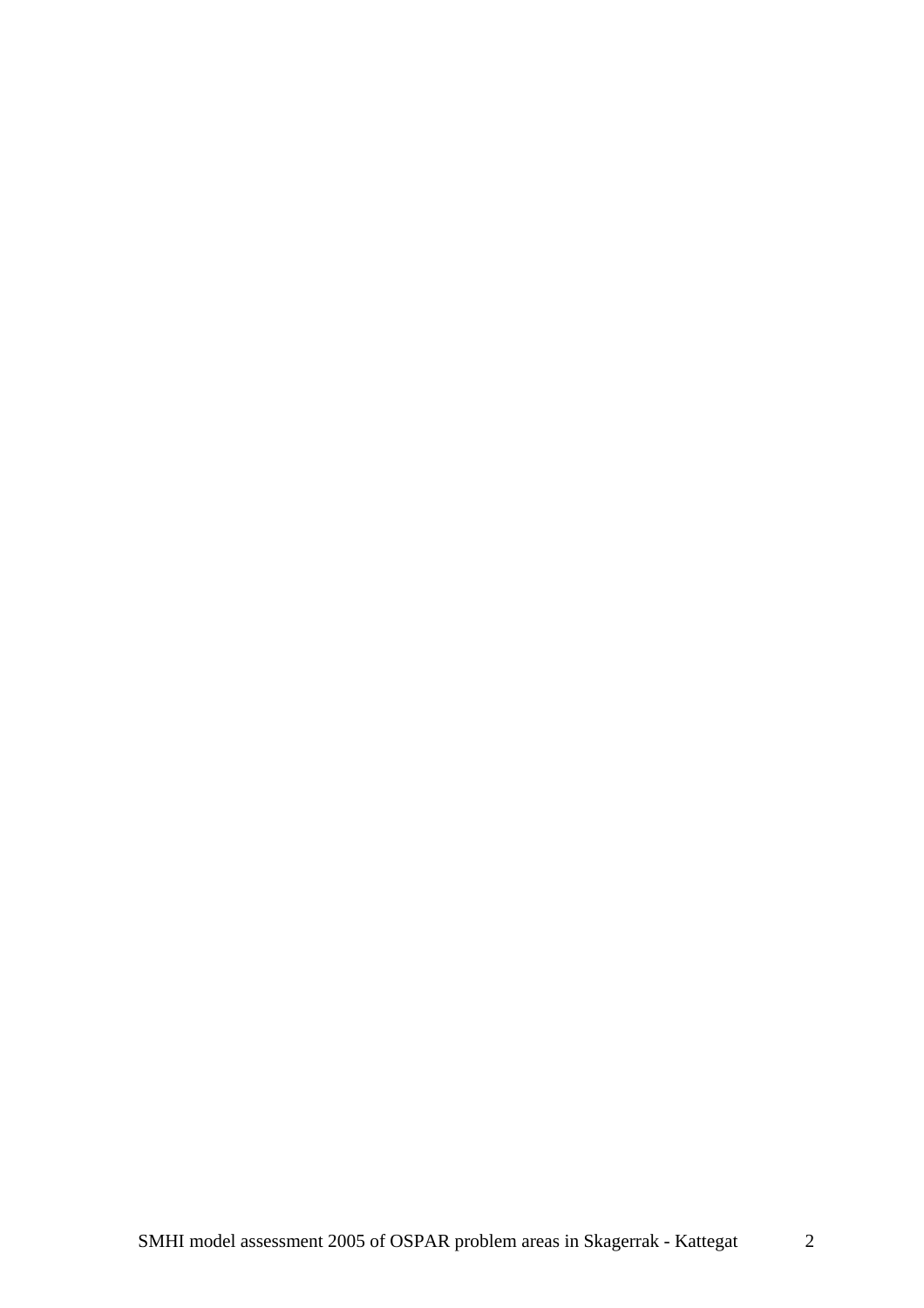### **1. Summary**

The Swedish Coastal and Ocean Biogeochemical model (SCOBI) is used for the assessment of eutrophication status in the Skagerrak and the Kattegat, and of the following long-term effects on the ecosystem for the 50% nutrient reduction target (PARCOM Recommendation 88/2). Model validation and the final reporting of the results in accordance with the OSPAR comprehensive procedure are presented.

The model is validated by a comparison of a long time series (1985-2002) of the model results to data from a number of stations representing different parts of the model domain. A quantitative examination of the model performance is done by a comparison between the seasonal and annual averages of the model results and in-situ data.

The model response to nutrient reductions shows that reducing nutrient inputs from land have the largest effects on the nitrate concentrations in the Kattegat and along the Swedish coast in the Skagerrak. The effects on phosphate concentrations are relatively small. The largest effect obtained from a 50% reduction of anthropogenic nitrogen and phosphorus from the runoff in one country alone is obtained for Sweden. This model experiment reduces the nitrate and chlorophyll concentrations in the Swedish coastal waters by 5%-10% and 3%-6%, respectively. The annual net production is reduced by 2%-4% and changes in sedimentation are less than 1%. The largest reduction is found in the Kattegat.

The combined effect from a 50% reduction of anthropogenic nutrient supplies from land and an anticipated realistic reduction of nutrient concentrations in the Baltic Sea and the North Sea reduces the nitrate and phosphate concentrations in the Kattegat and the Swedish parts of the Skagerrak coastal area by 20%-30%. The average chlorophyll concentrations are reduced by 8%-11%. The annual net production and the sedimentation are reduced by 12%-20% and 5%-12%, respectively.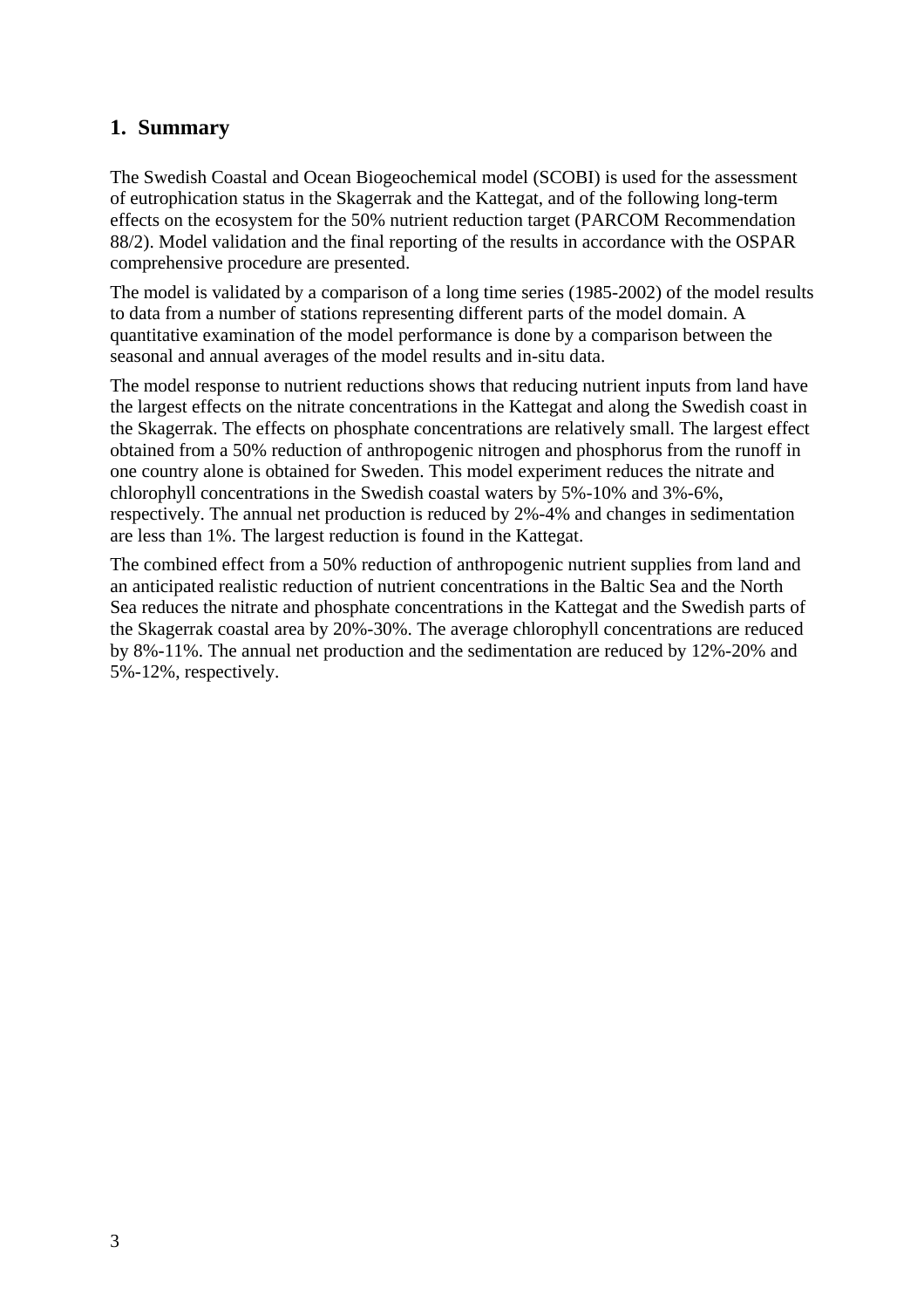## **2. Introduction**

The Ministerial Meeting of the OSPAR Commission at Sintra, Portugal, in 1998 adopted a number of strategies on the protection and conservation of the ecosystems and biological diversity of the marine environment of the north-east Atlantic. As regards eutrophication, the aim of the Commission is to make every effort to combat eutrophication in the maritime area, in order to achieve, by the year 2010, a healthy marine environment where eutrophication does not occur (OSPAR 2003). The Common Procedure for the Identification of the Eutrophication Status of the Maritime Area, which was adopted by OSPAR in 1997, is a main element of that strategy.

The Common Procedure comprises 2 steps.

- 1. The screening procedure. A broadbrush process to identify obvious non-problem areas with regard to eutrophication.
- 2. All areas not identified as non-problem areas shall be subject to the *Comprehensive* Procedure. It consists of a set of assessment criteria that may be linked to form a holistic and common assessment of the eutrophication status of the maritime area. Through this process the OSPAR maritime area is classified into areas which are considered to be problem, potential problem, or non-problem areas with regard to eutrophication. Repeated application of the Comprehensive Procedure should identify any change in the eutrophication status of a particular area (OSPAR, 2002A).

In 1998, the OSPAR Commission adopted the PARCOM recommendation 88/2 which requests the contracting parties to take effective national steps in order to reduce nutrient inputs into areas where these inputs are likely, directly or indirectly, to cause pollution. The aim was to achieve a substantial reduction (of the order of 50%) in inputs of phosphorus and nitrogen into these areas between 1985 and 1995, or earlier if possible. The OSPAR Convention requires the member states, amongst other things, to cooperate in implementing monitoring programmes and to carry out assessments of the status of the marine environment. The Joint Assessment and Monitoring Programme (JAMP) sets out the basis on which the OSPAR member states will work together in fulfilling their obligations over the period until 2010 (ASMO, 2003). According to the time schedule of the JAMP implementation plan, assessments shall be made in 2005 of the effectiveness of the implementation of the measures on the state of the marine ecosystem. The results will be reported to the commission in 2006.

The aim of the present report is to assess the eutrophication status in the Skagerrak and the Kattegat (Figure 1) coastal and offshore areas and the following long-term effects on the ecosystem for nutrient reductions as suggested by the PARCOM Recommendation 88/2. Model validation, model sensitivity to variation in forcing, the processing of model results and the final reporting of the results in accordance with the comprehensive procedure will be presented. The main tasks are defined in accordance with recommendations from the OSPAR workshop on eutrophication modelling held in Hamburg 2005 (ICG\_EMO, 2005):

- a. Predict the environmental consequences if the 50% nutrient reduction target was achieved;
- b. Predict the reduction target to achieve a non-problem area status;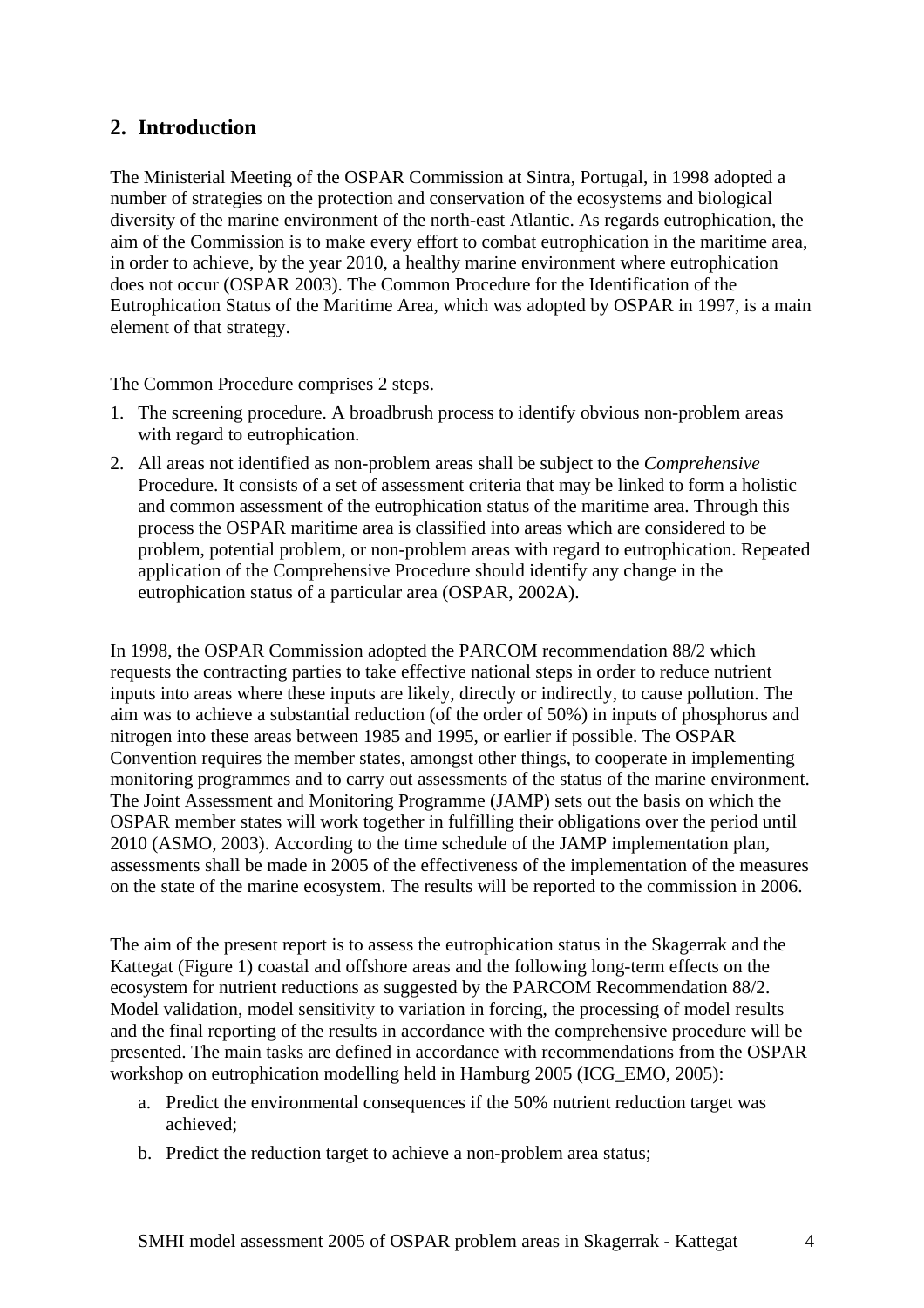c. Discuss the reliability of model predictions for the different nutrient reduction scenarios.

The report is organised as follows:

A large part of the model description and the model results are presented in appendices. The OSPAR common procedure is presented in Appendix A. The validation method and the station data used for the model validation are discussed in section 3.1. The methods used for the OSPAR assessments and the evaluations of effects of nutrient reduction scenarios are discussed in section 3.2.

The results of the model validation and the nutrient reduction scenarios are discussed in section 4.1 and 4.2 respectively. Final conclusions and discussions are presented in section 5.

## **3. Material and methods**

The preliminary aim of the OSPAR model assessment is to obtain estimates of some of the parameters suggested by the OSPAR to describe the eutrophication status in the sea. The procedure should enable a classification of the maritime areas in terms of problem areas, potential problem areas and non-problem areas with regard to eutrophication. A secondary aim of the model assessments within the OSPAR modelling community is to discuss the relevance of the selected set of parameters and possibly to suggest improvements of the same. The checklist of qualitative parameters and the assessment criteria that are suggested for the classification are presented in Appendix A.

The Swedish SCOBI model is used to describe the degree of nutrient enrichment (Category I) defined by the winter surface concentrations and ratios of DIN and DIP. The direct effects of nutrient enrichment during growing season (Category II) are described in terms of the mean and maximum chlorophyll concentrations and model estimations of net primary production and sedimentation. The indirect effects of nutrient enrichment (Category III) may be discussed in terms of oxygen depletion in bottom waters. Region specific background concentrations and threshold values used for the model assessment here are from the OSPAR 2002 data assessment of the 1990s (OSPAR assessment 2002).

The model system (Figure 1), below called the OSPAR model, covers the Skagerrak and the Kattegat area. The open sea area has been divided into six large basins. Two describe the offshore areas and four describe the coastal areas along the Swedish and Norwegian coasts. The coastal elements are connected to three Swedish coastal zone models which all together make up the OSPAR model system of 83 sub basins. The model and the forcing of the model are further described in Appendix B.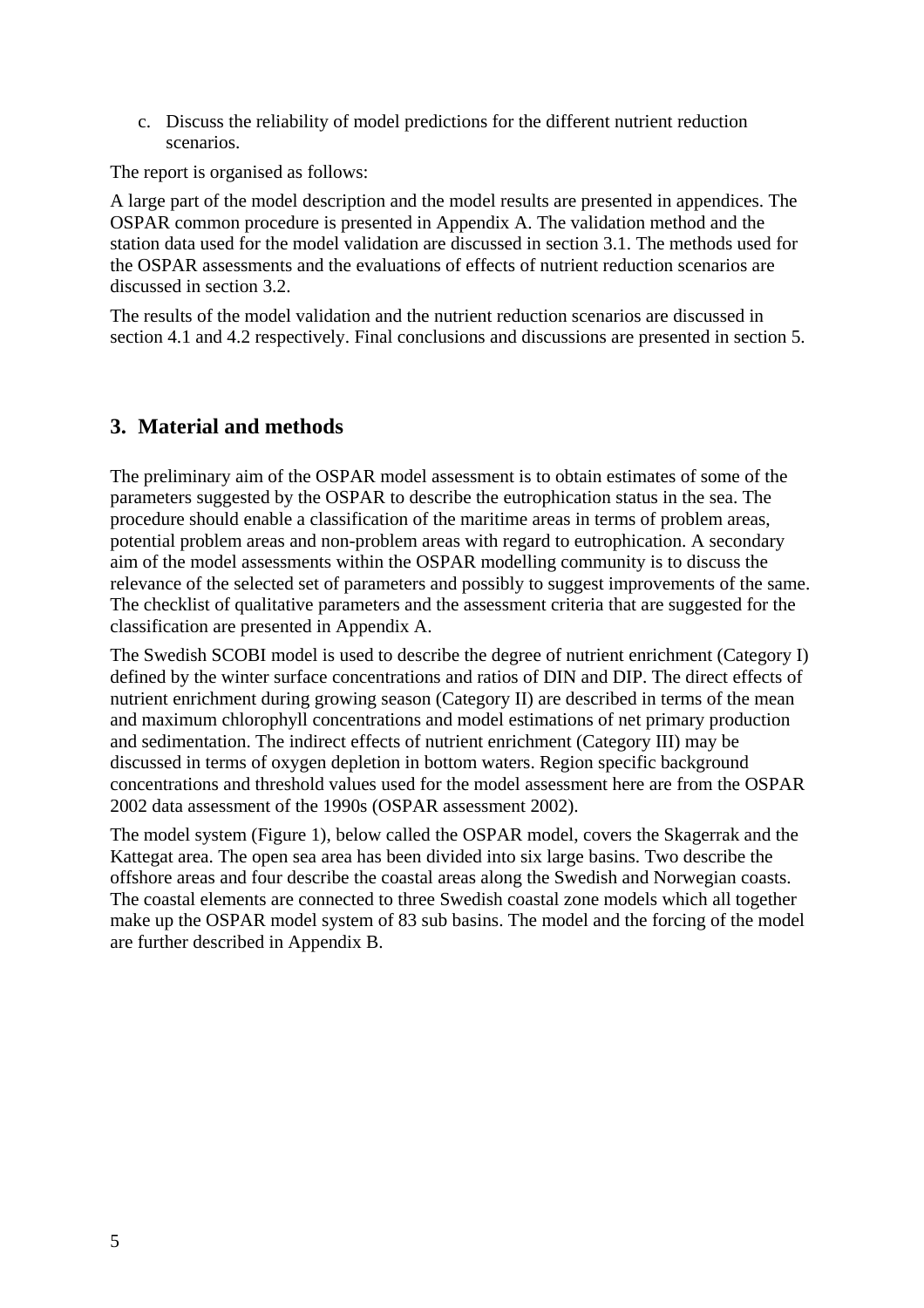

*Figure 1. Above: Map showing the SMHI standard monitoring stations of the Kattegat and Skagerrak area. The sampling stations used for model evaluation here are included. Below: A schematic figure of the OSPAR model showing the location of the six main basins (marked with B) and the 12 sounds (marked with S) including the coupling to the Swedish coastal zone models.*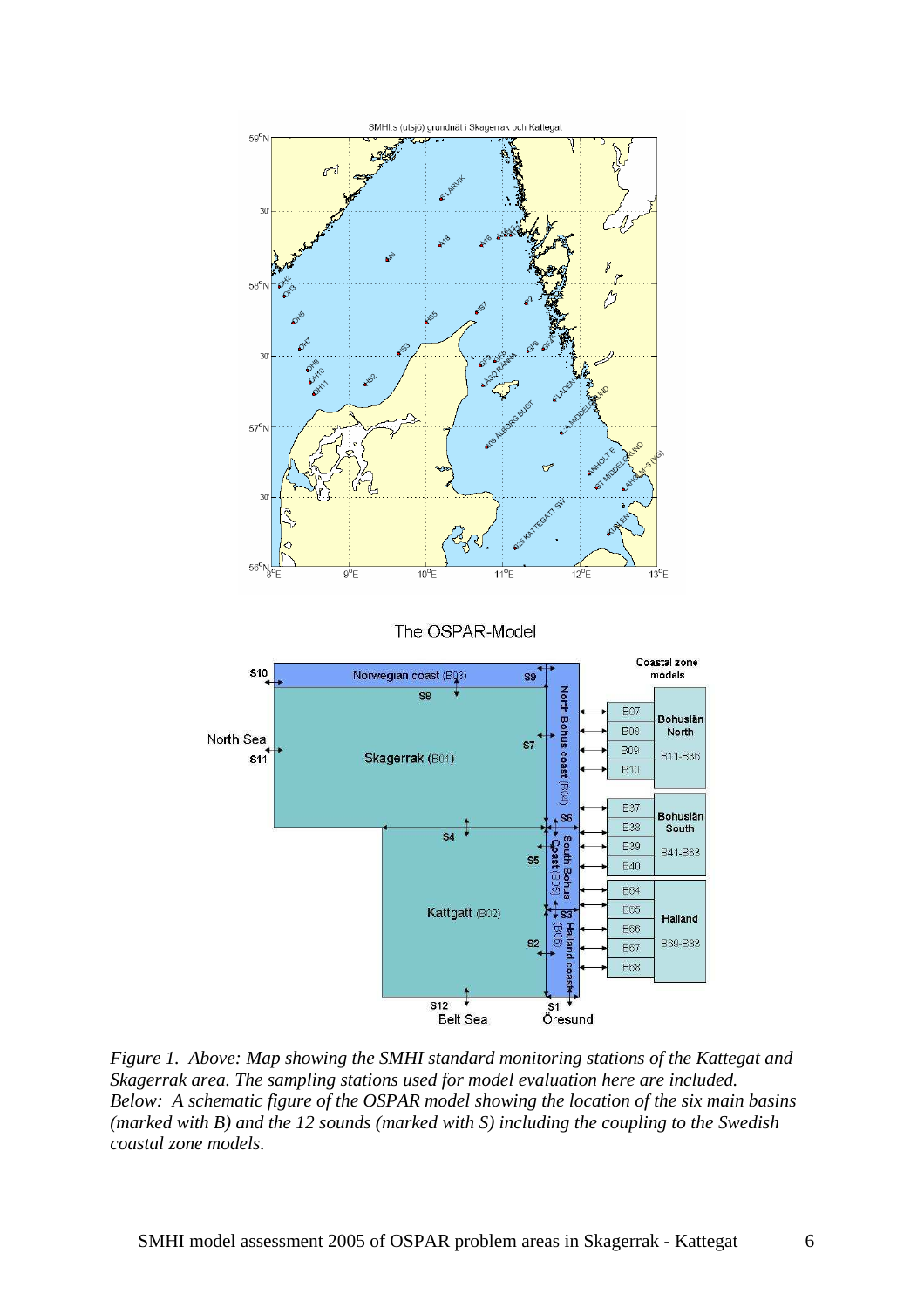#### **3.1. Model validation method**

The model is validated by a comparison of a long time series (1985-2002) of the model results to data from a number of stations representing different parts of the model domain. This comparison gives a qualitative impression about the correlation between model results and insitu data and it indicates how well the model responses to varying natural forcing. A more quantitative examination of the model performance is also done by a comparison between the seasonal and annual averages of the model results and in-situ data. For this comparison we used a cost function, an equation which is applied to give a quantitative measure of the agreement between the model results and data. The cost function is described below.

The model results are validated against data extracted from the Swedish ocean data base (SHARK). For each basin, except for the Norwegian coastal basin (B03) because of lack of data, one standard monitoring station was selected as a reference.

The corresponding stations used here are (see also Figure 1):

| $B01 - Station M6$   | (N5810, E0930) |
|----------------------|----------------|
| B02 – Station Anholt | (N5640, E1207) |
| B03 – No Data        |                |
| $B04 - Station A13$  | (N5820, E1102) |
| B05 - Station GF4    | (N5733, E1131) |
| $B06 -$ Kullen       | (N5614, E1222) |

In Kattegat (B02) the time series of model results of salinity and oxygen are also compared to the station Fladen (N5711, E1140) to show differences between the stations within the basin. In each basin the time development of the model results (1985-2002) for temperature (T), salinity (S), chlorophyll (Chl), total nitrogen (TotN), nitrate (NO3), total phosphorus (TotP), phosphate (PO4) and oxygen (O2) are compared against available observations in the surface layer (0m) and at a standard depth from the deeper layers (Appendix C). The composition of organic matter in the model is based on the Redfield molar ratio (C:N:P=106:16:1), where C is carbon, and a constant C:Chl ratio (1:50) is used to express the model phytoplankton biomass in chlorophyll values.

Seasonal and annual statistics for the period 1990-1994 for the same parameters as shown in the time plots are presented for the Kattegat (B02) data (Appendix D) and for the Skagerrak (B01) data (Appendix E).

The surface layer Cost Function for all pelagic variables in all basins is presented in Appendix F. The annual average transports of nutrients and water both from land and from the open boundaries are presented in Appendix G. Atmospheric deposition and budget calculations for the Kattegat–Skagerrak model area are also presented there.

The results from the validation exercises are summarised in section 4.1.

The Cost Function is a mathematical function which provides a useful means of comparing data from two different sources. The cost function gives a non-dimensional number which is indicative of the 'goodness of fit' between two sets of data. It can also be used to quantify the difference between two simulations of the same model. For the ASMO Eutrophication modelling workshop in 1996 the Cost Functions were used for model validation exercises.

The Cost Function in the present report is computed for each standard depth in each sub-basin of the Skagerrak and the Kattegat as described below.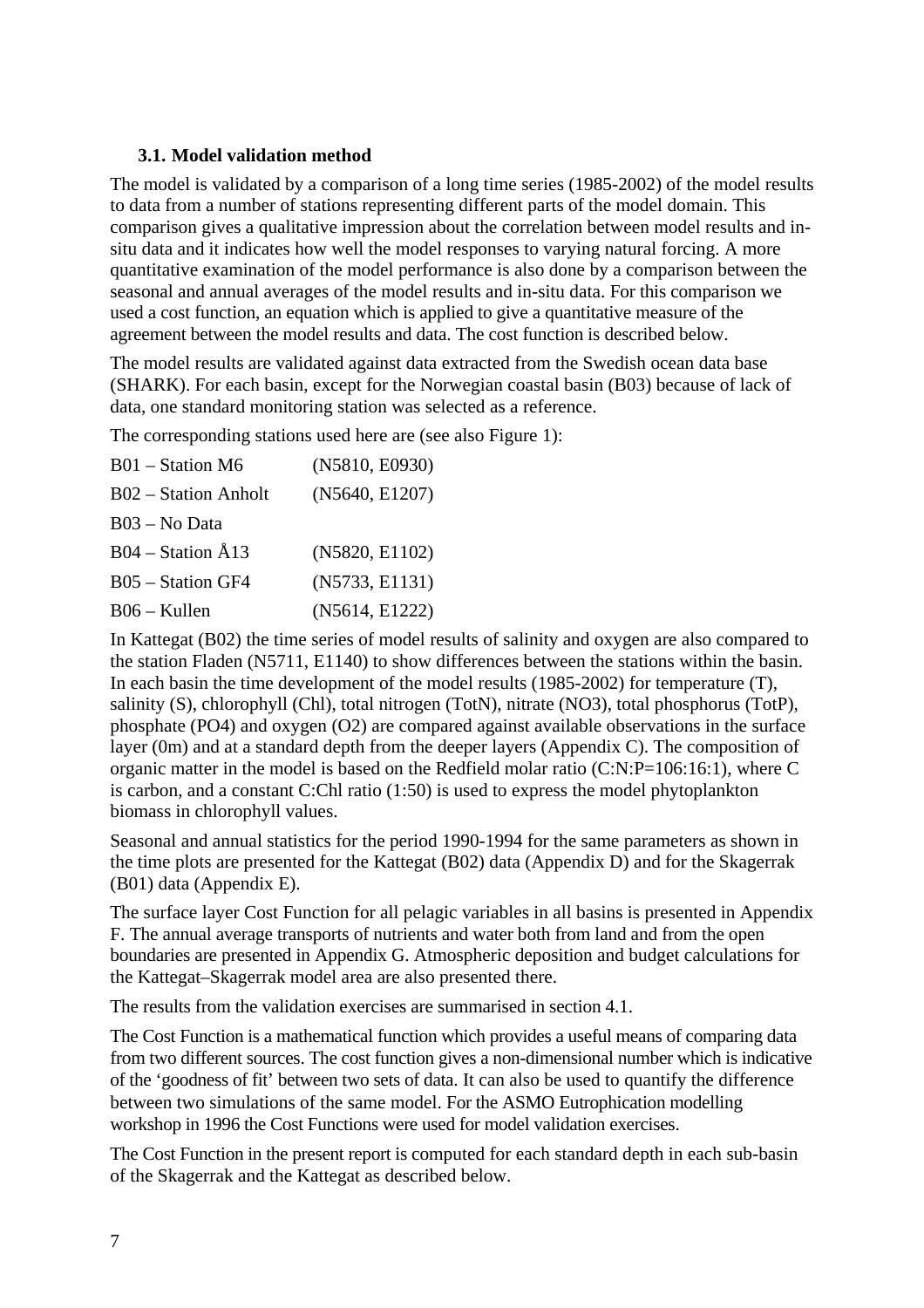*Function:*

$$
C_{z,x,t} = \left| \frac{M_{z,x,t} - D_{z,x,t}}{sd_{z,x,t}} \right|
$$

with

 $C_{z,xt}$  normalised (in sd units) deviation between model and data for each standard depth z, sub-basin x and season t

 $M_{z, x, t}$  mean value of the model results within z, x and t

 $D_{z, x, t}$  mean value of the in situ data within z, x and t

 $sd_{z,x,t}$  standard deviation of the in situ data within z, x and t

From the figures of the results shown in section Appendix D and Appendix E it is possible to get an image of how the Cost Function relates to the difference between model results and measurement data at different depths and during different seasons. In accordance with the ASMO Eutrophication modelling workshop in 1996 we (subjectively) define the following ranges for the interpretation of the Cost Function values.

> Good < 1 std. deviation Reasonable 1-2 std. deviations Poor  $>2$  std. deviations

One may note that the value of the Cost Function becomes large if the modelled mean value differs much from the mean value of the in situ data. In these cases it is important to identify the cause of the differences and to find measures that may improve the model performance. The Cost Function may also obtain high values when the mean values are close to zero and the standard deviation is small. In this case the difference in absolute values may be small though the Cost Function may indicate poor results. Finally one should bear in mind that the model data are sampled every day while the sampling of in situ data may vary between variables and between different seasons and locations.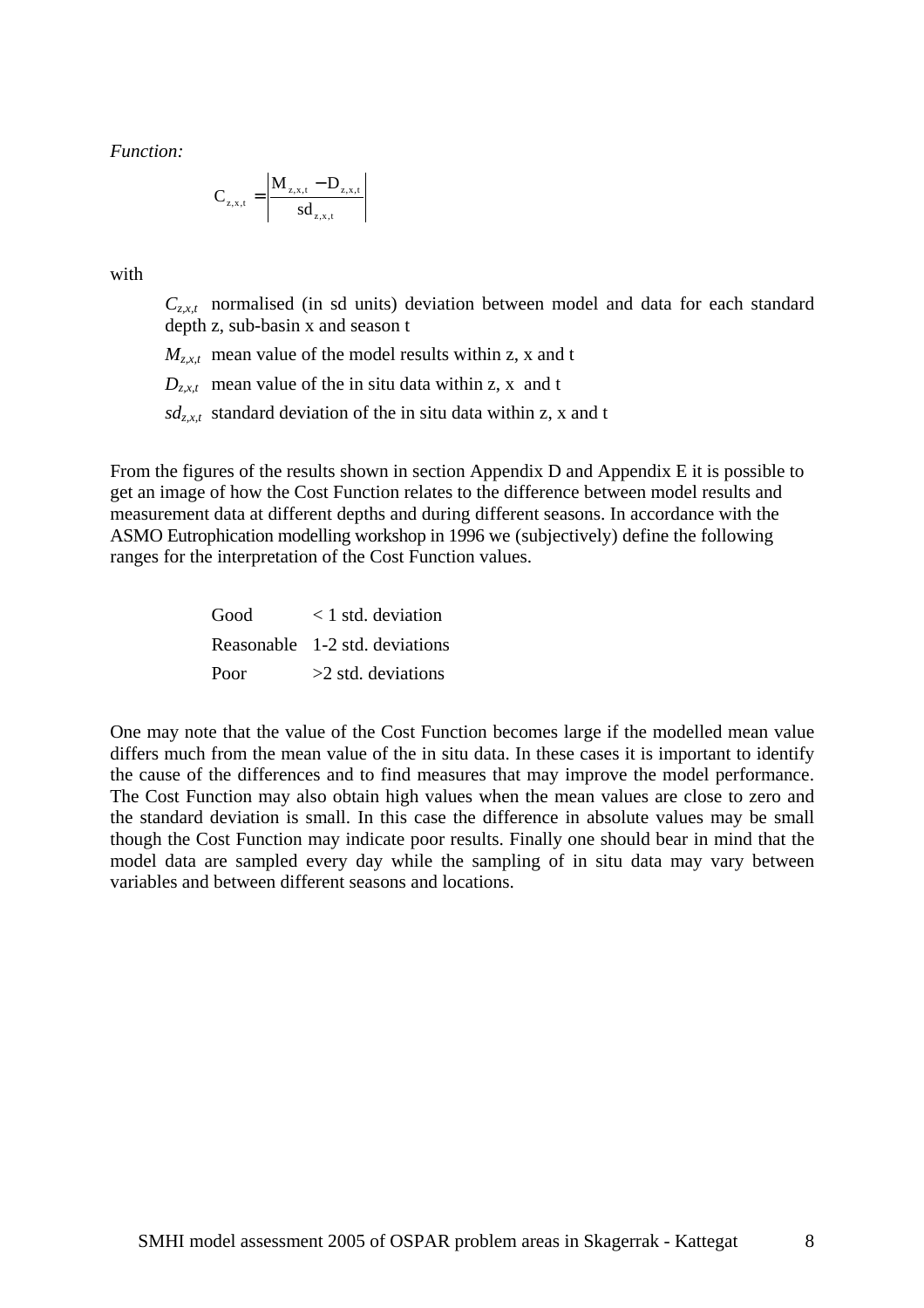#### **3.2. OSPAR assessment and reduction scenarios method**

For the nutrient reduction scenarios the reference case of the model is here defined by the year 1994. Nutrient supplies and physical forcing of the model is taken from this year. This year the inflow of nutrients from the Baltic Sea was rather normal for the investigated period. The results of this year are compared to results from the year 1994 in the original run 1985-2002 and to results from the OSPAR 2002 data assessment of the 1990s. Available data found from the SHARK database in the same year 1994 are also presented for comparison. The investigation shows that nitrate concentrations in 1994 were higher than average in the 1990s.

The same year is run over and over again until a "steady state" is obtained in the results. By this the standard case is defined to which effects of changed supplies of nutrients are evaluated. For each nutrient reduction scenario the 1994 model is run to a new "steady state" with the only difference given by the suggested nutrient reduction. Any effects obtained in this way should therefore give a clear signal connected to the actions taken. The "steady state" situations of the different cases may then be evaluated in accordance with the common procedure. The effects of nutrient reductions are presented in tables in accordance with the OSPAR work shop on eutrophication modelling held in Hamburg September 2005 (ICG\_EMO, 2005).

A 20 year investigation of the model response to nutrient reductions show that it takes about 8-10 years for the phosphorus concentrations at the sea surface to reach 99% of the steady state conditions. The response time for the benthic phosphorus concentrations is a couple of years longer. For the reduction scenarios the model year 1994 is therefore repeated 10 times and the evaluation of the effects of the proposed reduction is performed on the last year of the run. Results from the repeated year are compared to results from the  $10<sup>th</sup>$  year of the 1994 reference run without reduction. In Appendix H results from the repeated year are compared to results from the year 1994 in the original run 1985-2002, and to results from the OSPAR 2002 data assessment of the 1990s, and to data from the SHARK database in the year 1994.

The present report includes results from 9 nutrient reduction scenarios (see section 4.2). The first three experiments (section 4.2.1-4.2.3) aim to show the responsiveness of the model to nutrient reductions performed at different sources. Four scenarios (section 4.2.4-4.2.7) show the model response to a 50% reduction of the anthropogenic fraction of the land loads of nitrogen and phosphorus. The OSPAR 2002 assessment concluded from a special study on Swedish source apportionment that 70% of the total nitrogen and 40% of the total phosphorus was due to anthropogenic activities. These fractions are also used here for the Norwegian and Danish runoff.

One scenario (section 4.2.8) includes an attempt to estimate reduction of nitrogen and phosphorus from the Baltic Sea. This scenario is based on the assumption that the nutrient concentrations of the south western Baltic Sea are reduced to the level of a non problem area according to HELCOM EUTRO Swedish National report (2005). The winter surface values of DIP, TotP and DIN, TotN are therefore assumed to become 0.38 mmolDIPm<sup>-3</sup>, 0.75 mmolTotPm<sup>-3</sup>, 4.5 mmolDINm<sup>-3</sup> and 26.0 mmolTotNm<sup>-3</sup> when the effects of nutrient reductions have been established. The winter surface values of 1994 were about 0.60 mmolDIPm<sup>-3</sup>, 0.97 mmolTotPm<sup>-3</sup>, 6.5 mmolDINm<sup>-3</sup>, and 27.6 mmolTotNm<sup>-3</sup>, respectively. The 1994 data (SHARK) was extracted from the central Arkona basin for this comparison. This corresponds to a reduction of about 0.22 mmolDIPm<sup>-3</sup> (37%) of DIP and about 2.0 mmol $\text{DINm}^{-3}$  (31%) of DIN which is fairly well in accordance with the suggested reduction of winter concentrations of TotP  $(0.22 \text{ mmolTotPm}^{-3})$  and TotN  $(1.6 \text{ mmolTotNm}^{-3})$ . The reduction of nutrient concentrations in summer time is assumed to be less than in winter. The reduction scenario used in section 4.2.8 is therefore set to 35% TotN and 20% TotP from land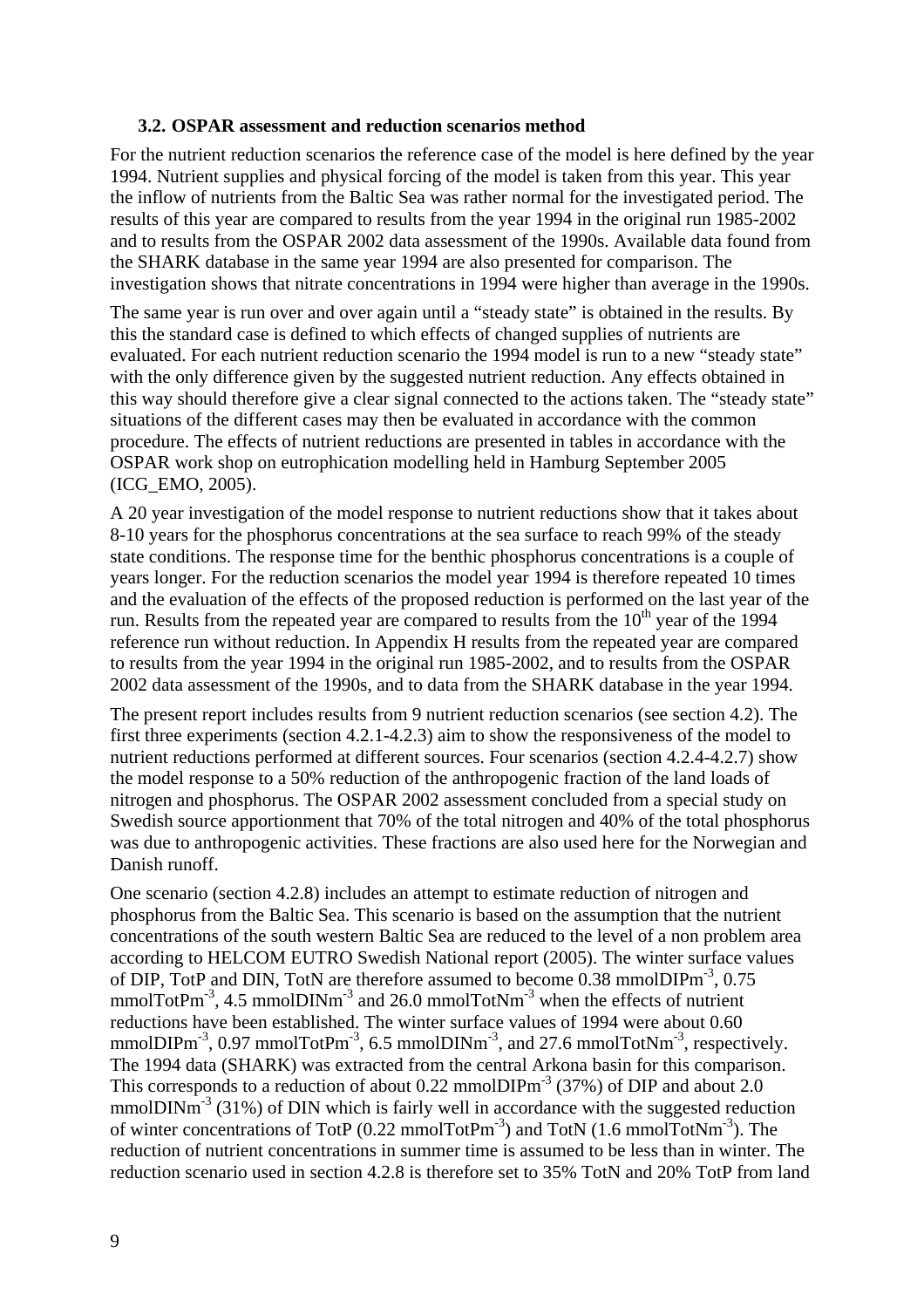in all counties  $+$  a reduction from the Baltic Sea of 35% DIN and DIP in winter, and 10% TotN and TotP in summer. Winter is here defined as the period reaching from October to March. The other half of the year is defined as summer.

The last scenario (section 4.2.9) includes an assumed reduction of total nitrogen and total phosphorus also from the North Sea. The results of other model exercises (e.g. Skogen & al., 2004) indicate that the effect of nutrient reductions at the continental rivers in the North Sea may have a significant effect on the winter nutrient concentrations on the downstream side in Skagerrak. The reduction of the primary production in the Skagerrak of their model is of the order of 5-10%. The reduction scenario used in section 4.2.9 is set to 35% TotN and 20% TotP from land in all counties + a reduction from the Baltic Sea of 35% DIN and DIP in winter, and 10% TotN and TotP in summer+ an all year reduction from the North Sea of 10% TotN and TotP.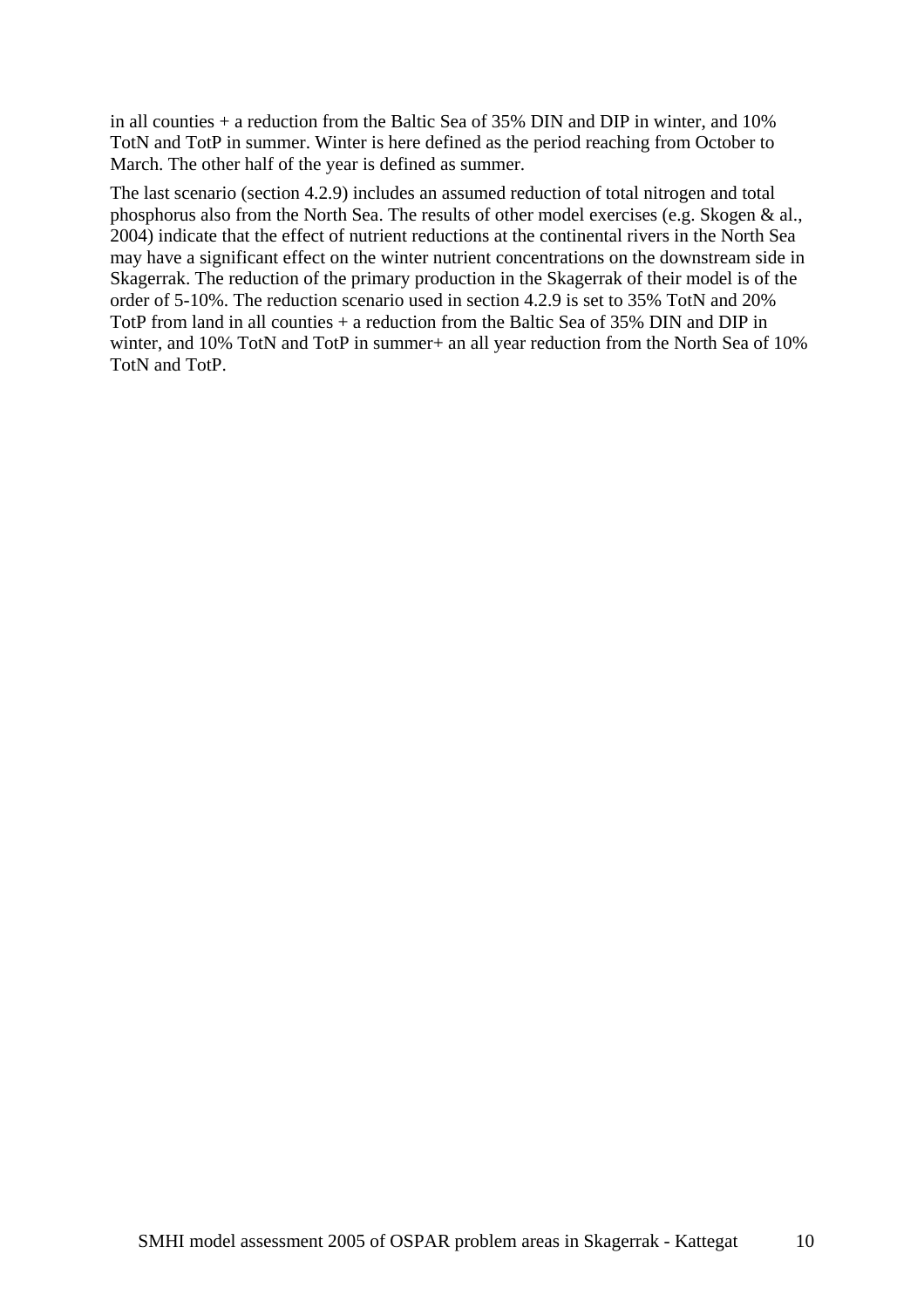#### **4. Results**

#### **4.1. Model validation**

The model validation exercises have shown that the results are mainly in good agreement with observations from the different basins. The time series validation shows that the model reproduces the variations in the surface layers rather good. This is also confirmed by the surface layer Cost Function which for all variables in all basins normally is in the range 0-1 standard deviations with only a few exceptions. The major characteristics of the lower layers are also fairly well captured. The variability of the model is less than seen from observations especially in the lower layers of the Swedish coastal basins. The statistical comparison especially in the Kattegat show good results for the model – data comparison. There are problems capturing the low oxygen concentrations during late summer and autumn mainly due to the horizontal resolution of the model. This also moderates the phosphorus dynamics in the bottom waters of the Kattegat model. The results might be improved by a separation of the northern and southern parts of the Kattegat. The intermediate waters below the summer stratification in the Skagerrak are not well described due to the rough boundary conditions applied at the North Sea boundary. This erroneous stratification also has some implications for the Kattegat and the coastal areas as well. Increasing the vertical resolution of the forcing at the western boundary would definitely improve the model results. Introducing a separate basin for the Jutlandic current might also improve some of the characteristics of the model in the Kattegat and the Swedish coastal waters of the Skagerrak. The surface layer salinity of the Swedish coastal basin B05 is somewhat too low. This is partly due to the runoff from the river Göta Älv that has its outlet from the coastal zone to this model basin. It is however likely that a fraction of the river runoff should be directed to the Skagerrak coastal basin B04 instead.

The OSPAR assessment of the model year 1994 show that there are small differences between the reference run, where the year 1994 is repeated 10 times, and the year 1994 seen from the original run 1985-2002. The results are also fairly well in accordance with available observations from this year. The environmental conditions in the year 1994 is however somewhat different from the average conditions reported for the 1990s in the OSPAR 2002 report. The nitrogen concentrations are generally higher and the phosphate concentrations are lower in the south eastern Kattegat. The annual netproduction of phytoplankton in the model ranges from 62  $gCm^2yr^{-1}$  in the central Skagerrak, to 87  $gCm^2yr^{-1}$  in the eastern Kattegat. The amount of sinking organic matter reaching the model sediments ranges from 28  $gCm^2yr^{-1}$ in the Skagerrak, to 48  $g\text{Cm}^2yr^{-1}$  in the Kattegat. The sedimentation is less than the export production estimation of  $63-76$   $gCm<sup>-2</sup>yr<sup>-1</sup>$  derived using an f-ratio of  $1/3$  on the primary production (190-230  $gCm^2yr^{-1}$ ) reported for the Kattegat area by OSPAR (2002). Including the supply of dissolved organic nutrients from the open boundaries into the biogeochemical cycle would increase the production capacity and the sedimentation of the model and it would also have some impact on the oxygen consumption of the bottom layers. It is however unclear at present how much of these nutrients that are available for primary production. The dissolved organic nutrients are therefore modelled as biogeochemically inert substances in the present model.

Proposed model improvements

- Separate the northern and southern parts of the Kattegat.
- Increase the vertical resolution of the forcing at the western boundary.
- Introduce a separate basin for the Jutlandic current.
- Improve the location of Göta Älv river runoff to the coastal basins.
- Implement and investigate the importance of dissolved organic nutrients in the model.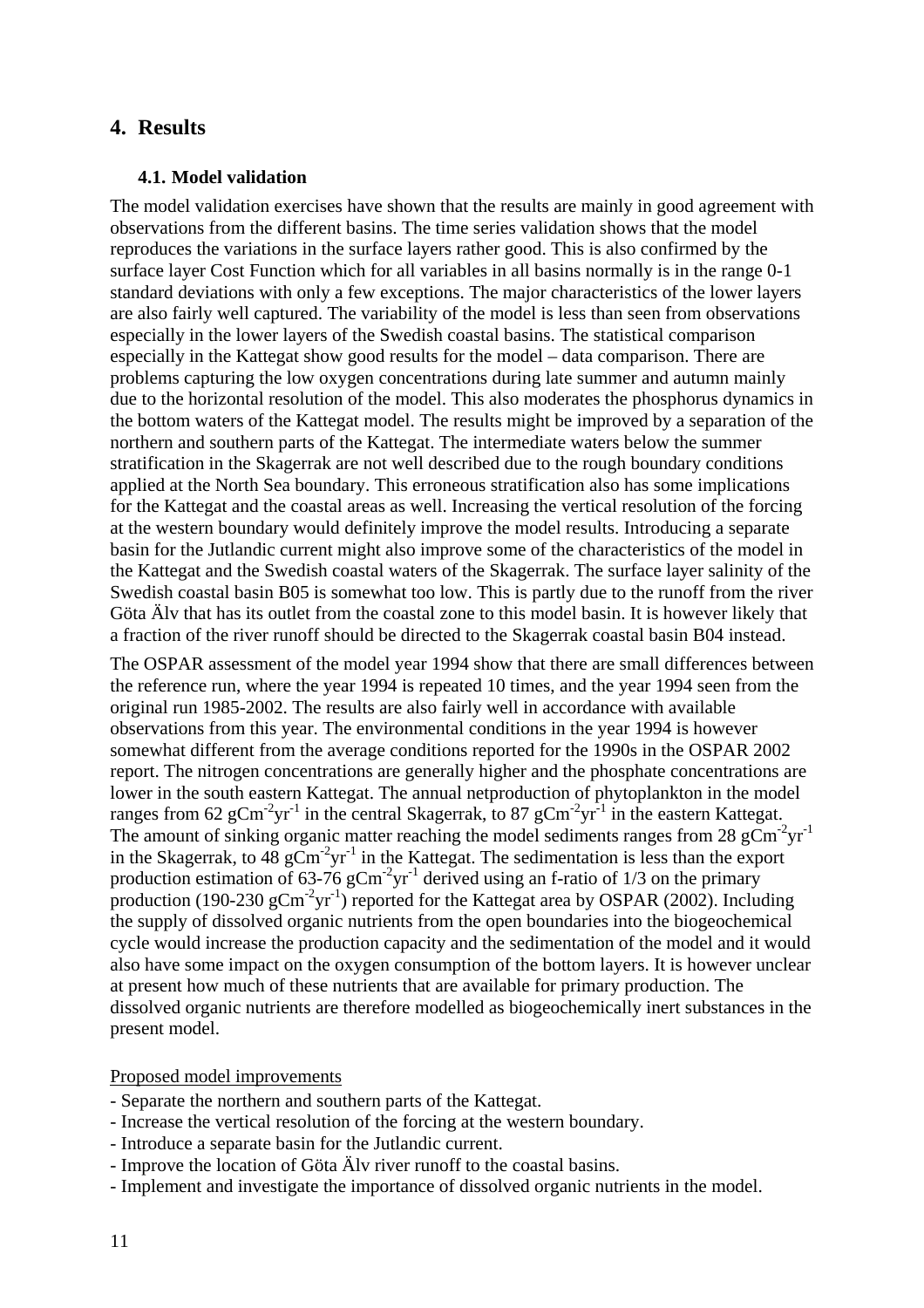#### **4.2. Nutrient reduction scenarios**

The results from the following nutrient reduction scenarios are presented in this section.

- Section 4.2.1: Case 1. Reduction 50% TotN and TotP from land, all countries.
- Section 4.2.2: Case 2. Reduction 50% TotN and TotP from the Baltic Sea.
- Section 4.2.3: Case 3. Reduction 30% TotN and TotP from the North Sea.
- Section 4.2.4: Case 4. Reduction 35% TotN and 20% TotP from land, all countries
- Section 4.2.5: Case 5. Reduction 35% TotN and 20% TotP from land, only Sweden
- Section 4.2.6: Case 6. Reduction 35% TotN and 20% TotP from land, only Norway
- Section 4.2.7: Case 7. Reduction 35% TotN and 20% TotP from land, only Denmark
- Section 4.2.8: Case 8. Reduction 35% TotN and 20% TotP from land, all counties + reduction from the Baltic Sea 35% DIN and DIP in winter, and 10% TotN and TotP in summer.
- Section 4.2.9: Case 9. Reduction 35% TotN and 20% TotP from land, all counties + reduction from the Baltic Sea 35% DIN and DIP in winter, and 10% TotN and TotP in summer + reduction from the North Sea 10% DIN and DIP in winter, and 10% TotN and TotP in summer.

The results of the reference run, i.e. the year 1994 repeated 10 times, are presented separately in Appendix H with an assessment for each of the six sub basins of the Skagerrak and Kattegat model. The results of the reference run are compared to the original run 1985-2002 and to the OSPAR 2002 data assessment and to available in-situ data from the SHARK database.

The results for each reduction case are presented in tables including an assessment for each of the six sub basins of the Skagerrak and Kattegat model. The assessment is done on the surface layer characteristics taken from the upper most cell of the model. The maximum values of chlorophyll, dissolved inorganic nitrogen and phosphorus values and the corresponding N:P ratio are presented. The average winter (January-February) values of dissolved inorganic nitrogen and phosphorus values and the corresponding N:P ratio are presented. The average production period (March-October) chlorophyll values are presented. Cases 4-9 also include values of the vertically integrated annual net production and sedimentation of organic matter in the model. The contents of the tables in this section are described here.

The header of each table shows the name of the basin and the index used in the OSPAR model. Columns 3-7 show numerical values and columns 8-10 show the sign convention used for OSPAR assessment (Appendix A). Blue background colour is used here to highlight the negative sign (-) which is used to indicate acceptable conditions for the actual parameter. Red indicates elevated levels (+).

- Column 1: The OSPAR assessment category that the investigated parameter belongs to.
- Column 2: The OSPAR assessment parameter.
- Column 3: The results of the reference run, i.e. the year 1994 repeated 10 times (Reference).
- Column 4: The results of the reduction case (Reduce).
- Column 5: The difference between the reduction case and the reference run expressed in %.
- Column 6: Results from the OSPAR 2002 data assessment of the 1990s (CP 2002).
- Column 7: The threshold value for elevated levels according to CP 2002 (Treshold).
- Column 8: The OSPAR assessment results for the reference run.
- Column 9: The OSPAR assessment results for the reduction case.
- Column 10: The OSPAR assessment results for CP 2002.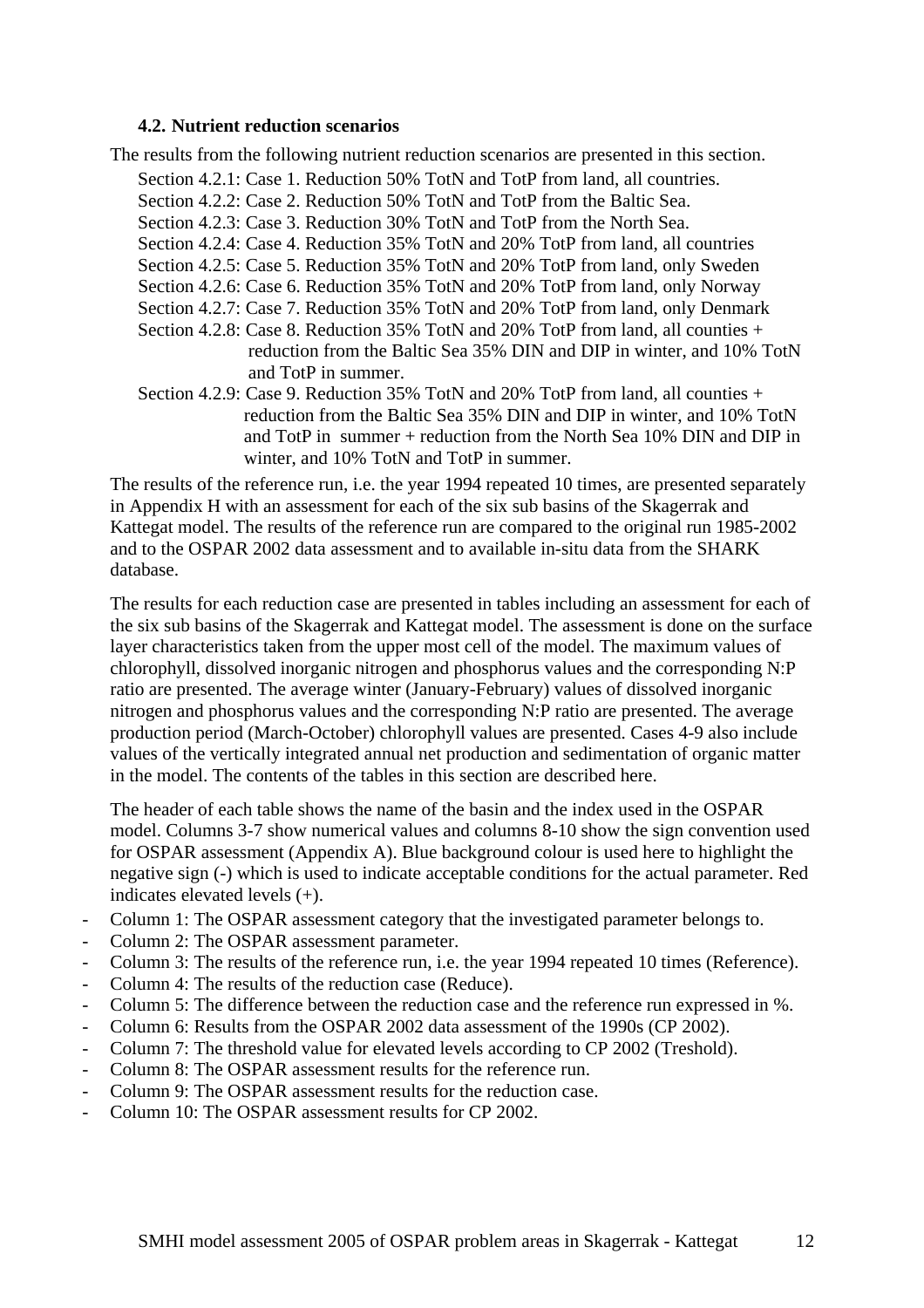To illustrate the effects of nutrient reduction in the model and to interpret the results of the reduction scenarios it is informative to look at two different cases with somewhat different results. The first case (Figure 2) shows the model response for a 50% reduction of TotN and TotP from the runoff in all countries (Case 1). The results from the surface layer (0m) of the Kattegat (B02) are compared to the reference case without reduction. The nitrate concentrations reach the steady state conditions within 3 years and the phosphate concentrations within about 10 years as mentioned earlier. One may note that the maximum winter concentrations of the reduction run are lower than the reference case in all years.

The second case (Figure 3) shows the model response for a 35% reduction of TotN and a 20% of TotP from the runoff in Sweden (Case 5). The results from the surface layer (0m) of the Kattegat (B02) are again compared to the reference case without reduction. The nitrate concentrations reach the steady state conditions within 5 years and the phosphate concentrations within about 10 years as mentioned above. One may however note that the maximum winter concentrations of the reduction run become higher than the reference case in the beginning of the run. This situation still remain for phosphorus after 10 years of model run since the concentrations of the reference case increases and approaches the steady state concentrations "from below" while the reduction case has decreasing concentrations approaching the steady state concentrations "from above". However, after 20 years of model run the maximum winter concentrations of the reduction run has become slightly lower than in the reference case as one would have expected. To further investigate the cause of the increase of nutrient concentrations during the first years of the model run is out of the scope of the present project. It is however likely that this effect is caused by an interaction with the nutrients stored in the model sediments which act as a memory of the past environmental conditions in the model.

Hence, the exercise shows that there are still changes going on in the phosphorus pool of the model domain after 10 years of model run but that these changes are quite small. The results also show that looking on short term effects one may obtain a bit confusing results of a nutrient reduction in the model.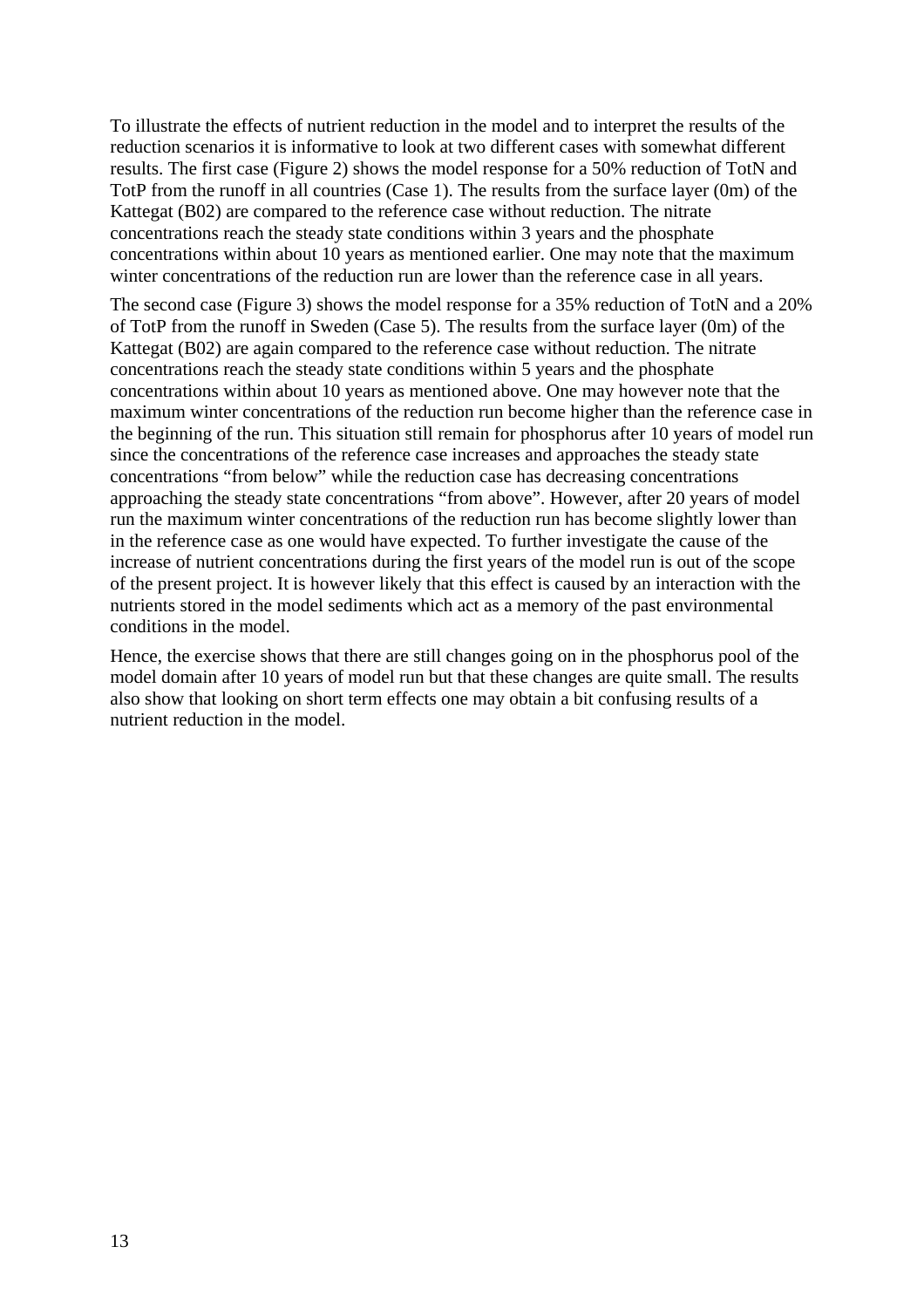

**Observed effect of Nitrate in surface of B02 Reduction 50% N and P from land runoff all countires** 

**Observed effect of Phosphate in surface of B02 Reduction 50% N and P from land runoff all countires**



*Figure 2. Development of surface layer(0m) nitrate (upper) and phosphate (lower) in the offshore Kattegat basin (B02). The blue line represents the reference run when the year 1994 is repeated 20 times. The maximum value is indicated by the blue horizontal line. The red line represents the reduction run when the year 1994 is repeated 13 times with a 50% reduction of TotN and TotP from land in all countries (Sweden, Norway and Denmark). The maximum value is indicated by the red horizontal line.*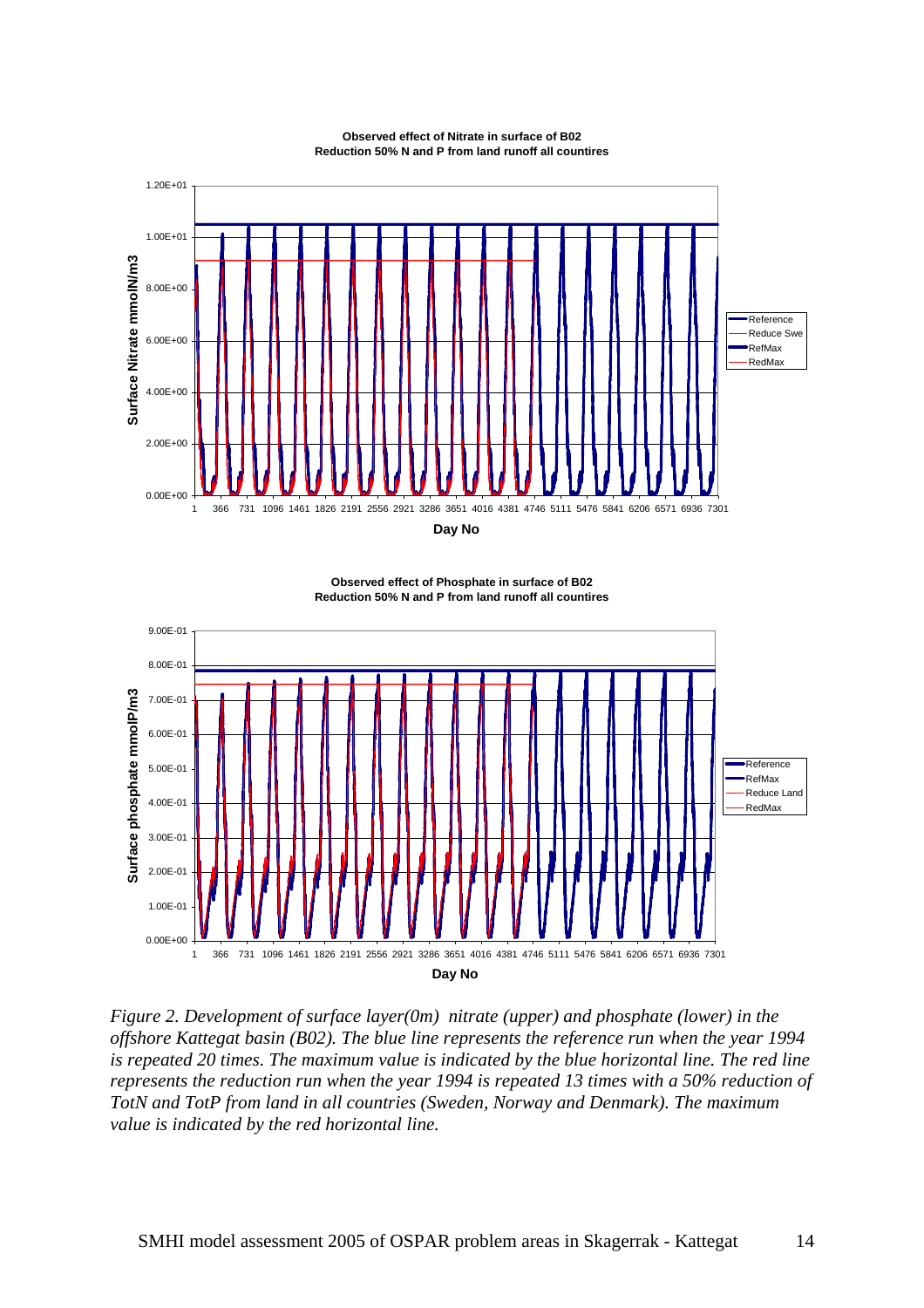

**Observed effect on Nitrate in surface of B02 Reduction 35% N and 20% P from runoff in Sweden** 



**Observed effect on Phosphate in surface of B02 Reduction 35% N and 20% P from runoff in Sweden** 

*Figure 3. Development of surface layer (0m) nitrate (upper) and phosphate (lower) in the offshore Kattegat basin (B02). The blue line represents the reference run when the year 1994 is repeated 20 times. The maximum value is indicated by the blue horizontal line. The red line represents the reduction run when the year 1994 is repeated 13 times with a 35% reduction of TotN and a 20% reduction of TotP from land runoff in Sweden. The maximum value is indicated by the red horizontal line.*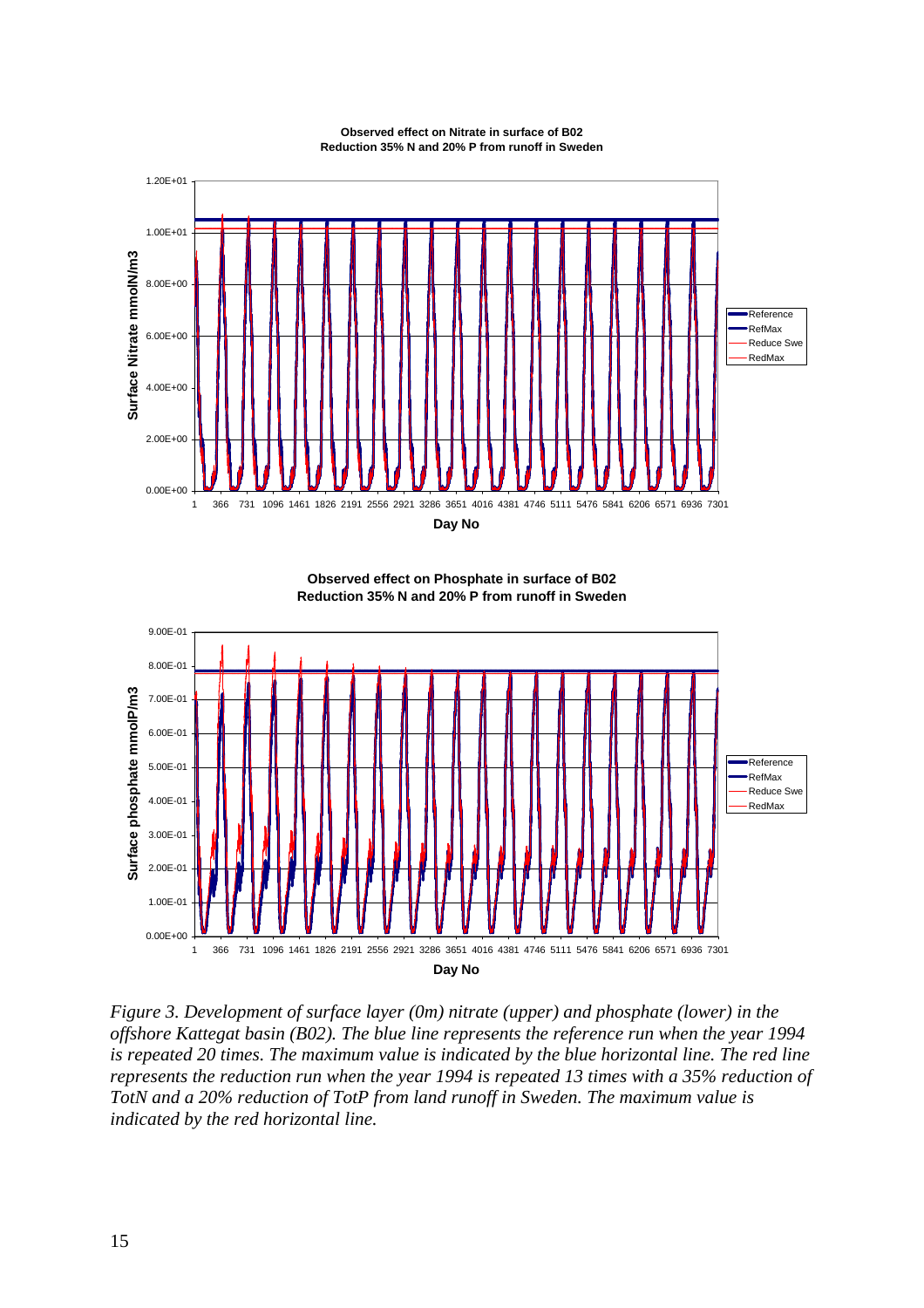#### *4.2.1. Reduction case 1*

#### **Results from Case 1: Reduction 50% TotN and TotP from land, all counties.**

The absolute values of average winter nutrient concentrations in the results of the Reference run and the Original run show greatest differences on the nitrate values with the largest reduction effects found in the Kattegat (14%) and the coastal areas of Kattegat (15%-20%). The phosphorus values are reduced by 5% in the same area. The effects in the Swedish parts of the Skagerrak coastal area are only slightly lower than in the Kattegat. The central Skagerrak and the Norwegian coastal basins show less than 8% reduction of nitrate and 2% reduction of phosphate values. The reduction of the average chlorophyll values is 5%-8% in the Kattegat and the coastal areas of Kattegat and Skagerrak.

OSPAR assessment: The differences between the reference run and the reduction case are found in B05 where the DIP value is changed and in B04 where the mean chlorophyll value is changed. The greatest difference of the assessment is in the Skagerrak coastal basin B04 which is classified as a problem area by the reference run but not by the reduction case.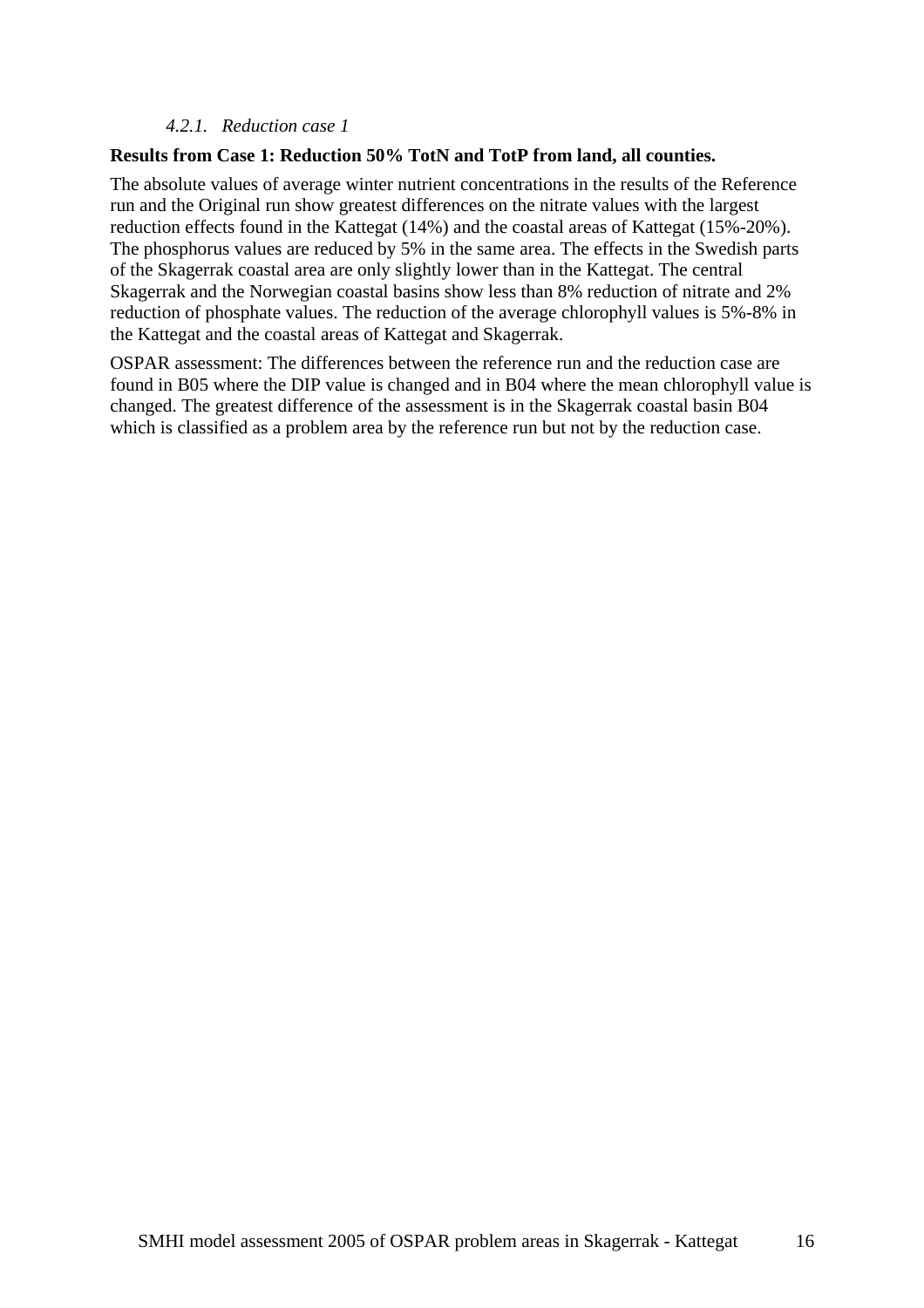## *Table 1. Results of reduction case 1.*

|                    | <b>Skagerrak offshore</b> | <b>B01</b>                     |       |         |       | <b>OSPAR</b> |                                           | assessment |  |  |  |
|--------------------|---------------------------|--------------------------------|-------|---------|-------|--------------|-------------------------------------------|------------|--|--|--|
|                    | <b>Surface</b>            | <b>Reference Reduce Diff %</b> |       |         |       |              | CP 2002 Treshold Reference Reduce CP 2002 |            |  |  |  |
| $\overline{Cat} I$ | Max DIN<br>$(\mu M)$      | 8.79                           | 8.23  | $-6.43$ |       |              |                                           |            |  |  |  |
|                    | Max DIP<br>$(\mu M)$      | 0.65                           | 0.64  | $-1.53$ |       |              |                                           |            |  |  |  |
|                    | N:P ratio                 | 13.52                          | 12.85 | $-4.98$ |       |              |                                           |            |  |  |  |
| Cat <sub>1</sub>   | Mean jan-feb DIN<br>(Mu)  | 8.11                           | 7.67  | $-5.44$ | 8.00  | 15.00        |                                           |            |  |  |  |
|                    | Mean jan-feb DIP<br>(uM)  | 0.60                           | 0.59  | $-1.87$ | 0.60  | 0.90         |                                           | -          |  |  |  |
|                    | N:P ratio                 | 13.46                          | 12.97 | $-3.63$ | 16.00 | 25.00        | ۰.                                        |            |  |  |  |
| $Cat$ II           | Max Chl<br>$(\mu g/l)$    | 3.65                           | 3.63  | $-0.62$ |       |              |                                           |            |  |  |  |
|                    | Mean mar-oct Chl (µq/l)   | 2.03                           | 1.98  | $-2.70$ | 2.00  | 2.25         |                                           |            |  |  |  |

|          | <b>Kattegatt offshore</b> | lB <sub>02</sub>               |       |         |       | <b>OSPAR</b> | assessment                                |   |  |
|----------|---------------------------|--------------------------------|-------|---------|-------|--------------|-------------------------------------------|---|--|
|          | <b>Surface</b>            | <b>Reference Reduce Diff %</b> |       |         |       |              | CP 2002 Treshold Reference Reduce CP 2002 |   |  |
| Cat I    | Max DIN<br>(Mu)           | 11.60                          | 10.03 | $-13.5$ |       |              |                                           |   |  |
|          | Max $DIP$ ( $\mu$ M)      | 0.78                           | 0.74  | $-4.2$  |       |              |                                           |   |  |
|          | N:P ratio                 | 14.94                          | 13.48 | $-9.7$  |       |              |                                           |   |  |
| Cat I    | Mean jan-feb DIN<br>(Mu)  | 9.82                           | 8.42  | $-14.2$ | 7.00  | 6.00         | $\ddot{\phantom{1}}$                      | ٠ |  |
|          | Mean jan-feb DIP<br>(Mu)  | 0.65                           | 0.62  | $-4.1$  | 0.65  | 0.60         | $\ddot{\phantom{1}}$                      | ٠ |  |
|          | N:P ratio                 | 15.20                          | 13.60 | $-10.5$ | 16.00 | 25.00        |                                           |   |  |
| $Cat$ II | Max Chl<br>$(\mu g/l)$    | 4.87                           | 4.77  | $-2.2$  |       |              |                                           |   |  |
|          | Mean mar-oct Chl (µg/l)   | 2.40                           | 2.28  | $-5.1$  | 2.00  | 2.25         | $\ddot{}$                                 | ٠ |  |

|        | <b>Skagerrak coastal</b> | <b>B</b> <sub>03</sub>         |       |         |       | <b>OSPAR</b> | assessment                                         |    |  |
|--------|--------------------------|--------------------------------|-------|---------|-------|--------------|----------------------------------------------------|----|--|
|        | <b>Surface</b>           | <b>Reference Reduce Diff %</b> |       |         |       |              | <b>ICP 2002 Treshold Reference Reduce ICP 2002</b> |    |  |
| Cat I  | Max DIN<br>(Mu)          | 8.94                           | 8.17  | $-8.62$ |       |              |                                                    |    |  |
|        | Max $DIP$ ( $\mu$ M)     | 0.63                           | 0.62  | $-1.34$ |       |              |                                                    |    |  |
|        | N:P ratio                | 14.16                          | 13.12 | $-7.38$ |       |              |                                                    |    |  |
| Cat I  | Mean jan-feb DIN<br>(Mu) | 8.17                           | 7.53  | $-7.77$ | 8.00  | 15.00        |                                                    |    |  |
|        | Mean jan-feb DIP<br>(Mu) | 0.59                           | 0.58  | $-2.02$ | 0.60  | 0.90         | ۰                                                  | ۰  |  |
|        | N:P ratio                | 13.91                          | 13.09 | $-5.86$ | 16.00 | 25.00        | <b>.</b>                                           | ۰. |  |
| Cat II | Max Chl<br>$(\mu g/l)$   | 3.45                           | 3.43  | $-0.58$ |       |              |                                                    |    |  |
|        | Mean mar-oct Chl (µg/l)  | 2.08                           | 1.97  | $-5.29$ | 3.00  | 2.25         |                                                    |    |  |

|        | <b>Skagerrak coastal</b>           | <b>B04</b>                     |       |         |       | <b>OSPAR</b> | assessment                                         |    |  |
|--------|------------------------------------|--------------------------------|-------|---------|-------|--------------|----------------------------------------------------|----|--|
|        | <b>Surface</b>                     | <b>Reference Reduce Diff %</b> |       |         |       |              | <b>ICP 2002 Treshold Reference Reduce ICP 2002</b> |    |  |
| Cat I  | Max DIN<br>(Mu)                    | 10.75                          | 8.99  | $-16.4$ |       |              |                                                    |    |  |
|        | Max $DIP$ ( $\mu$ M)               | 0.70                           | 0.67  | $-4.2$  |       |              |                                                    |    |  |
|        | N:P ratio                          | 15.42                          | 13.46 | $-12.7$ |       |              |                                                    |    |  |
| Cat I  | Mean jan-feb DIN<br>(Mu)           | 8.99                           | 7.80  | $-13.2$ | 8.00  | 15.00        |                                                    |    |  |
|        | Mean jan-feb DIP<br>(Mu)           | 0.61                           | 0.58  | $-4.1$  | 0.60  | 0.90         |                                                    |    |  |
|        | N:P ratio                          | 14.76                          | 13.36 | $-9.50$ | 16.00 | 25.00        | ۰.                                                 | ۰. |  |
| Cat II | $\overline{\text{Max}}$ Chi (µg/l) | 6.26                           | 6.01  | $-4.04$ |       |              |                                                    |    |  |
|        | Mean mar-oct Chl (µq/l)            | 2.33                           | 2.14  | $-7.96$ | 3.00  | 2.25         |                                                    |    |  |

|                         | <b>Kattegatt coastal</b>      | <b>B</b> <sub>05</sub>         |       |          |       | <b>OSPAR</b> | assessment                                |  |   |  |
|-------------------------|-------------------------------|--------------------------------|-------|----------|-------|--------------|-------------------------------------------|--|---|--|
|                         | <b>Surface</b>                | <b>Reference Reduce Diff %</b> |       |          |       |              | CP 2002 Treshold Reference Reduce CP 2002 |  |   |  |
| $\overline{\text{Cat}}$ | Max DIN<br>(Mu)               | 13.84                          | 10.46 | $-24.41$ |       |              |                                           |  |   |  |
|                         | Max $DIP$ ( $\mu$ M)          | 0.76                           | 0.72  | $-4.81$  |       |              |                                           |  |   |  |
|                         | N:P ratio                     | 18.24                          | 14.48 | $-20.60$ |       |              |                                           |  |   |  |
| Cat <sub>I</sub>        | Mean jan-feb DIN<br>(uM)      | 9.96                           | 8.06  | $-19.05$ | 7.00  | 6.00         | ٠                                         |  |   |  |
|                         | Mean jan-feb DIP<br>(Mu)      | 0.60                           | 0.56  | $-5.61$  | 0.65  | 0.60         | ٠                                         |  | ٠ |  |
|                         | N:Pr <sub>0</sub>             | 16.69                          | 14.32 | $-14.23$ | 16.00 | 25.00        | ۰                                         |  |   |  |
|                         | Cat II Max Chl<br>$(\mu g/I)$ | 6.24                           | 5.94  | $-4.85$  |       |              |                                           |  |   |  |
|                         | Mean mar-oct Chl (µg/l)       | 2.68                           | 2.46  | $-8.41$  | 2.50  | 2.25         | ٠                                         |  |   |  |

|        | <b>Kattegatt coastal</b> | <b>BO6</b>                     |       |          |       | <b>OSPAR</b> | assessment                                           |  |  |  |  |
|--------|--------------------------|--------------------------------|-------|----------|-------|--------------|------------------------------------------------------|--|--|--|--|
|        | <b>Surface</b>           | <b>Reference Reduce Diff %</b> |       |          |       |              | <u>ICP 2002 ITreshold Reference Reduce ICP 2002.</u> |  |  |  |  |
| Cat I  | Max DIN<br>(uM)          | 12.94                          | 10.50 | $-18.81$ |       |              |                                                      |  |  |  |  |
|        | Max $DIP$ ( $\mu$ M)     | 0.78                           | 0.75  | $-4.16$  |       |              |                                                      |  |  |  |  |
|        | N:P ratio                | 16.60                          | 14.06 | $-15.28$ |       |              |                                                      |  |  |  |  |
| Cat I  | Mean jan-feb DIN<br>(Mu) | 8.12                           | 6.94  | $-14.47$ | 7.00  | 6.00         | ٠                                                    |  |  |  |  |
|        | Mean jan-feb DIP<br>(Mu) | 0.52                           | 0.50  | $-4.03$  | 0.65  | 0.60         |                                                      |  |  |  |  |
|        | N:P ratio                | 15.60                          | 13.90 | $-10.88$ | 16.00 | 25.00        | ۰                                                    |  |  |  |  |
| Cat II | Max Chl<br>$(\mu g/l)$   | 6.50                           | 6.31  | $-2.84$  |       |              |                                                      |  |  |  |  |
|        | Mean mar-oct Chl (µg/l)  | 2.80                           | 2.63  | $-6.08$  | 2.50  | 2.25         |                                                      |  |  |  |  |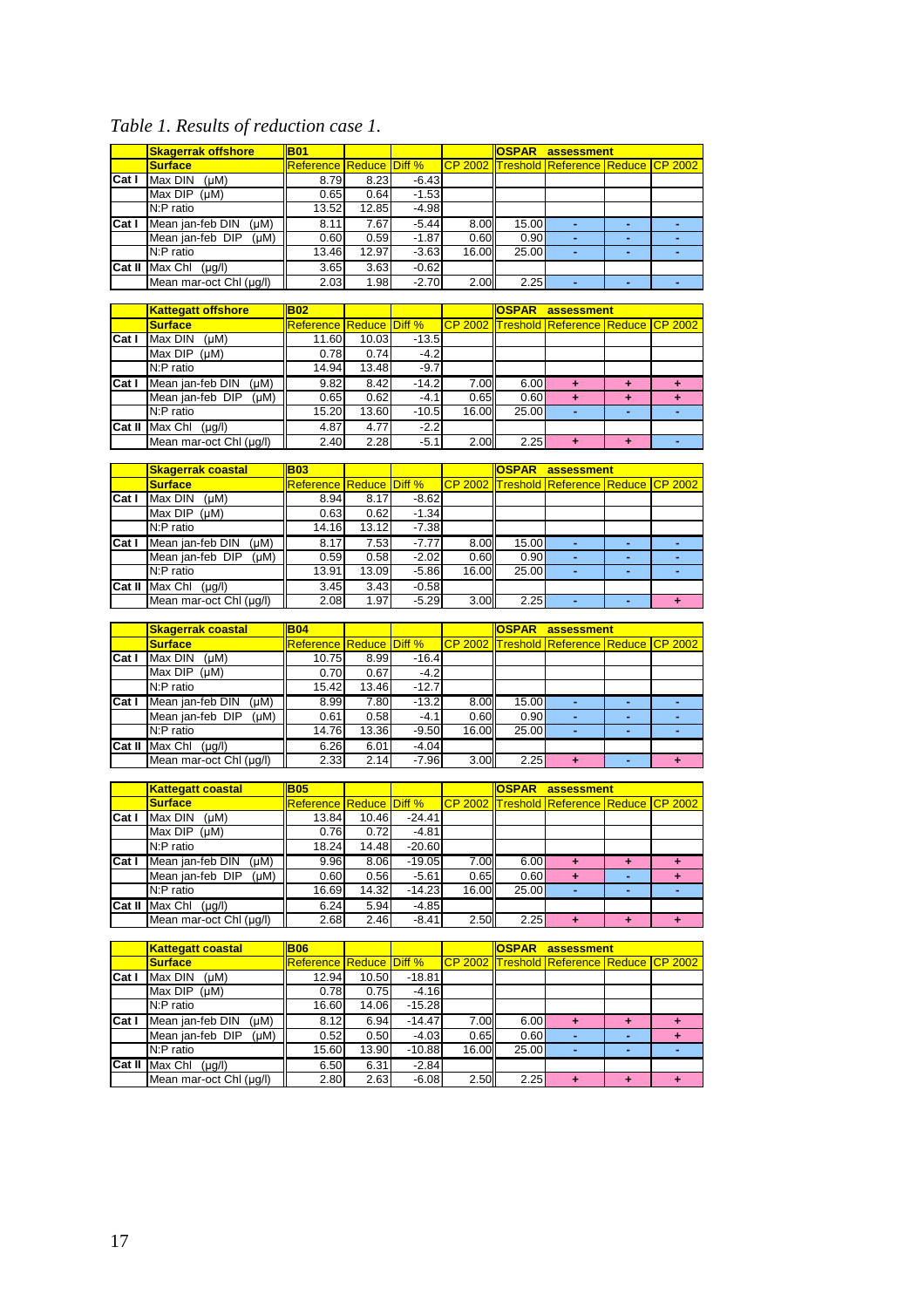#### *4.2.2. Reduction case 2*

#### **Results from Case 2: Reduction 50% TotN and TotP from the Baltic Sea.**

The absolute values of average winter nutrient concentrations in the results of the Reference run and the Original run show greatest differences on the phosphate values with the largest reduction effects found in the Kattegat (28%) and the coastal areas of Kattegat (26%-31%). The nitrate values are reduced by 20%-25% in the same area. The effects in the Swedish parts of the Skagerrak coastal area are 12%-15% for both phosphate and nitrate. The central Skagerrak and the Norwegian coastal basins show less than 8% reduction of both nitrate phosphate values. The reduction of the average chlorophyll values is 8%-13% in the Kattegat and the coastal areas of Kattegat. The effects are much less in the Skagerrak.

OSPAR assessment: The differences between the reference run and the reduction case are found in B02 and B05 where the DIP value is changed and in B02 and B04 where the mean chlorophyll value is changed. The greatest difference of the assessment is in the Kattegat B02 and the Skagerrak coastal basin B04 which is classified as a problem area by the reference run but not by the reduction case.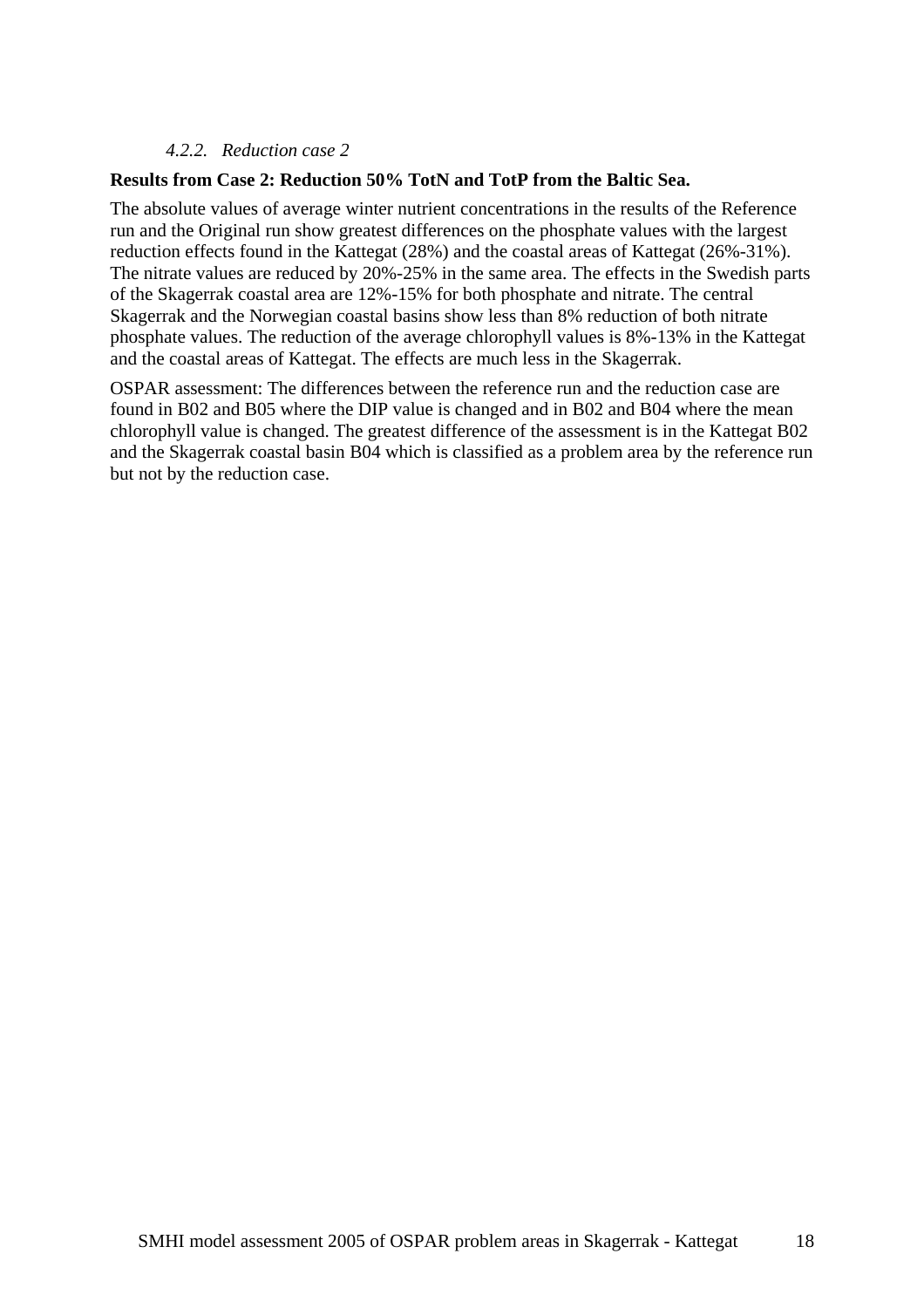## *Table 2. Results of reduction case 2.*

|               | <b>Skagerrak offshore</b>            | <b>B01</b>                      |       |         |       | <b>OSPAR</b> | assessment                                |   |  |
|---------------|--------------------------------------|---------------------------------|-------|---------|-------|--------------|-------------------------------------------|---|--|
|               | <b>Surface</b>                       | <b>IReference Reduce Diff %</b> |       |         |       |              | CP 2002 Treshold Reference Reduce CP 2002 |   |  |
| <b>ICat I</b> | Max DIN<br>$(\mu M)$                 | 8.79                            | 8.12  | $-7.59$ |       |              |                                           |   |  |
|               | Max DIP (µM)                         | 0.65                            | 0.62  | $-4.75$ |       |              |                                           |   |  |
|               | N:P ratio                            | 13.52                           | 13.16 | $-2.99$ |       |              |                                           |   |  |
| Cat           | Mean jan-feb DIN<br>(Mu)             | 8.11                            | 7.53  | $-7.13$ | 8.00  | 15.00        |                                           |   |  |
|               | Mean jan-feb DIP<br>(Mu)             | 0.60                            | 0.56  | $-7.45$ | 0.60  | 0.90         | ۰.                                        | ۰ |  |
|               | N:P ratio                            | 13.46                           | 13.55 | 0.35    | 16.00 | 25.00        | ۰.                                        | ۰ |  |
|               | <b>Cat II</b> Max Chl<br>$(\mu q/l)$ | 3.65                            | 3.54  | $-2.86$ |       |              |                                           |   |  |
|               | Mean mar-oct Chl (µg/l)              | 2.03                            | 2.02  | $-0.92$ | 2.00  | 2.25         |                                           | ь |  |

|        | <b>Kattegatt offshore</b>     | <b>B02</b>                     |       |         |       | <b>OSPAR</b><br>assessment |                                                     |   |   |  |
|--------|-------------------------------|--------------------------------|-------|---------|-------|----------------------------|-----------------------------------------------------|---|---|--|
|        | <b>Surface</b>                | <b>Reference Reduce Diff %</b> |       |         |       |                            | <u>ICP 2002 ITreshold Reference Reduce ICP 2002</u> |   |   |  |
| Cat I  | Max DIN<br>(Mu)               | 11.60                          | 9.02  | $-22.2$ |       |                            |                                                     |   |   |  |
|        | Max $DIP$ ( $\mu$ M)          | 0.78                           | 0.59  | $-23.8$ |       |                            |                                                     |   |   |  |
|        | N:P ratio                     | 14.94                          | 15.37 | 2.1     |       |                            |                                                     |   |   |  |
| Cat I  | Mean jan-feb DIN<br>(Mu)      | 9.82                           | 7.41  | $-24.5$ | 7.00  | 6.00                       | $\ddot{}$                                           | ÷ | ٠ |  |
|        | Mean jan-feb DIP<br>$(\mu M)$ | 0.65                           | 0.46  | $-28.3$ | 0.65  | 0.60                       | $\ddot{}$                                           |   |   |  |
|        | N:P ratio                     | 15.20                          | 16.13 | 5.3     | 16.00 | 25.00                      |                                                     |   |   |  |
| Cat II | Max Chl<br>$(\mu g/l)$        | 4.87                           | 4.22  | $-13.9$ |       |                            |                                                     |   |   |  |
|        | Mean mar-oct Chl (µq/l)       | 2.40                           | 2.21  | $-7.8$  | 2.00  | 2.25                       | ٠                                                   |   |   |  |

|                         | <b>Skagerrak coastal</b> | <b>B03</b>                     |       |         |       | <b>OSPAR</b> | assessment                                          |  |
|-------------------------|--------------------------|--------------------------------|-------|---------|-------|--------------|-----------------------------------------------------|--|
|                         | <b>Surface</b>           | <b>Reference Reduce Diff %</b> |       |         |       |              | <u>ICP 2002 ITreshold Reference Reduce ICP 2002</u> |  |
| $\overline{\text{Cat}}$ | Max DIN<br>(MM)          | 8.94                           | 8.36  | $-6.38$ |       |              |                                                     |  |
|                         | Max DIP (µM)             | 0.63                           | 0.60  | $-4.62$ |       |              |                                                     |  |
|                         | N:P ratio                | 14.16                          | 13.93 | $-1.84$ |       |              |                                                     |  |
| Cat I                   | Mean jan-feb DIN<br>(Mu) | 8.17                           | 7.65  | $-6.27$ | 8.00  | 15.00        |                                                     |  |
|                         | Mean jan-feb DIP<br>(Mu) | 0.59                           | 0.54  | $-6.84$ | 0.60  | 0.90         | ۰.                                                  |  |
|                         | N:P ratio                | 13.91                          | 14.04 | 0.62    | 16.00 | 25.00        | $\overline{\phantom{a}}$                            |  |
| Cat II                  | Max Chl<br>$(\mu g/l)$   | 3.45                           | 3.41  | $-2.87$ |       |              |                                                     |  |
|                         | Mean mar-oct Chl (µq/l)  | 2.08                           | 2.07  | $-0.67$ | 3.00  | 2.25         | ۰.                                                  |  |

|        | <b>Skagerrak coastal</b> | <b>B04</b>                      |       |          |       | <b>OSPAR</b> | assessment                                        |  |
|--------|--------------------------|---------------------------------|-------|----------|-------|--------------|---------------------------------------------------|--|
|        | <b>Surface</b>           | <b>IReference Reduce Diff</b> % |       |          |       |              | <b>ICP 2002 Treshold Reference Reduce CP 2002</b> |  |
| Cat I  | Max DIN<br>(Mu)          | 10.75                           | 9.27  | $-13.3$  |       |              |                                                   |  |
|        | Max DIP (µM)             | 0.70                            | 0.60  | $-12.3$  |       |              |                                                   |  |
|        | N:P ratio                | 15.42                           | 15.34 | $-1.1$   |       |              |                                                   |  |
| Cat I  | Mean jan-feb DIN<br>(Mu) | 8.99                            | 7.85  | $-12.6$  | 8.00  | 15.00        |                                                   |  |
|        | Mean jan-feb DIP<br>(Mu) | 0.61                            | 0.52  | $-14.6$  | 0.60  | 0.90         |                                                   |  |
|        | N:P ratio                | 14.76                           | 15.23 | 2.34     | 16.00 | 25.00        | ۰                                                 |  |
| Cat II | Max Chl<br>$(\mu g/l)$   | 6.26                            | 5.32  | $-14.60$ |       |              |                                                   |  |
|        | Mean mar-oct Chl (µg/l)  | 2.33                            | 2.24  | $-4.00$  | 3.00  | 2.25         |                                                   |  |

|                         | Kattegatt coastal        | <b>B05</b>                     |       |          |       | <b>OSPAR</b> | assessment                                |   |   |
|-------------------------|--------------------------|--------------------------------|-------|----------|-------|--------------|-------------------------------------------|---|---|
|                         | <b>Surface</b>           | <b>Reference Reduce Diff %</b> |       |          |       |              | CP 2002 Treshold Reference Reduce CP 2002 |   |   |
| $\overline{\text{Cat}}$ | Max DIN<br>(Mu)          | 13.84                          | 11.45 | $-16.91$ |       |              |                                           |   |   |
|                         | Max DIP (µM)             | 0.76                           | 0.58  | $-22.16$ |       |              |                                           |   |   |
|                         | N:P ratio                | 18.24                          | 19.58 | 6.74     |       |              |                                           |   |   |
| Cat I                   | Mean jan-feb DIN<br>(uM) | 9.96                           | 7.90  | $-20.70$ | 7.00  | 6.00         | ٠                                         | ÷ |   |
|                         | Mean jan-feb DIP<br>(Mu) | 0.60                           | 0.43  | $-26.87$ | 0.65  | 0.60         | $\ddot{}$                                 |   | ÷ |
|                         | IN:P ratio               | 16.69                          | 18.31 | 8.44     | 16.00 | 25.00        | -                                         | - |   |
| Cat II                  | Max Chl<br>$(\mu g/l)$   | 6.24                           | 5.01  | $-18.20$ |       |              |                                           |   |   |
|                         | Mean mar-oct Chl (µq/l)  | 2.68                           | 2.45  | $-8.82$  | 2.50  | 2.25         |                                           |   |   |

|        | <b>Kattegatt coastal</b> | <b>B06</b>                     |       |          |       | <b>OSPAR</b> | assessment                                              |   |   |
|--------|--------------------------|--------------------------------|-------|----------|-------|--------------|---------------------------------------------------------|---|---|
|        | <b>Surface</b>           | <b>Reference Reduce Diff %</b> |       |          |       |              | <u>ICP 2002 ITreshold IReference IReduce ICP 2002 I</u> |   |   |
| Cat I  | Max DIN<br>(uM)          | 12.94                          | 10.04 | $-22.25$ |       |              |                                                         |   |   |
|        | $Max$ DIP $(\mu M)$      | 0.78                           | 0.59  | $-23.29$ |       |              |                                                         |   |   |
|        | N:P ratio                | 16.60                          | 16.93 | 1.35     |       |              |                                                         |   |   |
| Cat I  | Mean jan-feb DIN<br>(Mu) | 8.12                           | 6.02  | $-25.92$ | 7.00  | 6.00         | ٠                                                       | ÷ | ۰ |
|        | Mean jan-feb DIP<br>(Mu) | 0.52                           | 0.36  | $-31.00$ | 0.65  | 0.60         | ۰.                                                      |   | ۰ |
|        | N:P ratio                | 15.60                          | 16.88 | 7.36     | 16.00 | 25.00        | $\overline{\phantom{a}}$                                |   |   |
| Cat II | Max Chl<br>$(\mu q/l)$   | 6.50                           | 5.20  | $-19.46$ |       |              |                                                         |   |   |
|        | Mean mar-oct Chl (µq/l)  | 2.80                           | 2.43  | $-13.17$ | 2.50  | 2.25         | ٠                                                       |   |   |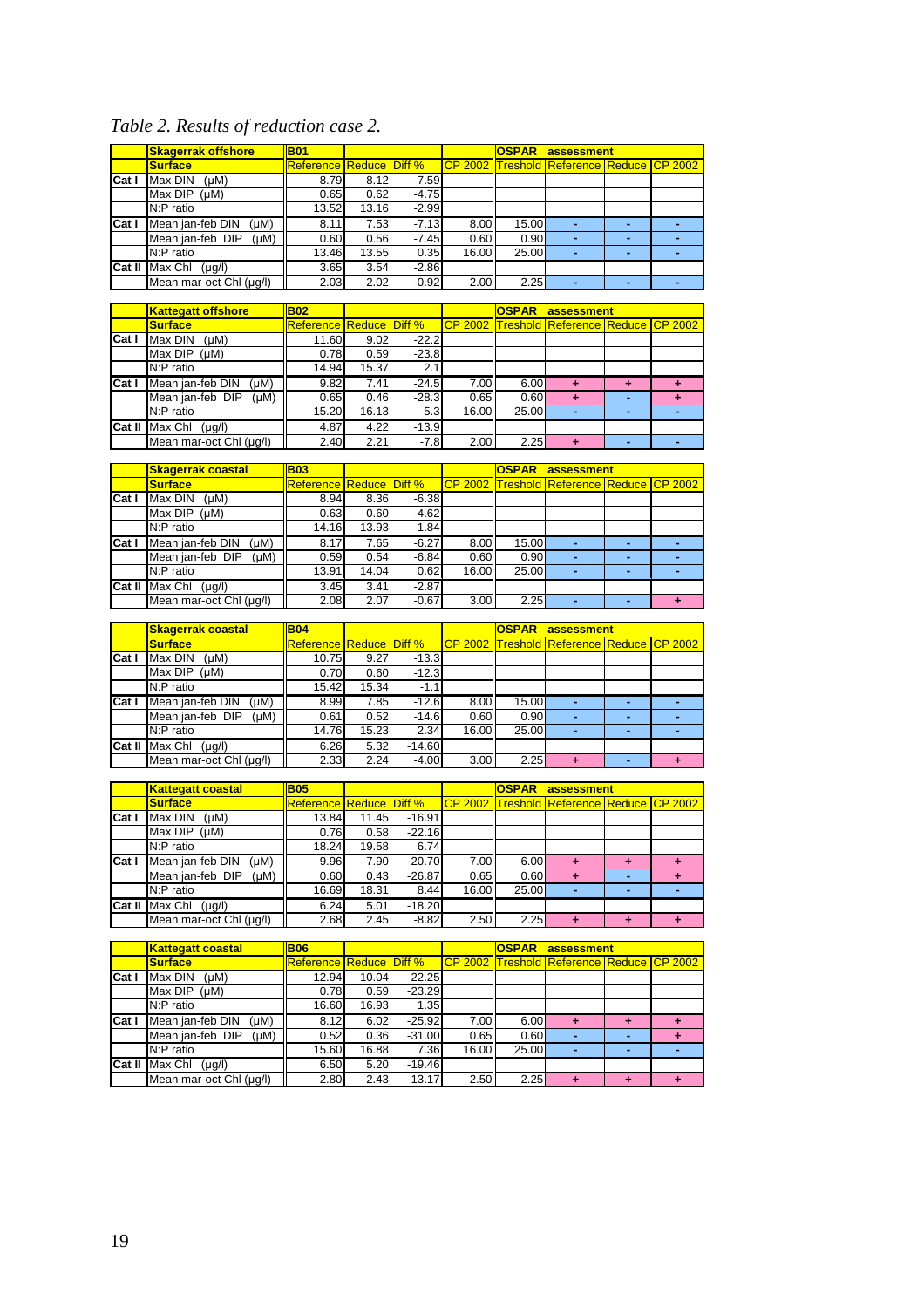#### *4.2.3. Reduction case 3*

#### **Results from Case 3: Reduction 30% TotN and TotP from the North Sea.**

The absolute values of average winter nutrient concentrations in the results of the Reference run and the Original run show greatest differences on the phosphate values with the largest reduction effects found in the Skagerrak (27%) and the coastal areas of Skagerrak (22%- 27%). The nitrate values are slightly less reduced, by 18%-25% in the same areas. The effects in the Kattegat basins are 12%-15% for phosphate and 10% for nitrate. The reduction of the average chlorophyll values is 7%-10% in the Skagerrak basins and 3%-5% in the Kattegat basins.

OSPAR assessment: The differences between the reference run and the reduction case are found in B02 and B05 where the DIP value is changed and in B04 where the mean chlorophyll value is changed. The greatest difference of the assessment is in the Skagerrak coastal basin B04 which is classified as a problem area by the reference run but not by the reduction case.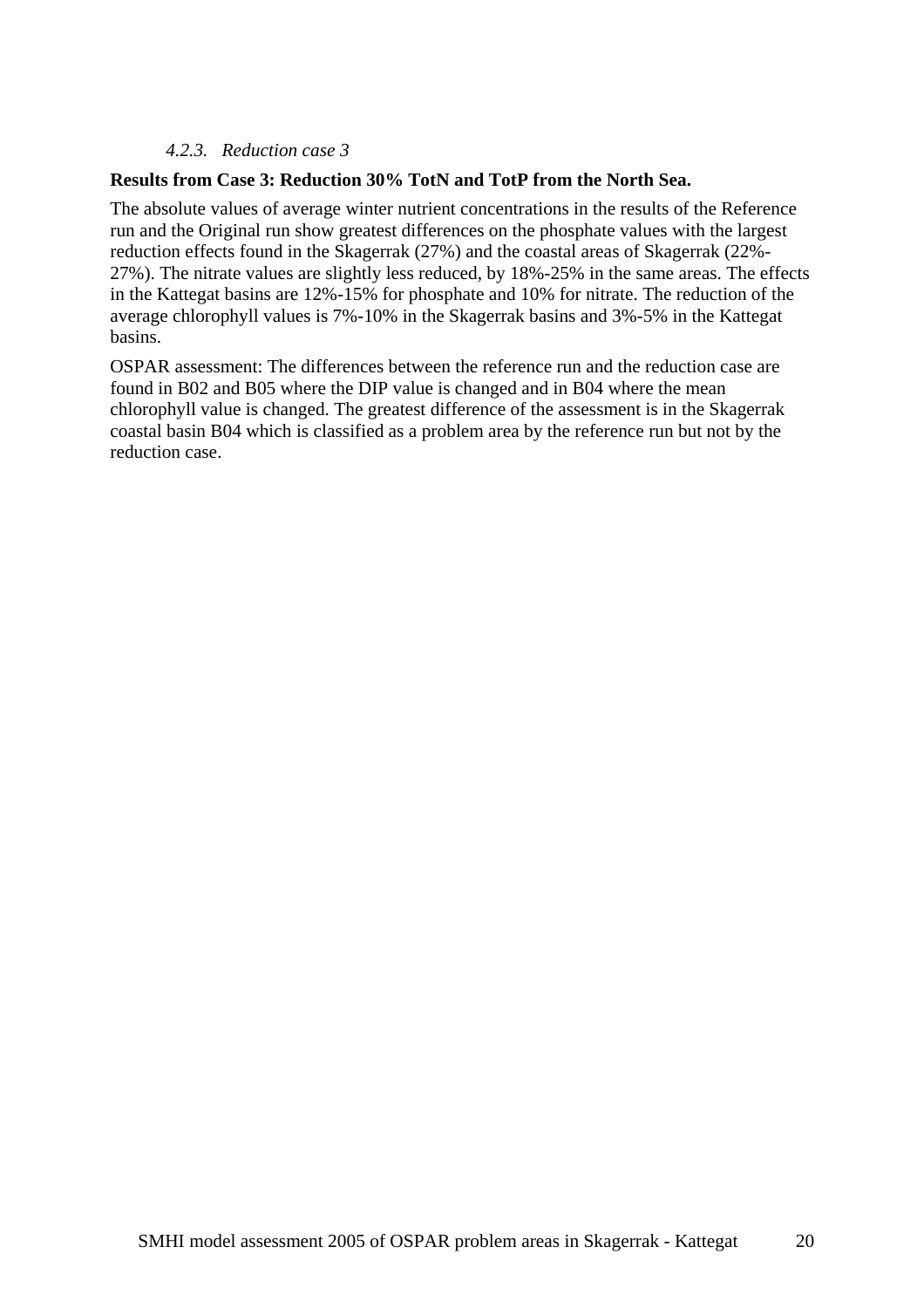### *Table 3. Results of reduction case 3.*

|               | <b>Skagerrak offshore</b>                | <b>B</b> 01                     |       |          |       | <b>OSPAR</b> | assessment                                       |   |  |
|---------------|------------------------------------------|---------------------------------|-------|----------|-------|--------------|--------------------------------------------------|---|--|
|               | <b>Surface</b>                           | <b>IReference Reduce Diff %</b> |       |          |       |              | <b>CP 2002 Treshold Reference Reduce CP 2002</b> |   |  |
| <b>ICat I</b> | Max DIN<br>$(\mu M)$                     | 8.79                            | 6.65  | $-24.40$ |       |              |                                                  |   |  |
|               | Max DIP (µM)                             | 0.65                            | 0.48  | $-26.37$ |       |              |                                                  |   |  |
|               | N:P ratio                                | 13.52                           | 13.89 | 2.69     |       |              |                                                  |   |  |
| Cat           | Mean jan-feb DIN<br>(Mu)                 | 8.11                            | 6.11  | $-24.74$ | 8.00  | 15.00        |                                                  |   |  |
|               | Mean jan-feb DIP<br>(Mu)                 | 0.60                            | 0.44  | $-26.64$ | 0.60  | 0.90         | ۰.                                               | ۰ |  |
|               | N:P ratio                                | 13.46                           | 13.81 | 2.60     | 16.00 | 25.00        | ۰.                                               | ۰ |  |
|               | $\overline{Cat II}$ Max Chi ( $\mu$ g/l) | 3.65                            | 3.22  | $-11.85$ |       |              |                                                  |   |  |
|               | Mean mar-oct Chl (µg/l)                  | 2.03                            | 1.84  | $-9.16$  | 2.00  | 2.25         |                                                  | ь |  |

|        | <b>Kattegatt offshore</b> | <b>B</b> 02                     |       |         |       | <b>OSPAR</b> | assessment                                            |   |  |
|--------|---------------------------|---------------------------------|-------|---------|-------|--------------|-------------------------------------------------------|---|--|
|        | <b>Surface</b>            | <b>IReference Reduce Diff</b> % |       |         |       |              | <u>ICP 2002 ITreshold IReference IReduce ICP 2002</u> |   |  |
| Cat I  | Max DIN<br>(Mu)           | 11.60                           | 10.24 | $-11.7$ |       |              |                                                       |   |  |
|        | Max $DIP$ ( $\mu$ M)      | 0.78                            | 0.66  | $-14.7$ |       |              |                                                       |   |  |
|        | N:P ratio                 | 14.94                           | 15.46 | 3.5     |       |              |                                                       |   |  |
| Cat I  | Mean jan-feb DIN<br>(Mu)  | 9.82                            | 8.81  | $-10.2$ | 7.00  | 6.00         | $\ddot{}$                                             | ٠ |  |
|        | Mean jan-feb DIP<br>(Mu)  | 0.65                            | 0.56  | $-13.6$ | 0.65  | 0.60         | ٠                                                     |   |  |
|        | N:P ratio                 | 15.20                           | 15.80 | 3.9     | 16.00 | 25.00        | $\overline{\phantom{a}}$                              | ۰ |  |
| Cat II | Max Chl<br>$(\mu g/l)$    | 4.87                            | 4.28  | $-12.2$ |       |              |                                                       |   |  |
|        | Mean mar-oct Chl (µq/l)   | 2.40                            | 2.33  | $-3.0$  | 2.00  | 2.25         |                                                       |   |  |

|        | <b>Skagerrak coastal</b> | <b>B03</b>                     |       |          |       | <b>OSPAR</b> | assessment                                          |  |
|--------|--------------------------|--------------------------------|-------|----------|-------|--------------|-----------------------------------------------------|--|
|        | <b>Surface</b>           | <b>Reference Reduce Diff %</b> |       |          |       |              | <u>ICP 2002 ITreshold Reference Reduce ICP 2002</u> |  |
| Cat I  | Max DIN<br>(uM)          | 8.94                           | 7.01  | $-21.61$ |       |              |                                                     |  |
|        | Max $DIP$ ( $\mu$ M)     | 0.63                           | 0.46  | $-27.57$ |       |              |                                                     |  |
|        | N:P ratio                | 14.16                          | 15.33 | 8.23     |       |              |                                                     |  |
| Cat I  | Mean jan-feb DIN<br>(Mu) | 8.17                           | 6.21  | $-24.01$ | 8.00  | 15.00        |                                                     |  |
|        | Mean jan-feb DIP<br>(Mu) | 0.59                           | 0.43  | $-27.23$ | 0.60  | 0.90         | ۰.                                                  |  |
|        | N:P ratio                | 13.91                          | 14.52 | 4.43     | 16.00 | 25.00        | ۰.                                                  |  |
| Cat II | Max Chl<br>$(\mu g/l)$   | 3.45                           | 3.04  | $-11.87$ |       |              |                                                     |  |
|        | Mean mar-oct Chl (µg/l)  | 2.08                           | 1.88  | $-9.75$  | 3.00  | 2.25         | ۰.                                                  |  |

|          | <b>Skagerrak coastal</b>           | <b>B04</b>                     |       |          |       | <b>OSPAR</b> | assessment                                          |    |  |
|----------|------------------------------------|--------------------------------|-------|----------|-------|--------------|-----------------------------------------------------|----|--|
|          | <b>Surface</b>                     | <b>Reference Reduce Diff %</b> |       |          |       |              | <u>ICP 2002 ITreshold Reference Reduce ICP 2002</u> |    |  |
| Cat I    | Max DIN<br>(Mu)                    | 10.75                          | 9.16  | $-14.7$  |       |              |                                                     |    |  |
|          | Max $DIP$ ( $\mu$ M)               | 0.70                           | 0.55  | $-21.0$  |       |              |                                                     |    |  |
|          | N:P ratio                          | 15.42                          | 16.64 | 8.0      |       |              |                                                     |    |  |
| Cat I    | Mean jan-feb DIN<br>(Mu)           | 8.99                           | 7.38  | $-17.9$  | 8.00  | 15.00        |                                                     |    |  |
|          | Mean jan-feb DIP<br>(Mu)           | 0.61                           | 0.47  | $-22.1$  | 0.60  | 0.90         | ۰.                                                  |    |  |
|          | N:P ratio                          | 14.76                          | 15.56 | 5.42     | 16.00 | 25.00        | ۰                                                   | ۰. |  |
| $Cat$ II | $\overline{\text{Max}}$ Chi (µg/l) | 6.26                           | 5.15  | $-17.73$ |       |              |                                                     |    |  |
|          | Mean mar-oct Chl (µq/l)            | 2.33                           | 2.16  | $-7.14$  | 3.00  | 2.25         |                                                     |    |  |

|              | <b>Kattegatt coastal</b> | <b>B05</b>                     |       |          |       | <b>OSPAR</b> | assessment                                             |   |   |
|--------------|--------------------------|--------------------------------|-------|----------|-------|--------------|--------------------------------------------------------|---|---|
|              | <b>Surface</b>           | <b>Reference Reduce Diff %</b> |       |          |       |              | <u>ICP 2002 ITreshold Reference IReduce ICP 2002 I</u> |   |   |
| <b>Cat I</b> | Max DIN<br>(uM)          | 13.84                          | 12.58 | $-9.10$  |       |              |                                                        |   |   |
|              | Max DIP<br>(uM)          | 0.76                           | 0.65  | $-14.67$ |       |              |                                                        |   |   |
|              | N:P ratio                | 18.24                          | 19.43 | 6.53     |       |              |                                                        |   |   |
| Cat I        | Mean jan-feb DIN<br>(Mu) | 9.96                           | 8.98  | $-9.77$  | 7.00  | 6.00         | ٠                                                      | ÷ |   |
|              | Mean jan-feb DIP<br>(Mu) | 0.60                           | 0.51  | $-14.29$ | 0.65  | 0.60         | ٠                                                      |   | ÷ |
|              | IN:P ratio               | 16.69                          | 17.57 | 5.28     | 16.00 | 25.00        | -                                                      |   |   |
| $Cat$ II     | Max Chl<br>$(\mu g/l)$   | 6.24                           | 5.26  | $-15.61$ |       |              |                                                        |   |   |
|              | Mean mar-oct Chl (µq/l)  | 2.68                           | 2.56  | $-4.48$  | 2.50  | 2.25         | ٠                                                      | ÷ |   |

|        | <b>Kattegatt coastal</b> | <b>B06</b>                     |       |          |       | <b>OSPAR</b> | assessment                                          |   |
|--------|--------------------------|--------------------------------|-------|----------|-------|--------------|-----------------------------------------------------|---|
|        | <b>Surface</b>           | <b>Reference Reduce Diff %</b> |       |          |       |              | <u>ICP 2002 ITreshold Reference Reduce ICP 2002</u> |   |
| Cat I  | Max DIN<br>(uM)          | 12.94                          | 11.71 | $-9.52$  |       |              |                                                     |   |
|        | Max $DIP$ ( $\mu$ M)     | 0.78                           | 0.66  | $-15.07$ |       |              |                                                     |   |
|        | N:P ratio                | 16.60                          | 17.69 | 6.53     |       |              |                                                     |   |
| Cat I  | Mean jan-feb DIN<br>(Mu) | 8.12                           | 7.38  | $-9.07$  | 7.00  | 6.00         | $\ddot{}$                                           | ٠ |
|        | Mean jan-feb DIP<br>(Mu) | 0.52                           | 0.46  | $-12.32$ | 0.65  | 0.60         | ۰                                                   |   |
|        | N:P ratio                | 15.60                          | 16.18 | 3.71     | 16.00 | 25.00        | ۰                                                   |   |
| Cat II | Max Chl<br>$(\mu g/l)$   | 6.50                           | 5.61  | $-13.62$ |       |              |                                                     |   |
|        | Mean mar-oct Chl (µq/l)  | 2.80                           | 2.65  | $-5.44$  | 2.50  | 2.25         |                                                     |   |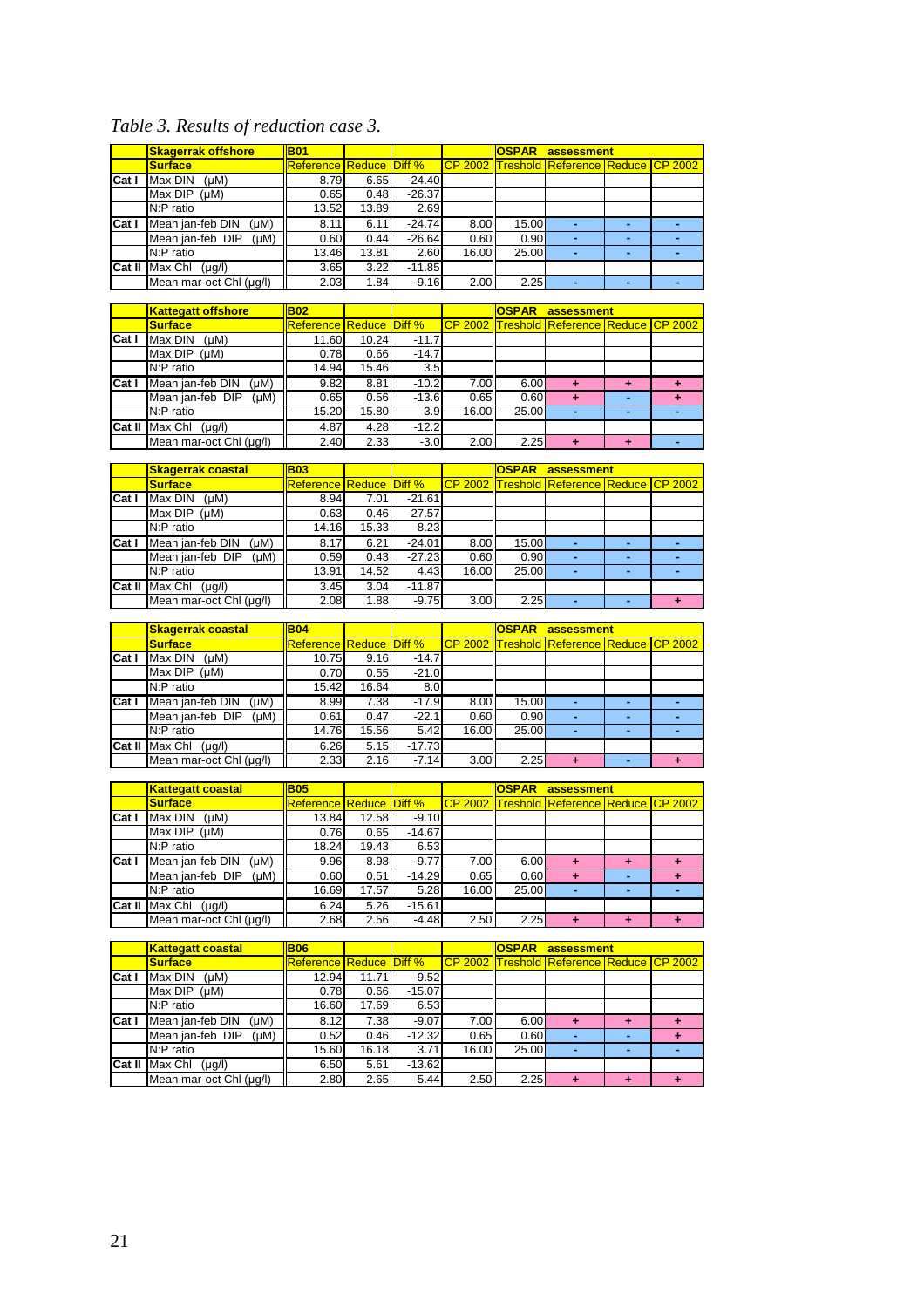#### *4.2.4. Reduction case 4*

#### **Results from Case 4: Reduction 35% TotN and 20% TotP from land, all countries.**

The absolute values of average winter nutrient concentrations in the results of the Reference run and the Original run show greatest differences on the nitrate values with the largest reduction effects found in the Kattegat (10%) and the coastal areas of Kattegat (10%-14%). The phosphorus values remain unchanged in the same area. The effects in the Swedish parts of the Skagerrak coastal area are only slightly lower than in the Kattegat. The central Skagerrak and the Norwegian coastal basins show less than 6% reduction of nitrate and no reduction of phosphate values. The reduction of the average chlorophyll values is 3%-6% in the Kattegat and the coastal areas of Kattegat and Skagerrak. The netproduction is reduced by 3%-8% in the Swedish coastal basins B04, B05 and B06. The effects on sedimentation are less than 1%.

OSPAR assessment: The differences between the reference run and the reduction case are found in B05 where the DIP value is changed and in B04 where the mean chlorophyll value is changed. The greatest difference of the assessment is in the Skagerrak coastal basin B04 which is classified as a problem area by the reference run but not by the reduction case.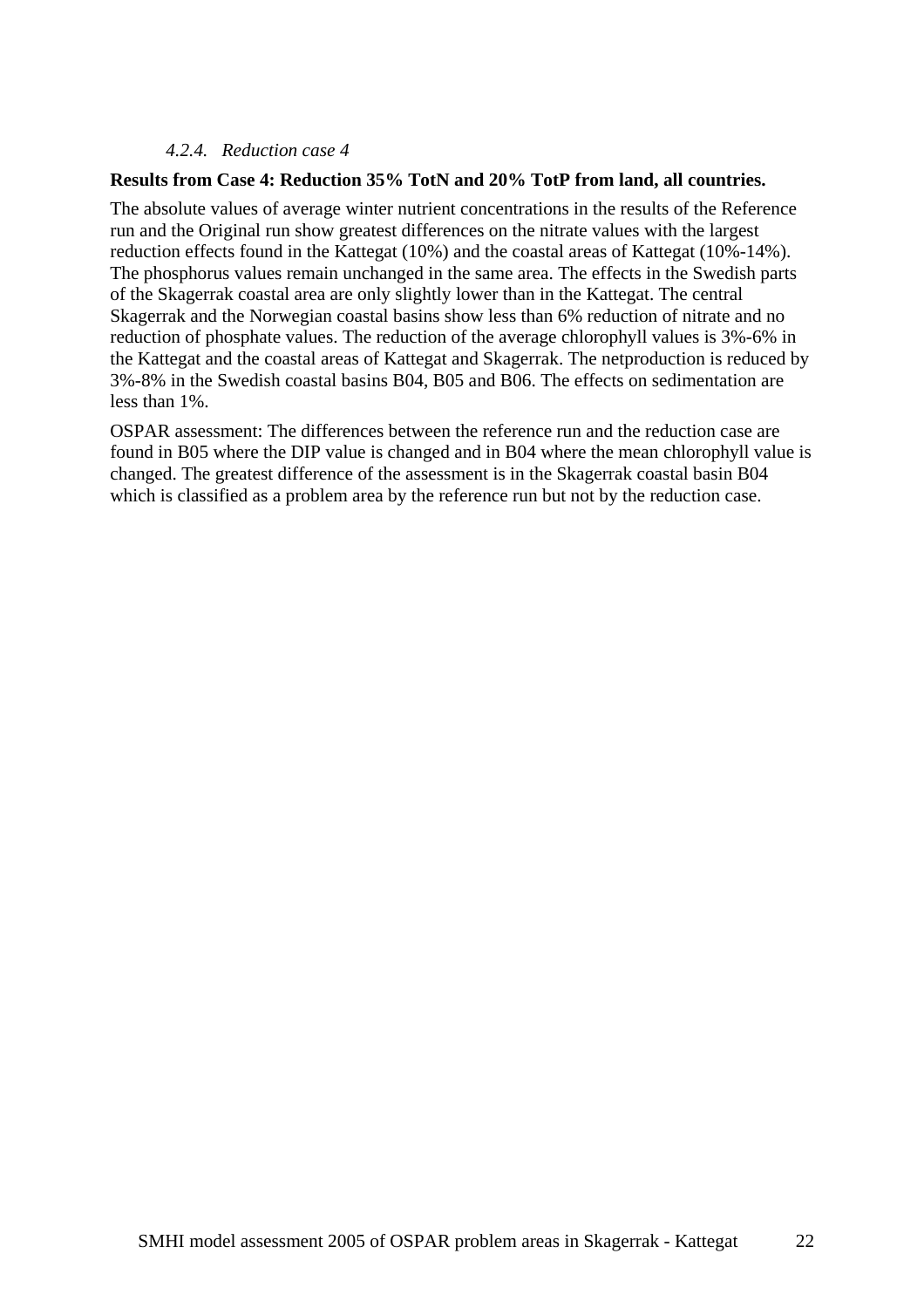# *Table 4. Results of reduction case 4.*

|            | <b>Area</b>                                                                       | <b>Results</b>                                     |                      |                   |                       | OSPAR                   | assessment                               |                 |                       |
|------------|-----------------------------------------------------------------------------------|----------------------------------------------------|----------------------|-------------------|-----------------------|-------------------------|------------------------------------------|-----------------|-----------------------|
| <b>B01</b> | <b>Skagerrak offshore</b>                                                         | Reference                                          | <b>Reduce</b>        |                   | <b>Diff % CP 2002</b> | <b>Treshold</b>         | <u> Reference</u>                        | <b>Reduce</b>   | $CP$ 2002             |
| Cat I      | Max $DIN$ ( $\mu M$ )                                                             | 8.79                                               | 8.41                 | $-4.3$            |                       |                         |                                          |                 |                       |
|            | Max DIP (uM)                                                                      | 0.65                                               | 0.65                 | 0.0               |                       |                         |                                          |                 |                       |
|            | N:P ratio                                                                         | 13.52                                              | 12.95                | $-4.3$            |                       |                         |                                          |                 |                       |
| Cat I      | Mean jan-feb DIN<br>$(\mu M)$                                                     | 8.11                                               | 7.82                 | $-3.6$            | 8.00                  | 15.00                   | $\blacksquare$                           | Ξ               | $\blacksquare$        |
|            | Mean jan-feb DIP (µM)                                                             | 0.60                                               | 0.60                 | $-0.1$            | 0.60                  | 0.90                    | ٠                                        | ٠               | ٠                     |
|            | N:P ratio                                                                         | 13.46                                              | 12.99                | $-3.5$            | 16.00                 | 25.00                   | ÷                                        | $\blacksquare$  | $\blacksquare$        |
| Cat II     | Max Chl (µg/l)                                                                    | 3.65                                               | 3.65                 | $-0.1$            |                       |                         |                                          |                 |                       |
|            | Mean mar-oct Chl (µg/l)                                                           | 2.03                                               | 1.99                 | $-2.0$            | 2.00                  | 2.25                    | ä,                                       | ä,              | Ξ                     |
|            | Net production $(gCm^2yr^{-1})$                                                   | 62.46                                              | 62.31                | $-0.2$            |                       |                         |                                          |                 |                       |
|            | Sedimentation (gCm-2yr-1)                                                         | 32.06                                              | 32.17                | 0.3               |                       |                         |                                          |                 |                       |
|            |                                                                                   |                                                    |                      |                   |                       |                         |                                          |                 |                       |
| <b>B02</b> | <b>Kattegatt offshore</b>                                                         | <u>Reference</u>                                   | <b>Reduce</b>        |                   |                       | Diff % CP 2002 Treshold | Reference                                | <b>Reduce</b>   | $CP$ 2002             |
| Cat I      | Max $DIN$ ( $\mu M$ )<br>Max DIP (uM)                                             | 11.60                                              | 10.53                | $-9.2$            |                       |                         |                                          |                 |                       |
|            | N:P ratio                                                                         | 0.78<br>14.94                                      | 0.78                 | 0.1<br>$-9.2$     |                       |                         |                                          |                 |                       |
|            |                                                                                   |                                                    | 13.56                |                   | 7.00                  |                         |                                          |                 |                       |
| Cat I      | Mean jan-feb $DIN$ ( $\mu M$ )<br>Mean jan-feb DIP<br>(µM)                        | 9.82<br>0.65                                       | 8.87<br>0.65         | $-9.7$<br>0.0     | 0.65                  | 6.00<br>0.60            | ٠<br>$\ddot{}$                           | ٠               | ٠                     |
|            | N:P ratio                                                                         | 15.20                                              | 13.73                | $-9.7$            | 16.00                 | 25.00                   | ä,                                       | ÷               | ٠                     |
| Cat II     | Max Chl (µg/l)                                                                    | 4.87                                               | 4.91                 | 0.8               |                       |                         |                                          |                 |                       |
|            | Mean mar-oct ChI (µg/l)                                                           | 2.40                                               | 2.32                 | $-3.4$            | 2.00                  | 2.25                    | $\ddot{}$                                | $\ddot{}$       | ÷                     |
|            | Net production $(gCm^2yr^{-1})$                                                   | 69.28                                              | 68.58                | $-1.0$            |                       |                         |                                          |                 |                       |
|            | Sedimentation (gCm-2yr-1)                                                         | 47.78                                              | 47.71                | $-0.1$            |                       |                         |                                          |                 |                       |
|            |                                                                                   |                                                    |                      |                   |                       |                         |                                          |                 |                       |
| <b>B03</b> | <b>Skagerrak coastal</b>                                                          | <u>Reference</u>                                   | <b>Reduce Diff %</b> |                   | $\overline{CP}$ 2002  | <b>Treshold</b>         | Reference                                | <b>Reduce</b>   | <b>CP 2002</b>        |
| Cat I      | Max $DIN$ ( $\mu M$ )                                                             | 8.94                                               | 8.41                 | $-6.00$           |                       |                         |                                          |                 |                       |
|            | Max $DIP$ ( $\mu$ M)                                                              | 0.63                                               | 0.63                 | $-0.04$           |                       |                         |                                          |                 |                       |
|            | N:P ratio                                                                         | 14.16                                              | 13.32                | $-5.96$           |                       |                         |                                          |                 |                       |
| Cat I      | Mean jan-feb DIN (µM)                                                             | 8.17                                               | 7.74                 | $-5.29$           | 8.00                  | 15.00                   | ٠                                        |                 |                       |
|            | Mean jan-feb DIP (µM)                                                             | 0.59                                               | 0.59                 | $-0.25$           | 0.60                  | 0.90                    | ÷                                        | $\sim$          | $\sim$                |
|            | N:P ratio                                                                         | 13.91                                              | 13.20                | $-5.06$           | 16.00                 | 25.00                   |                                          |                 |                       |
| Cat II     | Max Chl $(\mu g/l)$                                                               | 3.45                                               | 3.51                 | 1.85              |                       |                         |                                          |                 |                       |
|            | Mean mar-oct Chl (µg/l)                                                           | 2.08                                               | 2.01                 | $-3.30$           | 3.00                  | 2.25                    | ÷,                                       | ٠               | ٠                     |
|            | Net production ( $gCm-2yr-1$ )                                                    | 66.97                                              | 66.86                | $-0.2$            |                       |                         |                                          |                 |                       |
|            | Sedimentation (gCm-2yr-1)                                                         | 27.90                                              | 27.98                | 0.3               |                       |                         |                                          |                 |                       |
|            |                                                                                   |                                                    |                      |                   |                       |                         |                                          |                 |                       |
| <b>B04</b> | <b>Skagerrak coastal</b>                                                          | <u>Reference</u>                                   |                      |                   |                       |                         | Reduce Diff % CP 2002 Treshold Reference | <b>Reduce</b>   | $\overline{CP}$ 2002  |
| Cat I      | Max $DIN$ ( $\mu M$ )                                                             | 10.75                                              | 9.43                 | $-12.2$           |                       |                         |                                          |                 |                       |
|            | $\overline{\text{Max DIP}}$ (µM)                                                  | 0.70                                               | 0.69                 | $-0.7$            |                       |                         |                                          |                 |                       |
|            | N:P ratio                                                                         | 15.42                                              | 13.63                | $-11.6$           |                       |                         | ÷                                        | ÷               |                       |
| Cat I      | Mean jan-feb DIN<br>(µM)                                                          | 8.99                                               | 8.16                 | $-9.2$            | 8.00                  | 15.00                   | ÷,                                       | ٠               | ÷<br>٠                |
|            | Mean jan-feb DIP<br>$(\mu M)$<br>N:P ratio                                        | 0.61<br>14.76                                      | 0.60<br>13.51        | $-0.8$<br>$-8.51$ | 0.60<br>16.00         | 0.90<br>25.00           | ÷.                                       | $\blacksquare$  | $\blacksquare$        |
| Cat II     | Max ChI (µg/l)                                                                    | 6.26                                               | 5.92                 | $-5.50$           |                       |                         |                                          |                 |                       |
|            | Mean mar-oct Chl (µg/l)                                                           | 2.33                                               | 2.19                 | $-5.85$           | 3.00                  | 2.25                    | $+$                                      |                 | $\ddot{\phantom{1}}$  |
|            | Net production (gCm <sup>-2</sup> yr <sup>-1</sup> )                              | 61.95                                              | 59.83                | $-3.4$            |                       |                         |                                          |                 |                       |
|            | Sedimentation (gCm-2yr-1)                                                         | 40.15                                              | 40.19                | 0.1               |                       |                         |                                          |                 |                       |
|            |                                                                                   |                                                    |                      |                   |                       |                         |                                          |                 |                       |
| <b>B05</b> | <b>Kattegatt coastal</b>                                                          | Reference Reduce Diff % CP 2002 Treshold Reference |                      |                   |                       |                         |                                          |                 | <b>Reduce CP 2002</b> |
| Cat I      | [Max DIN (µM)                                                                     | 13.84                                              |                      | 11.40 -17.58      |                       |                         |                                          |                 |                       |
|            | Max $DIP$ ( $\mu$ M)                                                              | 0.76                                               | 0.76                 | $-0.36$           |                       |                         |                                          |                 |                       |
|            | N:P ratio                                                                         | 18.24                                              |                      | 15.09 - 17.28     |                       |                         |                                          |                 |                       |
| Cat I      | Mean jan-feb DIN<br>$(\mu M)$                                                     | 9.96                                               |                      | 8.59 - 13.77      | 7.00                  | 6.00                    | ÷                                        | ٠               | ÷                     |
|            | Mean jan-feb DIP<br>$(\mu M)$                                                     | 0.60                                               | 0.59                 | $-0.98$           | 0.65                  | 0.60                    | ÷                                        | ٠               | ٠                     |
|            | N:P ratio                                                                         | 16.69                                              |                      | 14.54 - 12.92     | 16.00                 | 25.00                   |                                          | ÷.              |                       |
| Cat II     | Max Chl $(\mu g/l)$                                                               | 6.24                                               | 5.97                 | $-4.25$           |                       |                         |                                          |                 |                       |
|            | Mean mar-oct ChI (µg/l)                                                           | 2.68                                               | 2.54                 | $-5.52$           | 2.50                  | 2.25                    | $\ddot{}$                                | ٠               | ÷                     |
|            | Net production $(gCm-2yr-1)$                                                      | 74.15                                              | 67.66                | $-8.8$            |                       |                         |                                          |                 |                       |
|            | Sedimentation (gCm-2yr-1)                                                         | 40.13                                              | 39.64                | $-1.2$            |                       |                         |                                          |                 |                       |
|            |                                                                                   |                                                    |                      |                   |                       |                         |                                          |                 |                       |
| <b>B06</b> | <b>Kattegatt coastal</b>                                                          | <u>Reference</u>                                   |                      |                   |                       |                         | Reduce Diff % CP 2002 Treshold Reference | <u>Reduce  </u> | $CP$ 2002             |
| Cat I      | Max $DIN$ ( $\mu M$ )                                                             | 12.94                                              |                      | 11.21 - 13.34     |                       |                         |                                          |                 |                       |
|            | Max $DIP$ ( $\mu$ M)                                                              | 0.78                                               | 0.78                 | 0.18              |                       |                         |                                          |                 |                       |
|            | N:P ratio                                                                         | 16.60                                              |                      | 14.36 - 13.49     |                       |                         |                                          |                 |                       |
| Cat I      | Mean jan-feb DIN (µM)                                                             | 8.12                                               |                      | $7.29 - 10.18$    | 7.00                  | 6.00                    | ٠                                        | ٠               | ÷                     |
|            | Mean jan-feb DIP<br>$(\mu M)$                                                     | 0.52                                               | 0.52                 | $-0.07$           | 0.65                  | 0.60                    | ä,                                       | $\blacksquare$  | ٠                     |
|            | N:P ratio                                                                         | 15.60                                              | 14.02                | $-10.12$          | 16.00                 | 25.00                   | ÷                                        |                 |                       |
| Cat II     | Max Chl $(\mu g/l)$                                                               | 6.50                                               | 6.52                 | 0.37              |                       |                         |                                          |                 |                       |
|            | Mean mar-oct ChI (µg/l)                                                           | 2.80                                               | 2.70                 | $-3.59$           | 2.50                  | 2.25                    | ٠                                        | ٠               | ٠                     |
|            |                                                                                   |                                                    |                      |                   |                       |                         |                                          |                 |                       |
|            | Net production (gCm <sup>-2</sup> yr <sup>-1</sup> )<br>Sedimentation (gCm-2yr-1) | 86.98<br>47.13                                     | 84.29<br>46.43       | $-3.1$<br>$-1.5$  |                       |                         |                                          |                 |                       |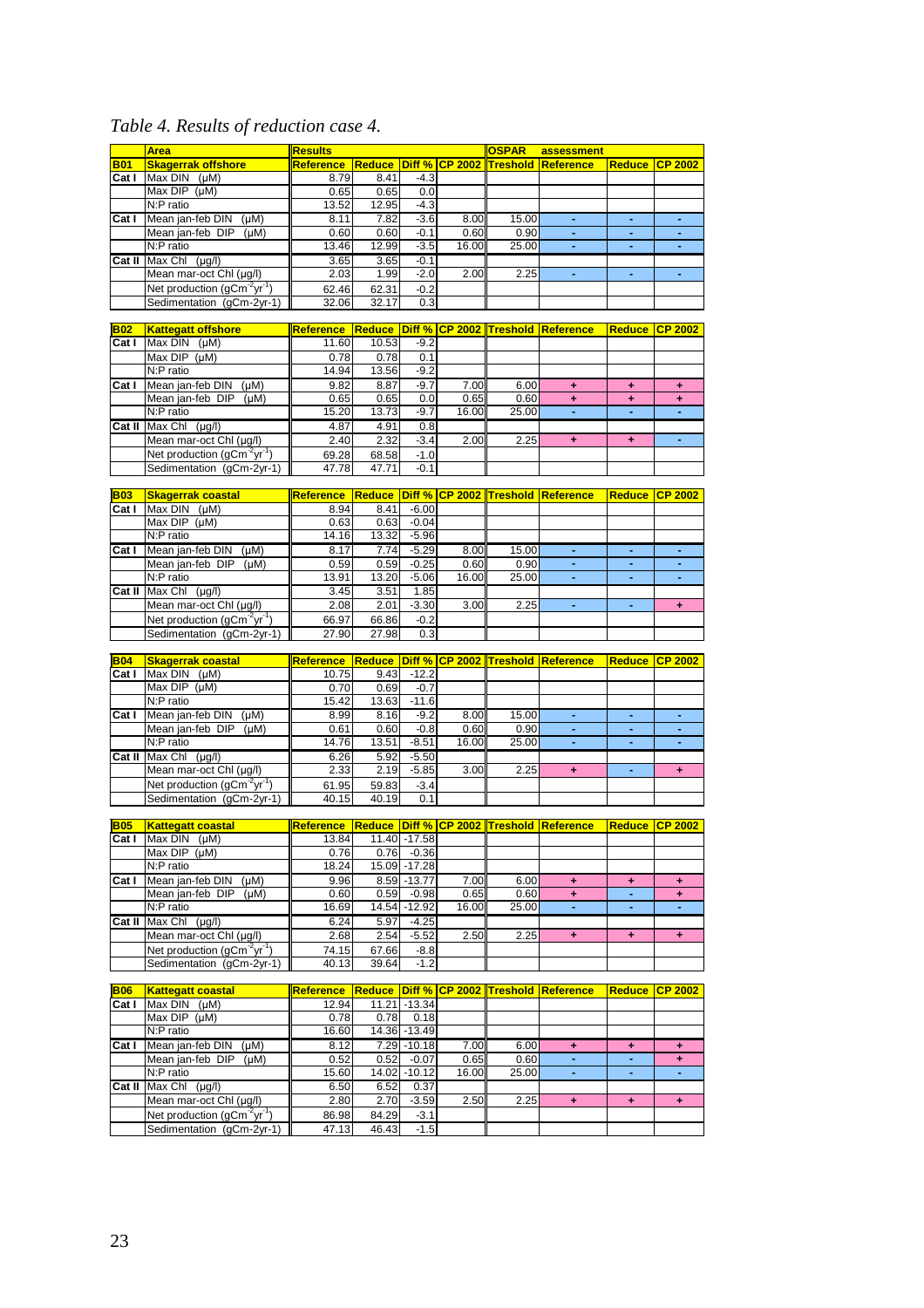#### *4.2.5. Reduction case 5*

#### **Results from Case 5: Reduction 35% TotN and 20% TotP from land, only Sweden.**

The absolute values of average winter nutrient concentrations in the results of the Reference run and the Original run show greatest differences on the nitrate values with the largest reduction effects found in the coastal areas of Kattegat (6%-9%). The effects in the Swedish parts of the Skagerrak coastal area are only slightly lower (5%) than in the Kattegat. The central Skagerrak and the Norwegian coastal basins show 1% reduction of nitrate. The reduction of the average chlorophyll values is 3%-6% in the Kattegat and the coastal areas of Kattegat and Skagerrak. The netproduction is reduced by 2%-4% in the Swedish coastal basins B04, B05 and B06. The effects on sedimentation are less than 1%. The phosphorus values are not useful in this case since the system has not reached the final concentrations as discussed above. The conclusion is however that the effect on phosphorus is very small on longer time scales.

OSPAR assessment: There are no differences found between the reference run and the reduction case.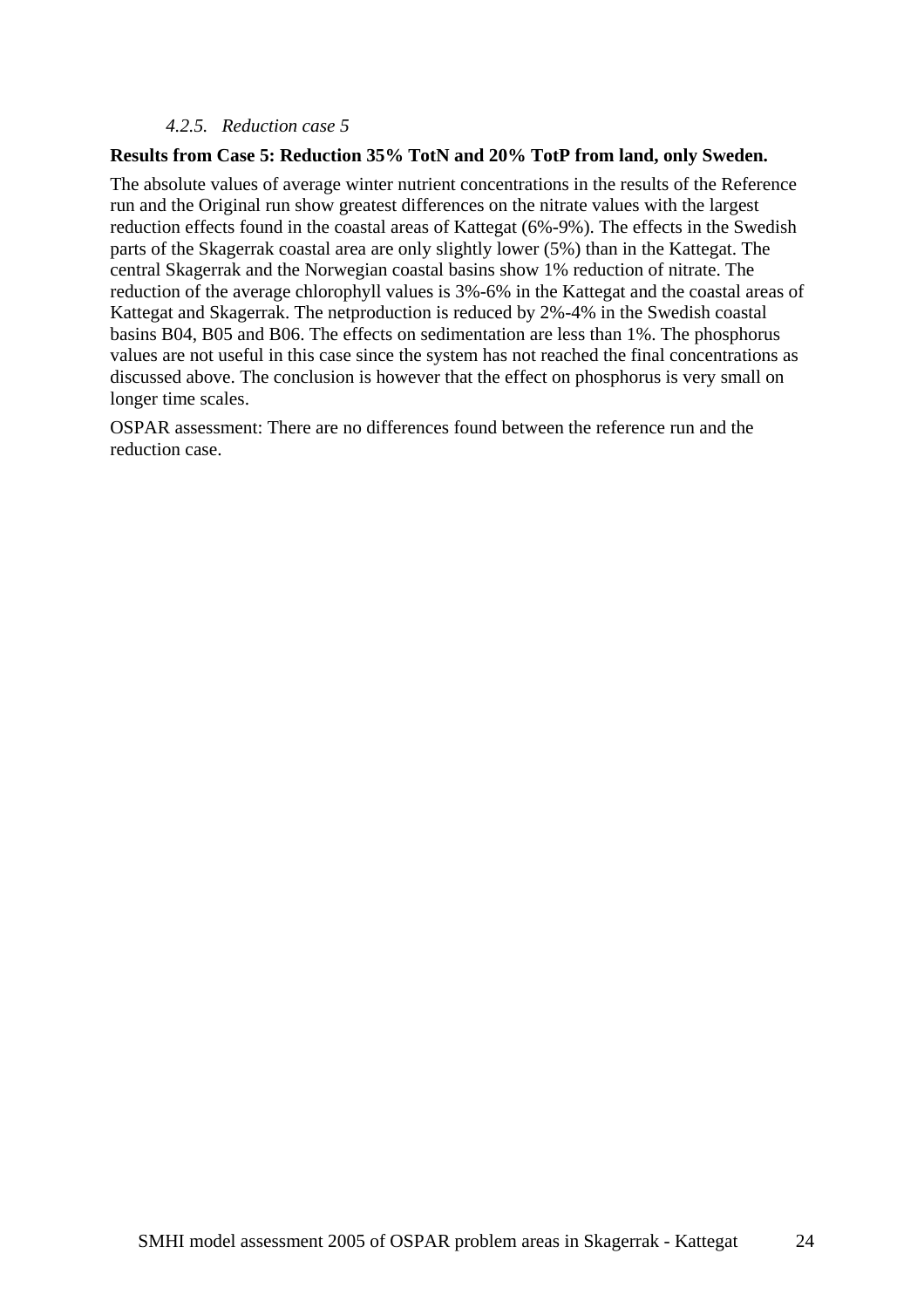### *Table 5. Results of reduction case 5.*

|                              | <b>Area</b>                                                 | <b>Results</b>     |                              |                  |       | <b>OSPAR</b> | assessment                               |                      |                     |
|------------------------------|-------------------------------------------------------------|--------------------|------------------------------|------------------|-------|--------------|------------------------------------------|----------------------|---------------------|
| <b>B01</b>                   | <b>Skagerrak offshore</b>                                   | Reference          | <b>Reduce Diff % CP 2002</b> |                  |       |              | <b>Treshold Reference</b>                | Reduce CP 2002       |                     |
| Cat I                        | $\overline{\text{Max DIN}}$ (µM)                            | 8.79               | 8.66                         | $-1.5$           |       |              |                                          |                      |                     |
|                              | Max DIP (µM)                                                | 0.65               | 0.65                         | 0.6              |       |              |                                          |                      |                     |
|                              | N:P ratio                                                   | 13.52              | 13.25                        | $-2.0$           |       |              |                                          |                      |                     |
| Cat I                        | Mean jan-feb DIN<br>$(\mu M)$                               | 8.11               | 8.01                         | $-1.2$           | 8.00  | 15.00        | $\blacksquare$                           | ٠                    | $\sim$              |
|                              | Mean jan-feb DIP<br>(µM)                                    | 0.60               | 0.61                         | 0.6              | 0.60  | 0.90         | ٠                                        | Ξ                    | ٠                   |
|                              | N:P ratio                                                   | 13.46              | 13.22                        | $-1.8$           | 16.00 | 25.00        | ä,                                       |                      |                     |
| Cat II                       | Max Chl (µg/l)                                              | 3.65               | 3.66                         | 0.1              |       |              |                                          |                      |                     |
|                              | Mean mar-oct Chl (µg/l)                                     | 2.03               | 2.02                         | $-0.4$           | 2.00  | 2.25         | ٠                                        | $\blacksquare$       | $\blacksquare$      |
|                              | Net production $(gCm^2yr^{-1})$                             | 62.46              | 62.31                        | $-0.2$           |       |              |                                          |                      |                     |
|                              | Sedimentation (gCm-2yr-1)                                   | 32.06              | 32.17                        | 0.3              |       |              |                                          |                      |                     |
|                              |                                                             |                    |                              |                  |       |              |                                          |                      |                     |
| <b>B02</b>                   | <b>Kattegatt offshore</b>                                   | <u>Reference</u>   |                              |                  |       |              | Reduce Diff % CP 2002 Treshold Reference |                      | Reduce CP 2002      |
| Cat I                        | Max $DIN$ ( $\mu M$ )                                       | 11.60              | 11.25                        | $-3.0$           |       |              |                                          |                      |                     |
|                              | Max $DIP$ ( $\mu$ M)                                        | 0.78               | 0.79                         | 1.7              |       |              |                                          |                      |                     |
|                              | N:P ratio                                                   | 14.94              | 14.24                        | $-4.7$           |       |              |                                          |                      |                     |
| Cat I                        | Mean jan-feb DIN<br>$(\mu M)$                               | 9.82               | 9.55                         | $-2.8$           | 7.00  | 6.00         | ٠                                        | ٠                    | ٠                   |
|                              | Mean jan-feb DIP<br>$(\mu M)$                               | 0.65               | 0.66                         | 1.7              | 0.65  | 0.60         | ٠                                        | ٠                    | ٠                   |
|                              | N:P ratio                                                   | 15.20              | 14.54                        | $-4.4$           | 16.00 | 25.00        |                                          |                      |                     |
| Cat II                       | Max Chl $(\mu g/l)$                                         | 4.87               | 4.97                         | 2.0              |       |              |                                          |                      |                     |
|                              | Mean mar-oct Chl (µg/l)                                     | 2.40               | 2.39                         | $-0.4$           | 2.00  | 2.25         | $\ddot{\phantom{1}}$                     | $\ddot{\phantom{1}}$ | $\blacksquare$      |
|                              | Net production (gCm <sup>-2</sup> yr <sup>-1</sup> )        | 69.28              | 68.58                        | $-1.0$           |       |              |                                          |                      |                     |
|                              | Sedimentation (qCm-2yr-1)                                   | 47.78              | 47.71                        | $-0.1$           |       |              |                                          |                      |                     |
|                              |                                                             |                    |                              |                  |       |              |                                          |                      |                     |
| <b>B03</b>                   | <b>Skagerrak coastal</b>                                    | <b>Reference</b>   |                              |                  |       |              | Reduce Diff % CP 2002 Treshold Reference |                      | Reduce CP 2002      |
| Cat I                        | Max $DIN$ ( $\mu M$ )                                       | 8.94               | 8.79                         | $-1.75$          |       |              |                                          |                      |                     |
|                              | Max DIP (µM)                                                | 0.63               | 0.63                         | 0.49             |       |              |                                          |                      |                     |
|                              | N:P ratio                                                   | 14.16              | 13.85                        | $-2.23$          |       |              |                                          |                      |                     |
| Cat I                        | Mean jan-feb DIN (µM)                                       | 8.17               | 8.06                         | $-1.33$          | 8.00  | 15.00        |                                          |                      |                     |
|                              | Mean jan-feb DIP<br>(µM)                                    | 0.59               | 0.59                         | 0.55             | 0.60  | 0.90         | ä,                                       | ä,                   | $\blacksquare$      |
|                              | N:P ratio                                                   | 13.91              | 13.64                        | $-1.87$          | 16.00 | 25.00        | ۰                                        | ٠                    | ÷,                  |
| Cat II                       | Max Chl $(\mu g/l)$                                         | 3.45               | 3.52                         | 2.11             |       |              |                                          |                      |                     |
|                              | Mean mar-oct Chl (µg/l)                                     | 2.08               | 2.08                         | 0.10             | 3.00  | 2.25         | ä,                                       |                      | $\ddot{}$           |
|                              | Net production $(gCm^2yr^{-1})$                             |                    |                              | $-0.2$           |       |              |                                          |                      |                     |
|                              | Sedimentation (gCm-2yr-1)                                   | 66.97<br>27.90     | 66.86<br>27.98               |                  |       |              |                                          |                      |                     |
|                              |                                                             |                    |                              | 0.3              |       |              |                                          |                      |                     |
|                              |                                                             |                    |                              |                  |       |              |                                          |                      |                     |
|                              |                                                             |                    |                              |                  |       |              |                                          |                      |                     |
| <b>B04</b>                   | <b>Skagerrak coastal</b>                                    | <b>Reference</b>   |                              |                  |       |              | Reduce Diff % CP 2002 Treshold Reference |                      | Reduce CP 2002      |
| Cat I                        | Max $DIN$ ( $\mu M$ )                                       | 10.75              | 10.00                        | $-7.0$           |       |              |                                          |                      |                     |
|                              | Max DIP (µM)                                                | 0.70               | 0.70                         | 0.8              |       |              |                                          |                      |                     |
|                              | N:P ratio                                                   | 15.42              | 14.23                        | $-7.7$           |       |              |                                          |                      |                     |
| Cat I                        | Mean jan-feb DIN<br>$(\mu M)$                               | 8.99               | 8.53                         | $-5.0$           | 8.00  | 15.00        |                                          |                      |                     |
|                              | Mean jan-feb DIP<br>$(\mu M)$                               | 0.61               | 0.61                         | 0.6              | 0.60  | 0.90         | ÷<br>ä,                                  | ÷.                   | $\blacksquare$      |
|                              | N:P ratio                                                   | 14.76              | 13.94                        | $-5.60$          | 16.00 | 25.00        |                                          |                      |                     |
| Cat $\overline{\mathsf{II}}$ | Max Chl (µg/l)                                              | 6.26               | 5.98                         | $-4.48$          |       |              |                                          |                      |                     |
|                              | Mean mar-oct Chl (µg/l)                                     | 2.33               | 2.25                         | $-3.14$          | 3.00  | 2.25         | ٠                                        | ٠                    | ÷                   |
|                              | Net production ( $gCm^{-2}yr^{-1}$ )                        | 61.95              | 59.83                        | $-3.4$           |       |              |                                          |                      |                     |
|                              | Sedimentation (gCm-2yr-1)                                   | 40.15              | 40.19                        | 0.1              |       |              |                                          |                      |                     |
|                              |                                                             |                    |                              |                  |       |              |                                          |                      |                     |
| <b>B05</b>                   | <b>Kattegatt coastal</b>                                    | <u>Reference</u>   |                              |                  |       |              | Reduce Diff % CP 2002 Treshold Reference | <b>Reduce</b>        | $CP$ 2002           |
|                              | Cat I Max DIN $(\mu M)$                                     | 13.84              |                              | 11.95 - 13.62    |       |              |                                          |                      |                     |
|                              | Max $DIP$ ( $\mu$ M)                                        | 0.76               | 0.77                         | 1.20             |       |              |                                          |                      |                     |
|                              | N:P ratio                                                   | 18.24              | 15.57                        | $-14.64$         |       |              |                                          |                      |                     |
| Cat I                        | Mean jan-feb DIN (µM)                                       | 9.96               | 9.05                         | $-9.06$          | 7.00  | 6.00         | $+$                                      | ٠                    | ٠                   |
|                              | Mean jan-feb DIP (µM)                                       | 0.60               | 0.60                         | 0.69             | 0.65  | 0.60         | ٠<br>ä,                                  | ٠                    | ÷                   |
|                              | N:P ratio                                                   | 16.69              | 15.08                        | $-9.68$          | 16.00 | 25.00        |                                          |                      |                     |
| Cat II                       | Max Chl (µq/l)                                              | 6.24               | 6.03                         | $-3.30$          |       |              |                                          |                      |                     |
|                              | Mean mar-oct Chl (µg/l)                                     | 2.68               | 2.58                         | $-3.78$          | 2.50  | 2.25         | ٠                                        | ٠                    | ٠                   |
|                              | Net production (gCm <sup>-2</sup> yr <sup>-1</sup> )        | 74.15              | 67.66                        | $-8.8$           |       |              |                                          |                      |                     |
|                              | Sedimentation (gCm-2yr-1)                                   | 40.13              | 39.64                        | $-1.2$           |       |              |                                          |                      |                     |
| <b>B06</b>                   | <b>Kattegatt coastal</b>                                    |                    |                              |                  |       |              | Reduce Diff % CP 2002 Treshold Reference |                      | Reduce CP 2002      |
| Cat I                        | Max $DIN$ ( $\mu M$ )                                       | Reference<br>12.94 | 11.77                        | $-9.01$          |       |              |                                          |                      |                     |
|                              | Max $DIP$ ( $\mu$ M)                                        | 0.78               | 0.79                         | 1.67             |       |              |                                          |                      |                     |
|                              |                                                             |                    |                              | 14.86 - 10.51    |       |              |                                          |                      |                     |
|                              | N:P ratio                                                   | 16.60              |                              |                  |       |              |                                          |                      |                     |
| Cat I                        | Mean jan-feb DIN<br>$(\mu M)$                               | 8.12               | 7.65                         | $-5.80$          | 7.00  | 6.00         | ÷                                        | ÷                    | ÷                   |
|                              | Mean jan-feb DIP<br>$(\mu M)$                               | 0.52               | 0.53                         | 1.36             | 0.65  | 0.60         | ä,                                       | Ξ                    | ٠<br>$\blacksquare$ |
|                              | N:P ratio                                                   | 15.60              | 14.50                        | $-7.06$          | 16.00 | 25.00        |                                          |                      |                     |
| Cat II                       | Max Ch $\log$ (µg/l)                                        | 6.50               | 6.58                         | 1.24             |       |              |                                          |                      |                     |
|                              | Mean mar-oct Chl (µg/l)                                     | 2.80               | 2.75                         | $-1.70$          | 2.50  | 2.25         | ÷                                        | ٠                    | ٠                   |
|                              | Net production ( $gCm-2yr-1$ )<br>Sedimentation (gCm-2yr-1) | 86.98<br>47.13     | 84.29<br>46.43               | $-3.1$<br>$-1.5$ |       |              |                                          |                      |                     |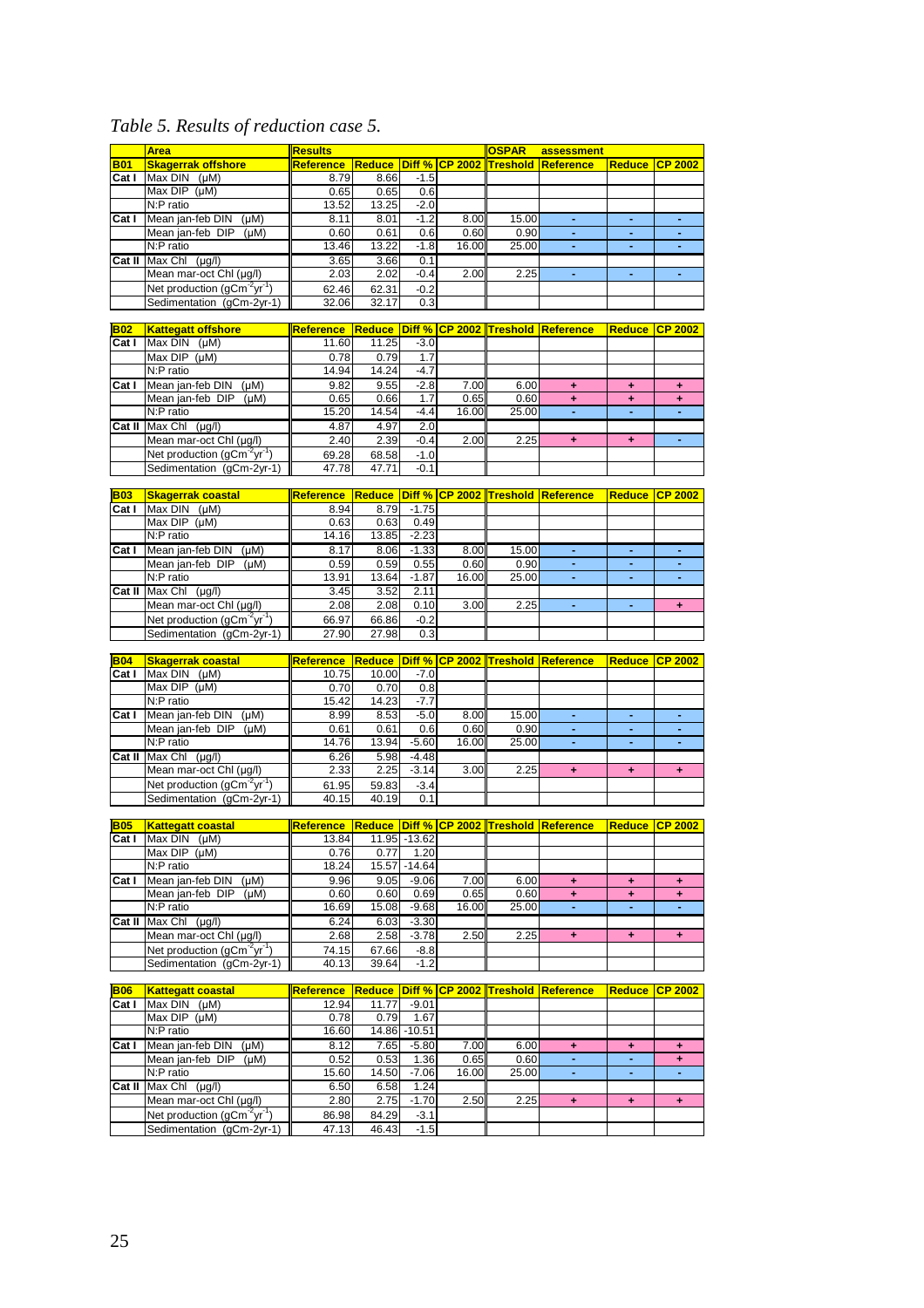#### *4.2.6. Reduction case 6*

#### **Results from Case 6: Reduction 35% TotN and 20% TotP from land, only Norway.**

The absolute values of average winter nutrient concentrations in the results of the Reference run and the Original run show less than 2 % differences. The reduction of the average chlorophyll values is less than 3% in the coastal areas Skagerrak. The netproduction is reduced by 2%-3% in the coastal basins B03, B04, B05 and B06. The effects on sedimentation are less than 1%. The phosphorus values are not useful in this case since the system has not reached the final concentrations as discussed above. The conclusion is however that the effect on phosphorus is very small on longer time scales.

OSPAR assessment: There are no differences found between the reference run and the reduction case.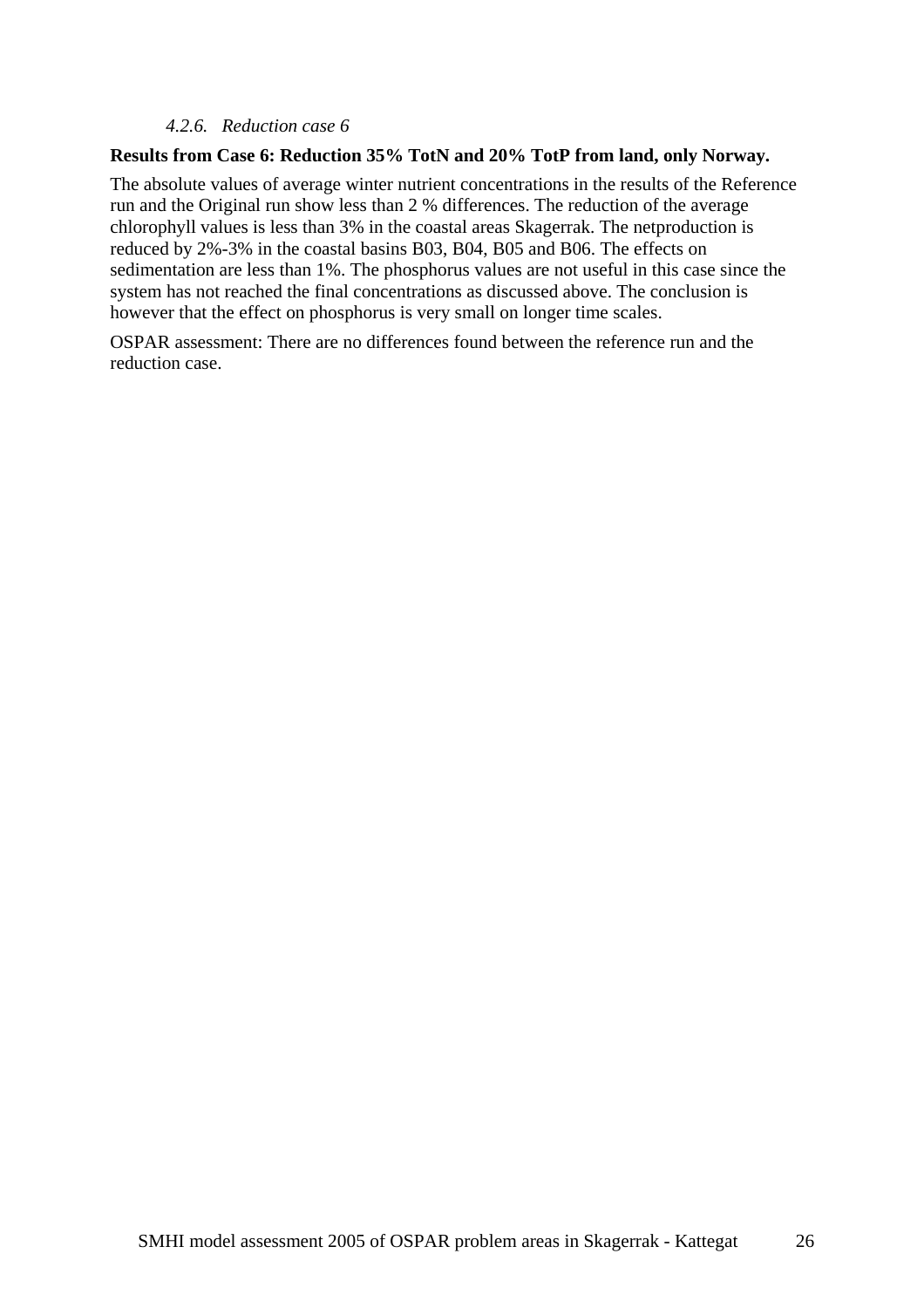# *Table 6. Results of reduction case 6.*

|                      | <b>Area</b>                                                                       | <b>Results</b>                                     |                      |                 |                       | <b>OSPAR</b>            | assessment                               |                      |                      |
|----------------------|-----------------------------------------------------------------------------------|----------------------------------------------------|----------------------|-----------------|-----------------------|-------------------------|------------------------------------------|----------------------|----------------------|
| <b>B01</b>           | <b>Skagerrak offshore</b>                                                         | <b>Reference</b>                                   | <b>Reduce</b>        |                 | <b>Diff % CP 2002</b> | <b>Treshold</b>         | Reference                                |                      | Reduce CP 2002       |
| Cat I                | Max $DIN$ ( $\mu M$ )                                                             | 8.79                                               | 8.74                 | $-0.5$          |                       |                         |                                          |                      |                      |
|                      | Max $DIP$ ( $\mu$ M)                                                              | 0.65                                               | 0.66                 | 0.8             |                       |                         |                                          |                      |                      |
|                      | N:P ratio                                                                         | 13.52                                              | 13.35                | $-1.3$          |                       |                         |                                          |                      |                      |
| Cat I                | Mean jan-feb DIN<br>$(\mu M)$                                                     | 8.11                                               | 8.07                 | $-0.5$          | 8.00                  | 15.00                   | $\blacksquare$                           | Ξ                    | $\blacksquare$       |
|                      | Mean jan-feb DIP<br>$(\mu M)$                                                     | 0.60                                               | 0.61                 | 0.9             | 0.60                  | 0.90                    | ٠                                        | $\blacksquare$       | ٠                    |
|                      | N:P ratio                                                                         | 13.46                                              | 13.28                | $-1.3$          | 16.00                 | 25.00                   | ÷                                        | $\blacksquare$       | $\blacksquare$       |
| Cat II               | Max ChI (µq/l)                                                                    | 3.65                                               | 3.66                 | 0.2             |                       |                         |                                          |                      |                      |
|                      | Mean mar-oct Chl (µg/l)                                                           | 2.03                                               | 2.01                 | $-0.8$          | 2.00                  | 2.25                    | ä,                                       | ä,                   | ÷,                   |
|                      | Net production (gCm <sup>-2</sup> yr <sup>-1</sup> )<br>Sedimentation (qCm-2yr-1) | 62.46<br>32.06                                     | 62.13<br>32.05       | $-0.5$<br>0.0   |                       |                         |                                          |                      |                      |
|                      |                                                                                   |                                                    |                      |                 |                       |                         |                                          |                      |                      |
| <b>B02</b>           | <b>Kattegatt offshore</b>                                                         | Reference                                          | <b>Reduce</b>        |                 |                       | Diff % CP 2002 Treshold | Reference                                | <b>Reduce</b>        | $CP$ 2002            |
| Cat I                | Max $DIN$ ( $\mu M$ )                                                             | 11.60                                              | 11.57                | $-0.2$          |                       |                         |                                          |                      |                      |
|                      | Max DIP (uM)                                                                      | 0.78                                               | 0.80                 | 2.5             |                       |                         |                                          |                      |                      |
|                      | N:P ratio                                                                         | 14.94                                              | 14.55                | $-2.6$          |                       |                         |                                          |                      |                      |
| Cat I                | Mean jan-feb DIN (µM)                                                             | 9.82                                               | 9.79                 | $-0.3$          | 7.00                  | 6.00                    | ٠                                        | ÷                    | ٠                    |
|                      | Mean jan-feb DIP<br>$(\mu M)$                                                     | 0.65                                               | 0.66                 | 2.4             | 0.65                  | 0.60                    | ÷                                        | ÷                    | ÷                    |
|                      | N:P ratio                                                                         | 15.20                                              | 14.80                | $-2.7$          | 16.00                 | 25.00                   | ä,                                       | ÷                    |                      |
| Cat II               | $Max ChI$ ( $\mu$ g/l)                                                            | 4.87                                               | 5.00                 | 2.6             |                       |                         |                                          |                      |                      |
|                      | Mean mar-oct ChI (µg/l)                                                           | 2.40                                               | 2.40                 | 0.0             | 2.00                  | 2.25                    | $\ddot{}$                                | ÷                    | ÷,                   |
|                      | Net production $(gCm^2yr^{-1})$                                                   | 69.28                                              | 69.34                | 0.1             |                       |                         |                                          |                      |                      |
|                      | Sedimentation (gCm-2yr-1)                                                         | 47.78                                              | 47.99                | 0.4             |                       |                         |                                          |                      |                      |
| <b>B03</b>           |                                                                                   |                                                    | <b>Reduce Diff %</b> |                 |                       |                         |                                          |                      |                      |
| Cat I                | <b>Skagerrak coastal</b><br>Max $DIN$ ( $\mu M$ )                                 | Reference<br>8.94                                  | 8.71                 | $-2.55$         |                       | <b>CP 2002 Treshold</b> | Reference                                | <b>Reduce</b>        | <b>CP 2002</b>       |
|                      | Max $DIP$ ( $\mu$ M)                                                              | 0.63                                               | 0.64                 | 0.66            |                       |                         |                                          |                      |                      |
|                      | N:P ratio                                                                         | 14.16                                              | 13.71                | $-3.18$         |                       |                         |                                          |                      |                      |
| Cat I                | Mean jan-feb DIN (µM)                                                             | 8.17                                               | 7.98                 | $-2.31$         | 8.00                  | 15.00                   | ٠                                        | ٠                    |                      |
|                      | Mean jan-feb DIP (µM)                                                             | 0.59                                               | 0.59                 | 0.82            | 0.60                  | 0.90                    | ÷                                        | ٠                    | $\sim$               |
|                      | N:P ratio                                                                         | 13.91                                              | 13.47                | $-3.10$         | 16.00                 | 25.00                   |                                          |                      |                      |
| Cat II               | Max Chl (µg/l)                                                                    | 3.45                                               | 3.52                 | 2.23            |                       |                         |                                          |                      |                      |
|                      | Mean mar-oct Chl (µg/l)                                                           | 2.08                                               | 2.02                 | $-2.95$         | 3.00                  | 2.25                    | ÷,                                       | ÷,                   | ٠                    |
|                      | Net production $(gCm^2yr^1)$                                                      | 66.97                                              | 64.40                | $-3.8$          |                       |                         |                                          |                      |                      |
|                      | Sedimentation (gCm-2yr-1)                                                         | 27.90                                              | 27.76                | $-0.5$          |                       |                         |                                          |                      |                      |
|                      |                                                                                   |                                                    |                      |                 |                       |                         |                                          |                      |                      |
| <b>B04</b>           | <b>Skagerrak coastal</b><br>Max DIN (µM)                                          | <b>Reference</b>                                   |                      |                 |                       |                         | Reduce Diff % CP 2002 Treshold Reference |                      | Reduce CP 2002       |
| Cat I                | Max $DIP$ ( $\mu$ M)                                                              | 10.75<br>0.70                                      | 10.49<br>0.71        | $-2.4$<br>1.4   |                       |                         |                                          |                      |                      |
|                      | N:P ratio                                                                         | 15.42                                              | 14.85                | $-3.7$          |                       |                         |                                          |                      |                      |
| Cat I                | Mean jan-feb DIN<br>(µM)                                                          | 8.99                                               | 8.84                 | $-1.7$          | 8.00                  | 15.00                   | ÷                                        | ÷                    | ÷.                   |
|                      | Mean jan-feb DIP<br>$(\mu M)$                                                     | 0.61                                               | 0.62                 | 1.4             | 0.60                  | 0.90                    | ٠                                        | ٠                    | ٠                    |
|                      | N:P ratio                                                                         | 14.76                                              | 14.32                | $-2.98$         | 16.00                 | 25.00                   | ä,                                       | $\blacksquare$       | $\blacksquare$       |
| Cat II               | Max ChI (uq/l)                                                                    | 6.26                                               | 6.04                 | $-3.63$         |                       |                         |                                          |                      |                      |
|                      | Mean mar-oct Chl (µg/l)                                                           | 2.33                                               | 2.29                 | $-1.65$         | 3.00                  | 2.25                    | $\ddot{\phantom{1}}$                     | $\ddot{\phantom{1}}$ | $\ddot{\phantom{1}}$ |
|                      | Net production (gCm <sup>-2</sup> yr <sup>-1</sup> )                              | 61.95                                              | 60.12                | $-3.0$          |                       |                         |                                          |                      |                      |
|                      | Sedimentation (gCm-2yr-1)                                                         | 40.15                                              | 40.15                | 0.0             |                       |                         |                                          |                      |                      |
|                      |                                                                                   |                                                    |                      |                 |                       |                         |                                          |                      |                      |
| <b>B05</b>           | <b>Kattegatt coastal</b>                                                          | Reference Reduce Diff % CP 2002 Treshold Reference |                      |                 |                       |                         |                                          |                      | Reduce CP 2002       |
| $\overline{Cat}$ $I$ | Max DIN (µM)                                                                      | 13.84                                              | 13.59                | $-1.76$         |                       |                         |                                          |                      |                      |
|                      | Max $DIP$ ( $\mu$ M)<br>N:P ratio                                                 | 0.76                                               | 0.78<br>17.50        | 2.39<br>$-4.06$ |                       |                         |                                          |                      |                      |
|                      |                                                                                   | 18.24                                              |                      |                 | 7.00                  |                         |                                          |                      |                      |
| Cat I                | Mean jan-feb DIN<br>$(\mu M)$<br>Mean jan-feb DIP<br>$(\mu M)$                    | 9.96<br>0.60                                       | 9.80<br>0.61         | $-1.55$<br>2.23 | 0.65                  | 6.00<br>0.60            | ÷.<br>÷                                  | ÷<br>٠               | ÷<br>٠               |
|                      | N:P ratio                                                                         | 16.69                                              | 16.08                | $-3.69$         | 16.00                 | 25.00                   |                                          |                      |                      |
|                      | Cat II $Max ChI (µq/l)$                                                           | 6.24                                               | 6.10                 | $-2.14$         |                       |                         |                                          |                      |                      |
|                      | Mean mar-oct Chl (µg/l)                                                           | 2.68                                               | 2.67                 | $-0.37$         | 2.50                  | 2.25                    | $\pm$                                    | ÷                    | ٠                    |
|                      | Net production $(gCm-2yr-1)$                                                      | 74.15                                              | 72.51                | $-2.2$          |                       |                         |                                          |                      |                      |
|                      | Sedimentation (gCm-2yr-1)                                                         | 40.13                                              | 39.97                | $-0.4$          |                       |                         |                                          |                      |                      |
|                      |                                                                                   |                                                    |                      |                 |                       |                         |                                          |                      |                      |
| <b>B06</b>           | <b>Kattegatt coastal</b>                                                          | Reference                                          | <b>Reduce</b>        |                 |                       |                         | Diff % CP 2002 Treshold Reference        | <b>Reduce</b>        | <b>CP 2002</b>       |
| Cat I                | Max $DIN$ ( $\mu M$ )                                                             | 12.94                                              | 12.75                | $-1.48$         |                       |                         |                                          |                      |                      |
|                      | Max $DIP$ ( $\mu$ M)                                                              | 0.78                                               | 0.80                 | 2.64            |                       |                         |                                          |                      |                      |
|                      | N:P ratio                                                                         | 16.60                                              | 15.94                | $-4.01$         |                       |                         |                                          |                      |                      |
| Cat I                | Mean jan-feb $DIN$ ( $\mu M$ )                                                    | 8.12                                               | 8.05                 | $-0.83$         | 7.00                  | 6.00                    | ÷                                        | ÷                    | ٠                    |
|                      | Mean jan-feb DIP<br>$(\mu M)$                                                     | 0.52                                               | 0.53                 | 2.25            | 0.65                  | 0.60                    |                                          | ÷,                   | ٠                    |
|                      | N:P ratio                                                                         | 15.60                                              | 15.13                | $-3.01$         | 16.00                 | 25.00                   | ٠                                        |                      |                      |
| Cat II               | Max Chl $(\mu g/l)$<br>Mean mar-oct ChI (µg/l)                                    | 6.50<br>2.80                                       | 6.62<br>2.81         | 1.89<br>0.28    | 2.50                  | 2.25                    | ٠                                        |                      |                      |
|                      | Net production (gCm <sup>-2</sup> yr <sup>-1</sup> )                              | 86.98                                              | 86.61                | $-0.4$          |                       |                         |                                          | ٠                    | ٠                    |
|                      | Sedimentation (gCm-2yr-1)                                                         | 47.13                                              | 47.32                | 0.4             |                       |                         |                                          |                      |                      |
|                      |                                                                                   |                                                    |                      |                 |                       |                         |                                          |                      |                      |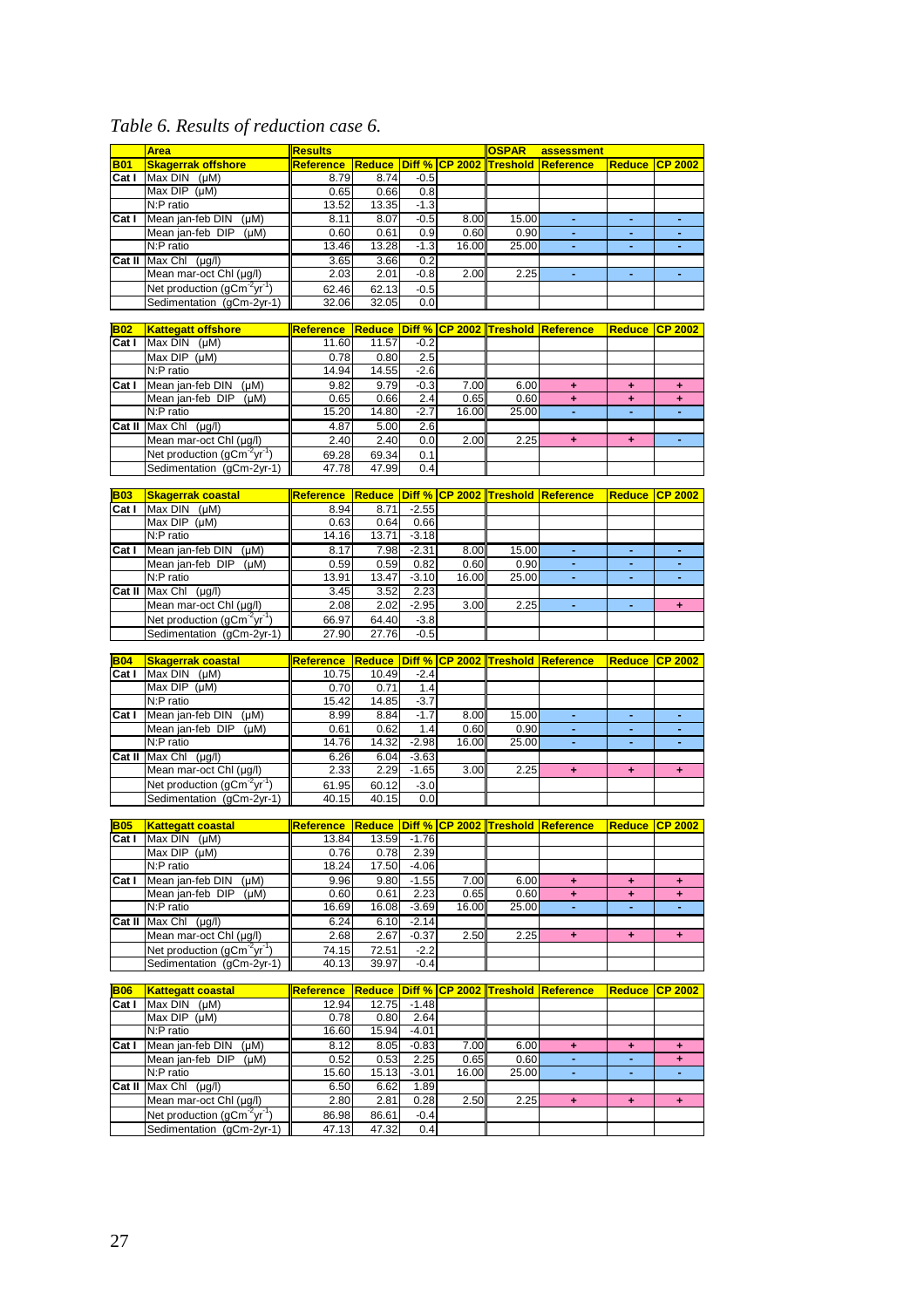#### *4.2.7. Reduction case 7*

#### **Results from Case 7: Reduction 35% TotN and 20% TotP from land, only Denmark.**

The absolute values of average winter nutrient concentrations in the results of the Reference run and the Original run show greatest differences on the nitrate values with the largest reduction effects found in the Kattegat and the coastal areas of Kattegat (4%-6%). The effects in the Swedish parts of the Skagerrak coastal area are only slightly lower than in the Kattegat. The central Skagerrak and the Norwegian coastal basins show less than 2% reduction of nitrate. The reduction of the average chlorophyll values is less than 3%. The phosphorus values are not useful in this case since the system has not reached the final concentrations as discussed above. The conclusion is however that the effect on phosphorus is very small on longer time scales.

OSPAR assessment: There are no differences found between the reference run and the reduction case.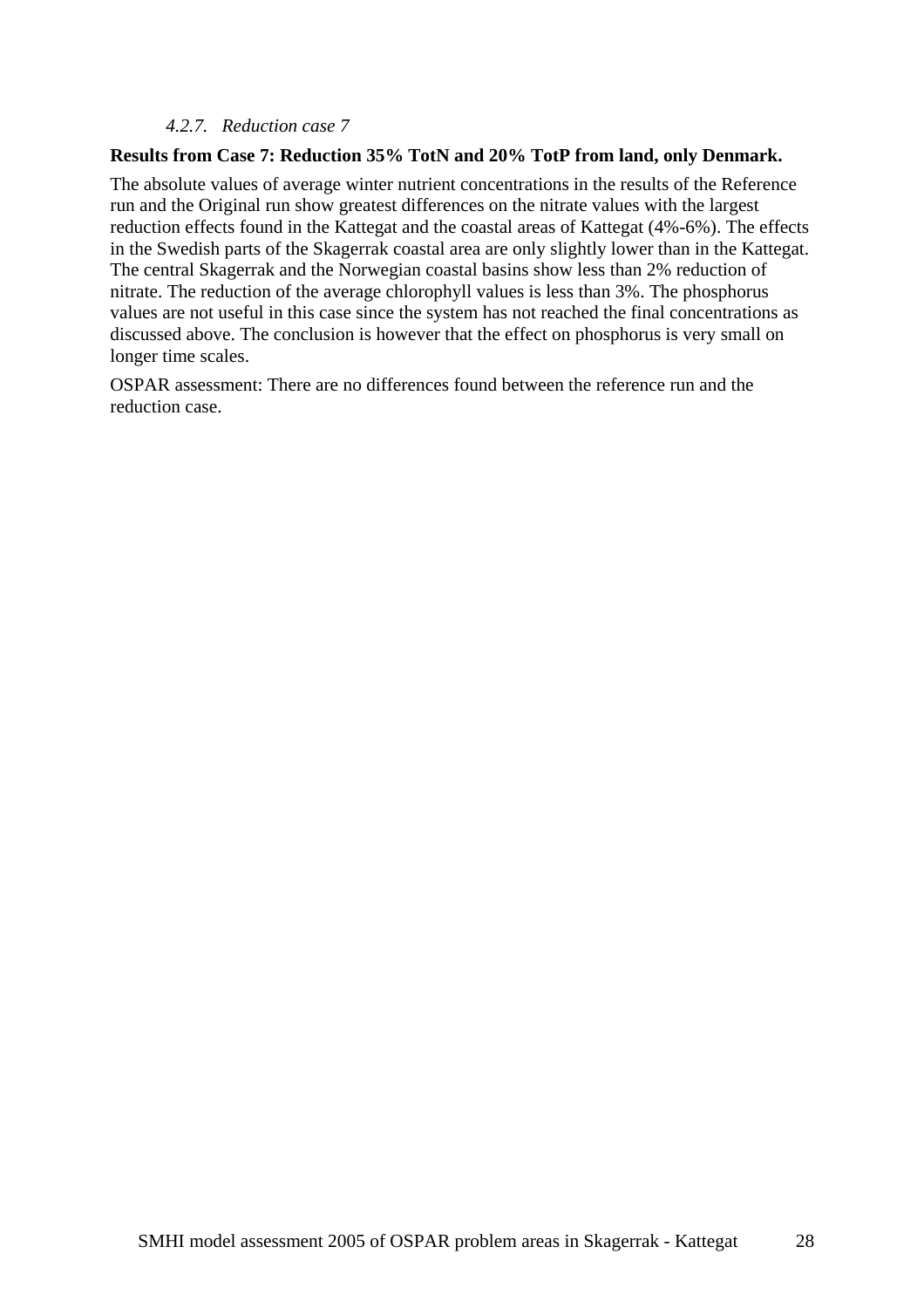# *Table 7. Results of reduction case 7.*

| <b>B01</b> | <b>Area</b>                                                                       | <b>Results</b>                                     |                      |               |                       | OSPAR           | assessment                               |                      |                      |
|------------|-----------------------------------------------------------------------------------|----------------------------------------------------|----------------------|---------------|-----------------------|-----------------|------------------------------------------|----------------------|----------------------|
|            | <b>Skagerrak offshore</b>                                                         | Reference                                          | <b>Reduce</b>        |               | <b>Diff % CP 2002</b> | <b>Treshold</b> | Reference                                | <b>Reduce</b>        | $CP$ 2002            |
| Cat I      | Max $DIN$ ( $\mu M$ )                                                             | 8.79                                               | 8.60                 | $-2.2$        |                       |                 |                                          |                      |                      |
|            | Max DIP (uM)                                                                      | 0.65                                               | 0.65                 | 0.5           |                       |                 |                                          |                      |                      |
|            | N:P ratio                                                                         | 13.52                                              | 13.16                | $-2.7$        |                       |                 |                                          |                      |                      |
| Cat I      | Mean jan-feb DIN<br>$(\mu M)$                                                     | 8.11                                               | 7.96                 | $-1.8$        | 8.00                  | 15.00           | $\blacksquare$                           | Ξ                    | $\blacksquare$       |
|            | Mean jan-feb DIP<br>(µM)                                                          | 0.60                                               | 0.61                 | 0.5           | 0.60                  | 0.90            | ٠                                        | ٠                    | ٠                    |
|            | N:P ratio                                                                         | 13.46                                              | 13.15                | $-2.3$        | 16.00                 | 25.00           | ÷                                        | $\blacksquare$       | $\blacksquare$       |
| Cat II     | Max Chl (µg/l)                                                                    | 3.65                                               | 3.66                 | 0.1           |                       |                 |                                          |                      |                      |
|            | Mean mar-oct Chl (µg/l)                                                           | 2.03                                               | 2.01                 | $-0.9$        | 2.00                  | 2.25            | ä,                                       | ä,                   | Ξ                    |
|            | Net production $(gCm^2yr^{-1})$                                                   | 62.46                                              | 62.56                | 0.2           |                       |                 |                                          |                      |                      |
|            | Sedimentation (qCm-2yr-1)                                                         | 32.06                                              | 32.19                | 0.4           |                       |                 |                                          |                      |                      |
|            |                                                                                   |                                                    |                      |               |                       |                 |                                          |                      |                      |
| <b>B02</b> | <b>Kattegatt offshore</b>                                                         | <u>Reference</u>                                   | <b>Reduce</b>        | Diff %        | $\overline{CP}$ 2002  | <b>Treshold</b> | Reference                                | <b>Reduce</b>        | $CP$ 2002            |
| Cat I      | Max $DIN$ ( $\mu M$ )                                                             | 11.60                                              | 10.95                | $-5.6$        |                       |                 |                                          |                      |                      |
|            | Max DIP (uM)                                                                      | 0.78                                               | 0.79                 | 1.4           |                       |                 |                                          |                      |                      |
|            | N:P ratio                                                                         | 14.94                                              | 13.92                | $-6.8$        |                       |                 |                                          |                      |                      |
| Cat I      | Mean jan-feb $DIN$ ( $\mu M$ )                                                    | 9.82                                               | 9.17                 | -6.6          | 7.00                  | 6.00            | ٠                                        | ٠                    | ٠                    |
|            | Mean jan-feb DIP<br>(µM)                                                          | 0.65                                               | 0.65                 | 1.2           | 0.65                  | 0.60            | $\ddot{}$                                | ٠                    | ٠                    |
|            | N:P ratio                                                                         | 15.20                                              | 14.02                | $-7.8$        | 16.00                 | 25.00           | ä,                                       |                      |                      |
| Cat II     | Max Chl (µg/l)                                                                    | 4.87                                               | 4.96                 | 1.8           |                       |                 |                                          |                      |                      |
|            | Mean mar-oct ChI (µg/l)                                                           | 2.40                                               | 2.33                 | $-3.0$        | 2.00                  | 2.25            | $\ddot{}$                                | $\ddot{}$            | ÷                    |
|            | Net production $(gCm^2yr^{-1})$                                                   | 69.28                                              | 69.61                | 0.5           |                       |                 |                                          |                      |                      |
|            | Sedimentation (gCm-2yr-1)                                                         | 47.78                                              | 48.11                | 0.7           |                       |                 |                                          |                      |                      |
| <b>B03</b> |                                                                                   |                                                    | <b>Reduce Diff %</b> |               | $CP$ 2002             | <b>Treshold</b> | Reference                                | <b>Reduce</b>        | <b>CP 2002</b>       |
| Cat I      | <b>Skagerrak coastal</b><br>Max $DIN$ ( $\mu M$ )                                 | <u>Reference</u><br>8.94                           | 8.76                 | $-2.05$       |                       |                 |                                          |                      |                      |
|            | Max $DIP$ ( $\mu$ M)                                                              |                                                    |                      | 0.45          |                       |                 |                                          |                      |                      |
|            | N:P ratio                                                                         | 0.63<br>14.16                                      | 0.63<br>13.81        | $-2.49$       |                       |                 |                                          |                      |                      |
| Cat I      | Mean jan-feb DIN (µM)                                                             | 8.17                                               | 8.04                 | $-1.62$       | 8.00                  | 15.00           | ٠                                        |                      |                      |
|            | Mean jan-feb DIP (µM)                                                             | 0.59                                               | 0.59                 | 0.48          | 0.60                  | 0.90            | ÷                                        | $\sim$               | $\sim$               |
|            | N:P ratio                                                                         | 13.91                                              | 13.61                | $-2.10$       | 16.00                 | 25.00           |                                          |                      |                      |
| Cat II     | Max Chl $(\mu g/l)$                                                               | 3.45                                               | 3.52                 | 2.15          |                       |                 |                                          |                      |                      |
|            | Mean mar-oct Chl (µg/l)                                                           | 2.08                                               | 2.08                 | 0.09          | 3.00                  | 2.25            | ÷,                                       | ٠                    | ٠                    |
|            | Net production ( $gCm-2yr-1$ )                                                    | 66.97                                              | 66.93                | $-0.1$        |                       |                 |                                          |                      |                      |
|            | Sedimentation (gCm-2yr-1)                                                         | 27.90                                              | 27.95                | 0.2           |                       |                 |                                          |                      |                      |
|            |                                                                                   |                                                    |                      |               |                       |                 |                                          |                      |                      |
| <b>B04</b> | <b>Skagerrak coastal</b>                                                          | <u>Reference</u>                                   |                      |               |                       |                 | Reduce Diff % CP 2002 Treshold Reference | <b>Reduce</b>        | $\overline{CP}$ 2002 |
| Cat I      | Max $DIN$ ( $\mu M$ )                                                             | 10.75                                              | 10.35                | $-3.7$        |                       |                 |                                          |                      |                      |
|            | $\overline{\text{Max DIP}}$ (µM)                                                  |                                                    |                      |               |                       |                 |                                          |                      |                      |
|            |                                                                                   | 0.70                                               | 0.70                 | 1.1           |                       |                 |                                          |                      |                      |
|            | N:P ratio                                                                         | 15.42                                              | 14.69                | $-4.7$        |                       |                 |                                          |                      |                      |
| Cat I      | (µM)                                                                              |                                                    | 8.69                 | $-3.3$        |                       |                 | ÷                                        | ÷                    | ÷.                   |
|            | Mean jan-feb DIN<br>Mean jan-feb DIP<br>$(\mu M)$                                 | 8.99<br>0.61                                       | 0.61                 | 0.8           | 8.00<br>0.60          | 15.00<br>0.90   | ÷,                                       | ٠                    | ٠                    |
|            | N:P ratio                                                                         | 14.76                                              | 14.15                | $-4.13$       | 16.00                 | 25.00           | ÷.                                       | ÷.                   | $\blacksquare$       |
| Cat II     | Max Chi (µq/l)                                                                    | 6.26                                               | 6.01                 | $-4.00$       |                       |                 |                                          |                      |                      |
|            | Mean mar-oct Chl (µg/l)                                                           | 2.33                                               | 2.29                 | $-1.53$       | 3.00                  | 2.25            | $+$                                      | $\ddot{\phantom{1}}$ | $\ddot{\phantom{1}}$ |
|            | Net production (gCm <sup>-2</sup> yr <sup>-1</sup> )                              | 61.95                                              | 61.57                | $-0.6$        |                       |                 |                                          |                      |                      |
|            | Sedimentation (gCm-2yr-1)                                                         | 40.15                                              | 40.47                | 0.8           |                       |                 |                                          |                      |                      |
|            |                                                                                   |                                                    |                      |               |                       |                 |                                          |                      |                      |
| <b>B05</b> | <b>Kattegatt coastal</b>                                                          | Reference Reduce Diff % CP 2002 Treshold Reference |                      |               |                       |                 |                                          |                      | Reduce CP 2002       |
| Cat I      | [Max DIN (µM)                                                                     | 13.84                                              | 13.14                | $-5.04$       |                       |                 |                                          |                      |                      |
|            | Max $DIP$ ( $\mu$ M)                                                              | 0.76                                               | 0.77                 | 1.40          |                       |                 |                                          |                      |                      |
|            | N:P ratio                                                                         | 18.24                                              | 17.08                | $-6.35$       |                       |                 |                                          |                      |                      |
| Cat I      | Mean jan-feb DIN<br>$(\mu M)$                                                     | 9.96                                               | 9.40                 | $-5.55$       | 7.00                  | 6.00            | ÷                                        | ÷                    | ÷                    |
|            | Mean jan-feb DIP<br>(uM)                                                          | 0.60                                               | 0.60                 | 1.15          | 0.65                  | 0.60            | ÷                                        | ٠                    | ٠                    |
|            | N:P ratio                                                                         | 16.69                                              | 15.59                | $-6.62$       | 16.00                 | 25.00           |                                          |                      |                      |
| Cat II     | Max Chl $(\mu g/l)$                                                               | 6.24                                               | 6.07                 | $-2.72$       |                       |                 |                                          |                      |                      |
|            | Mean mar-oct ChI (µg/l)                                                           | 2.68                                               | 2.64                 | $-1.58$       | 2.50                  | 2.25            | $\ddot{}$                                | ٠                    | ÷                    |
|            | Net production $(gCm-2yr-1)$                                                      | 74.15                                              | 72.79                | $-1.8$        |                       |                 |                                          |                      |                      |
|            | Sedimentation (gCm-2yr-1)                                                         | 40.13                                              | 40.05                | $-0.2$        |                       |                 |                                          |                      |                      |
|            |                                                                                   |                                                    |                      |               |                       |                 |                                          |                      |                      |
| <b>B06</b> | <b>Kattegatt coastal</b>                                                          | <u>Reference</u>                                   |                      |               |                       |                 | Reduce Diff % CP 2002 Treshold Reference | <u>Reduce  </u>      | $CP$ 2002            |
| Cat I      | Max $DIN$ ( $\mu M$ )                                                             | 12.94                                              | 12.29                | $-5.02$       |                       |                 |                                          |                      |                      |
|            | Max $DIP$ ( $\mu$ M)                                                              | 0.78                                               | 0.79                 | 1.61          |                       |                 |                                          |                      |                      |
|            | N:P ratio                                                                         | 16.60                                              | 15.52                | $-6.53$       |                       |                 |                                          |                      |                      |
| Cat I      | Mean jan-feb $DIN$ ( $\mu M$ )                                                    | 8.12                                               | 7.74                 | $-4.66$       | 7.00                  | 6.00            | ٠                                        | ٠                    | ÷                    |
|            | Mean jan-feb DIP<br>$(\mu M)$                                                     | 0.52                                               | 0.53                 | 1.28          | 0.65                  | 0.60            | ä,                                       | $\blacksquare$       | ٠                    |
|            | N:P ratio                                                                         | 15.60                                              | 14.68                | $-5.86$       | 16.00                 | 25.00           | ۰                                        |                      |                      |
| Cat II     | Max Chl $(\mu g/l)$                                                               | 6.50                                               | 6.58                 | 1.31          |                       |                 |                                          |                      |                      |
|            | Mean mar-oct ChI (µg/l)                                                           | 2.80                                               | 2.76                 | $-1.32$       | 2.50                  | 2.25            | ٠                                        | ٠                    | ٠                    |
|            | Net production (gCm <sup>-2</sup> yr <sup>-1</sup> )<br>Sedimentation (gCm-2yr-1) | 86.98<br>47.13                                     | 86.74<br>47.43       | $-0.3$<br>0.6 |                       |                 |                                          |                      |                      |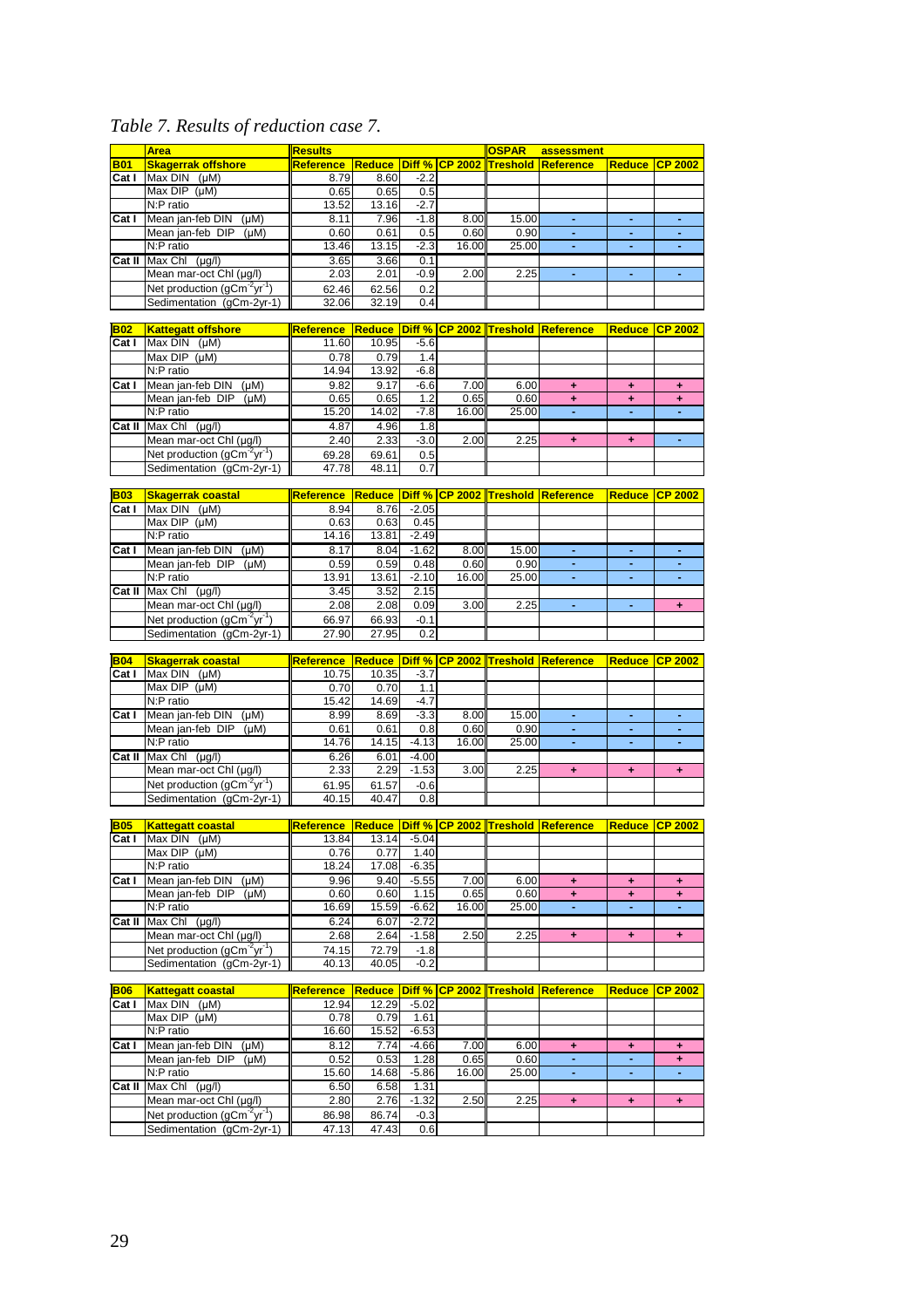#### *4.2.8. Reduction case 8*

#### **Results from Case 8: Reduction 35% TotN and 20% TotP from land, all counties + reduction from the Baltic Sea 35% DIN and DIP in winter, and 10% TotN and TotP in summer.**

The absolute values of average winter nutrient concentrations in the results of the Reference run and the Original run show greatest differences on the nitrate values with the largest reduction effects found in the Kattegat (26%) and the coastal areas of Kattegat (26%-27%). The phosphate values are reduced by 20%-23% in the same area. The effects in the Swedish parts of the Skagerrak coastal area are 12% and 17% for phosphate and nitrate, respectively. The central Skagerrak and the Norwegian coastal basins show 8%-9% reduction of nitrate and 5%-6% of phosphate values. The reduction of the average chlorophyll values is 7%-9% in the Kattegat and the coastal areas of Kattegat and the Swedish parts of the Skagerrak. The effects are 2%-4% in the rest of the Skagerrak. The netproduction is reduced by 10%-15% in the Kattegat. The effects in the Skagerrak coastal area is somewhat less (6%-9%). The effects on sedimentation are 8%-10% in Kattegat basin B02 and B06 and less than or 3% in the other basins.

OSPAR assessment: The differences between the reference run and the reduction case are found in B02 and B05 where the DIP value is changed, and in B06 where the Din value is changed and in B02 and B04 where the mean chlorophyll value is changed. The greatest difference of the assessment is in the Kattegat B02 and the Skagerrak coastal basin B04 which is classified as a problem area by the reference run but not by the reduction case.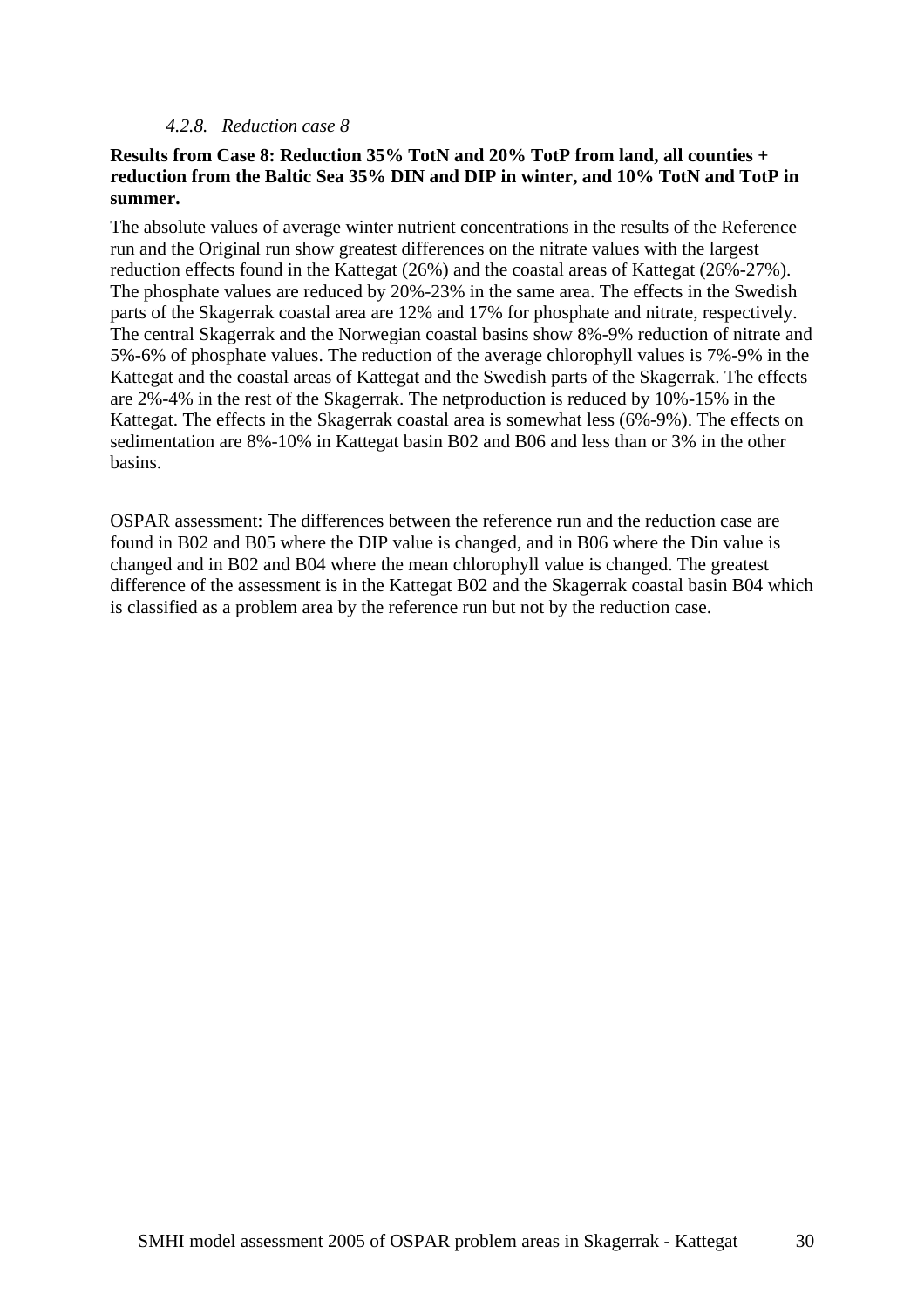# *Table 8. Results of reduction case 8.*

|                     | <b>Area</b>                                                                       | <b>Results</b>                                     |                |                                |                       | <b>OSPAR</b>    | assessment                               |               |                      |
|---------------------|-----------------------------------------------------------------------------------|----------------------------------------------------|----------------|--------------------------------|-----------------------|-----------------|------------------------------------------|---------------|----------------------|
| <b>B01</b>          | <b>Skagerrak offshore</b>                                                         | <b>Reference</b>                                   | Reduce         |                                | <b>Diff % CP 2002</b> | <b>Treshold</b> | Reference                                | <b>Reduce</b> | <b>CP 2002</b>       |
| Cat I               | Max DIN (µM)                                                                      | 8.79                                               | 8.04           | $-8.5$                         |                       |                 |                                          |               |                      |
|                     | Max $DIP$ ( $\mu$ M)                                                              | 0.65                                               | 0.62           | $-3.9$                         |                       |                 |                                          |               |                      |
|                     | N:P ratio                                                                         | 13.52                                              | 12.87          | $-4.8$                         |                       |                 |                                          |               |                      |
| Cat I               | Mean jan-feb DIN<br>$(\mu M)$<br>Mean jan-feb DIP                                 | 8.11                                               | 7.45           | $-8.1$                         | 8.00                  | 15.00           | $\blacksquare$<br>٠                      | Ξ<br>٠        | ٠<br>٠               |
|                     | $(\mu M)$<br>N:P ratio                                                            | 0.60<br>13.46                                      | 0.57<br>13.13  | $-5.8$<br>$-2.5$               | 0.60<br>16.00         | 0.90<br>25.00   | ÷.                                       | ä,            | Ξ                    |
| Cat II              | Max Chl $(\mu g/l)$                                                               | 3.65                                               | 3.57           | $-2.3$                         |                       |                 |                                          |               |                      |
|                     | Mean mar-oct Chl (µg/l)                                                           | 2.03                                               | 1.98           | $-2.3$                         | 2.00                  | 2.25            | ä,                                       | ä,            | Ξ                    |
|                     | Net production $(gCm^2yr^{-1})$                                                   | 62.46                                              | 60.69          | $-2.8$                         |                       |                 |                                          |               |                      |
|                     | Sedimentation (gCm-2yr-1)                                                         | 32.06                                              | 31.80          | $-0.8$                         |                       |                 |                                          |               |                      |
|                     |                                                                                   |                                                    |                |                                |                       |                 |                                          |               |                      |
| <b>B02</b>          | <b>Kattegatt offshore</b>                                                         | <b>Reference</b>                                   | <b>Reduce</b>  |                                | <b>Diff % CP 2002</b> | Treshold        | Reference                                | <b>Reduce</b> | <b>CP 2002</b>       |
| Cat I               | Max $DIN$ ( $\mu M$ )<br>Max DIP (uM)                                             | 11.60                                              | 8.89           | $-23.3$                        |                       |                 |                                          |               |                      |
|                     | N:P ratio                                                                         | 0.78<br>14.94                                      | 0.64<br>13.90  | $-17.6$<br>$-7.0$              |                       |                 |                                          |               |                      |
| Cat I               | Mean jan-feb DIN<br>$(\mu M)$                                                     | 9.82                                               | 7.30           | $-25.7$                        | 7.00                  | 6.00            | ÷                                        | ٠             | ٠                    |
|                     | Mean jan-feb DIP<br>$(\mu M)$                                                     | 0.65                                               | 0.51           | $-20.8$                        | 0.65                  | 0.60            | ÷                                        |               | ٠                    |
|                     | N:P ratio                                                                         | 15.20                                              | 14.27          | $-6.2$                         | 16.00                 | 25.00           | ÷,                                       |               |                      |
| Cat II              | Max Chl $(\mu g/l)$                                                               | 4.87                                               | 4.35           | $-10.8$                        |                       |                 |                                          |               |                      |
|                     | Mean mar-oct Chl (µg/l)                                                           | 2.40                                               | 2.24           | $-6.8$                         | 2.00                  | 2.25            | ÷                                        | ä,            | ÷,                   |
|                     | Net production $(gCm^2yr^{-1})$                                                   | 69.28                                              | 60.08          | $-13.3$                        |                       |                 |                                          |               |                      |
|                     | Sedimentation (gCm-2yr-1)                                                         | 47.78                                              | 43.18          | $-9.6$                         |                       |                 |                                          |               |                      |
| <b>B03</b>          | <b>Skagerrak coastal</b>                                                          | <b>Reference</b>                                   | <b>Reduce</b>  | Diff %                         | <b>CP 2002</b>        | <b>Treshold</b> | Reference                                | <b>Reduce</b> | <b>CP 2002</b>       |
| Cat I               | Max $DIN$ ( $\mu M$ )                                                             | 8.94                                               | 8.10           | $-9.43$                        |                       |                 |                                          |               |                      |
|                     | Max $DIP$ ( $\mu$ M)                                                              | 0.63                                               | 0.61           | $-3.62$                        |                       |                 |                                          |               |                      |
|                     | N:P ratio                                                                         | 14.16                                              | 13.31          | $-6.02$                        |                       |                 |                                          |               |                      |
| Cat I               | Mean jan-feb DIN (µM)                                                             | 8.17                                               | 7.42           | $-9.10$                        | 8.00                  | 15.00           | ٠                                        |               |                      |
|                     | Mean jan-feb DIP<br>$(\mu M)$                                                     | 0.59                                               | 0.56           | $-5.38$                        | 0.60                  | 0.90            | ٠                                        | $\sim$        | ٠                    |
|                     | N:P ratio                                                                         | 13.91                                              | 13.36          | $-3.93$                        | 16.00                 | 25.00           |                                          |               |                      |
| Cat II              | Max Chl (µg/l)                                                                    | 3.45                                               | 3.38           | $-2.01$                        |                       |                 |                                          |               |                      |
|                     | Mean mar-oct Chl (µg/l)                                                           | 2.08                                               | 2.01           | $-3.62$                        | 3.00                  | 2.25            |                                          | ÷,            | $\ddot{\phantom{1}}$ |
|                     | Net production $(gCm^2yr^1)$                                                      | 66.97                                              | 63.16          | $-5.7$                         |                       |                 |                                          |               |                      |
|                     | Sedimentation (gCm-2yr-1)                                                         | 27.90                                              | 27.72          | $-0.6$                         |                       |                 |                                          |               |                      |
|                     |                                                                                   |                                                    |                |                                |                       |                 |                                          |               |                      |
| <b>B04</b>          | <b>Skagerrak coastal</b>                                                          | <b>Reference</b>                                   | <b>Reduce</b>  |                                |                       |                 | Diff % CP 2002 Treshold Reference        |               | Reduce CP 2002       |
| Cat I               | Max DIN (µM)                                                                      | 10.75                                              | 8.67           | $-19.3$                        |                       |                 |                                          |               |                      |
|                     | Max $DIP$ ( $\mu$ M)                                                              | 0.70                                               | 0.62           | $-11.2$                        |                       |                 |                                          |               |                      |
|                     | N:P ratio                                                                         | 15.42                                              | 14.01          | $-9.1$                         |                       |                 |                                          |               |                      |
| Cat I               | Mean jan-feb DIN<br>$(\mu M)$                                                     | 8.99                                               | 7.48           | $-16.8$                        | 8.00                  | 15.00           | ÷                                        | ÷             | ÷.                   |
|                     | Mean jan-feb DIP<br>$(\mu M)$                                                     | 0.61                                               | 0.54           | $-11.5$                        | 0.60                  | 0.90            | ÷,<br>÷.                                 | ÷,<br>÷.      | ٠<br>$\blacksquare$  |
|                     | N:P ratio                                                                         | 14.76                                              | 13.87          | $-6.03$                        | 16.00                 | 25.00           |                                          |               |                      |
| Cat II              | Max Chl (µg/l)<br>Mean mar-oct Chl (µg/l)                                         | 6.26<br>2.33                                       | 5.53<br>2.17   | $-11.74$<br>$-6.89$            | 3.00                  | 2.25            | $\ddot{}$                                | ä,            | $\ddot{\phantom{1}}$ |
|                     |                                                                                   | 61.95                                              | 56.32          | $-9.1$                         |                       |                 |                                          |               |                      |
|                     | Net production (gCm <sup>-2</sup> yr <sup>-1</sup> )<br>Sedimentation (gCm-2yr-1) | 40.15                                              | 38.91          | $-3.1$                         |                       |                 |                                          |               |                      |
|                     |                                                                                   |                                                    |                |                                |                       |                 |                                          |               |                      |
| <b>B05</b>          | <b>Kattegatt coastal</b>                                                          | Reference Reduce Diff % CP 2002 Treshold Reference |                |                                |                       |                 |                                          |               | Reduce CP 2002       |
|                     | Cat I Max DIN (µM)                                                                | 13.84                                              |                | 10.09 -27.09                   |                       |                 |                                          |               |                      |
|                     | Max $DIP$ ( $\mu$ M)                                                              | 0.76                                               |                | $0.63 - 17.19$                 |                       |                 |                                          |               |                      |
| Cat I               | N:P ratio<br>Mean jan-feb DIN<br>$(\mu M)$                                        | 18.24<br>9.96                                      |                | 16.06 -11.96                   | 7.00                  | 6.00            | ÷                                        | $\ddot{}$     | ٠.                   |
|                     | Mean jan-feb DIP<br>(Mu)                                                          | 0.60                                               |                | 7.35 - 26.22<br>$0.48 - 20.33$ | 0.65                  | 0.60            | ÷                                        | ٠             | ٠                    |
|                     | N:P ratio                                                                         | 16.69                                              | 15.46          | $-7.40$                        | 16.00                 | 25.00           | ÷                                        | ä,            |                      |
|                     | Cat II $Max ChI (uq/l)$                                                           | 6.24                                               | 5.34           | $-14.46$                       |                       |                 |                                          |               |                      |
|                     | Mean mar-oct ChI (µg/l)                                                           | 2.68                                               | 2.44           | $-9.11$                        | 2.50                  | 2.25            | ٠                                        | $\ddot{}$     | $\ddot{}$            |
|                     | Net production $(gCm-2yr-1)$                                                      | 74.15                                              | 62.80          | $-15.3$                        |                       |                 |                                          |               |                      |
|                     | Sedimentation (gCm-2yr-1)                                                         | 40.13                                              | 38.84          | $-3.2$                         |                       |                 |                                          |               |                      |
|                     |                                                                                   |                                                    |                |                                |                       |                 |                                          |               |                      |
| <b>B06</b><br>Cat I | <b>Kattegatt coastal</b><br>Max $DIN$ ( $\mu M$ )                                 | <b>Reference</b><br>12.94                          |                | $9.47 - 26.81$                 |                       |                 | Reduce Diff % CP 2002 Treshold Reference | <b>Reduce</b> | <b>CP 2002</b>       |
|                     | Max $DIP$ ( $\mu$ M)                                                              | 0.78                                               |                | $0.64$ -17.31                  |                       |                 |                                          |               |                      |
|                     | N:P ratio                                                                         | 16.60                                              |                | 14.69 - 11.49                  |                       |                 |                                          |               |                      |
| Cat I               | Mean jan-feb DIN (µM)                                                             | 8.12                                               |                | $5.93 - 26.91$                 | 7.00                  | 6.00            | ÷                                        | ÷,            | ٠                    |
|                     | Mean jan-feb DIP<br>(Mu)                                                          | 0.52                                               |                | $0.40 - 22.62$                 | 0.65                  | 0.60            | ä,                                       | ٠             | ٠                    |
|                     | N:P ratio                                                                         | 15.60                                              | 14.73          | $-5.54$                        | 16.00                 | 25.00           |                                          |               |                      |
| Cat II              | Max Chl $(\mu g/l)$                                                               | 6.50                                               | 5.67           | $-12.76$                       |                       |                 |                                          |               |                      |
|                     | Mean mar-oct Chl (µg/l)                                                           | 2.80                                               | 2.55           | $-8.99$                        | 2.50                  | 2.25            | ÷                                        | ÷             | ٠                    |
|                     | Net production (gCm <sup>-2</sup> yr <sup>-1</sup> )<br>Sedimentation (gCm-2yr-1) | 86.98<br>47.13                                     | 75.30<br>43.43 | $-13.4$<br>$-7.8$              |                       |                 |                                          |               |                      |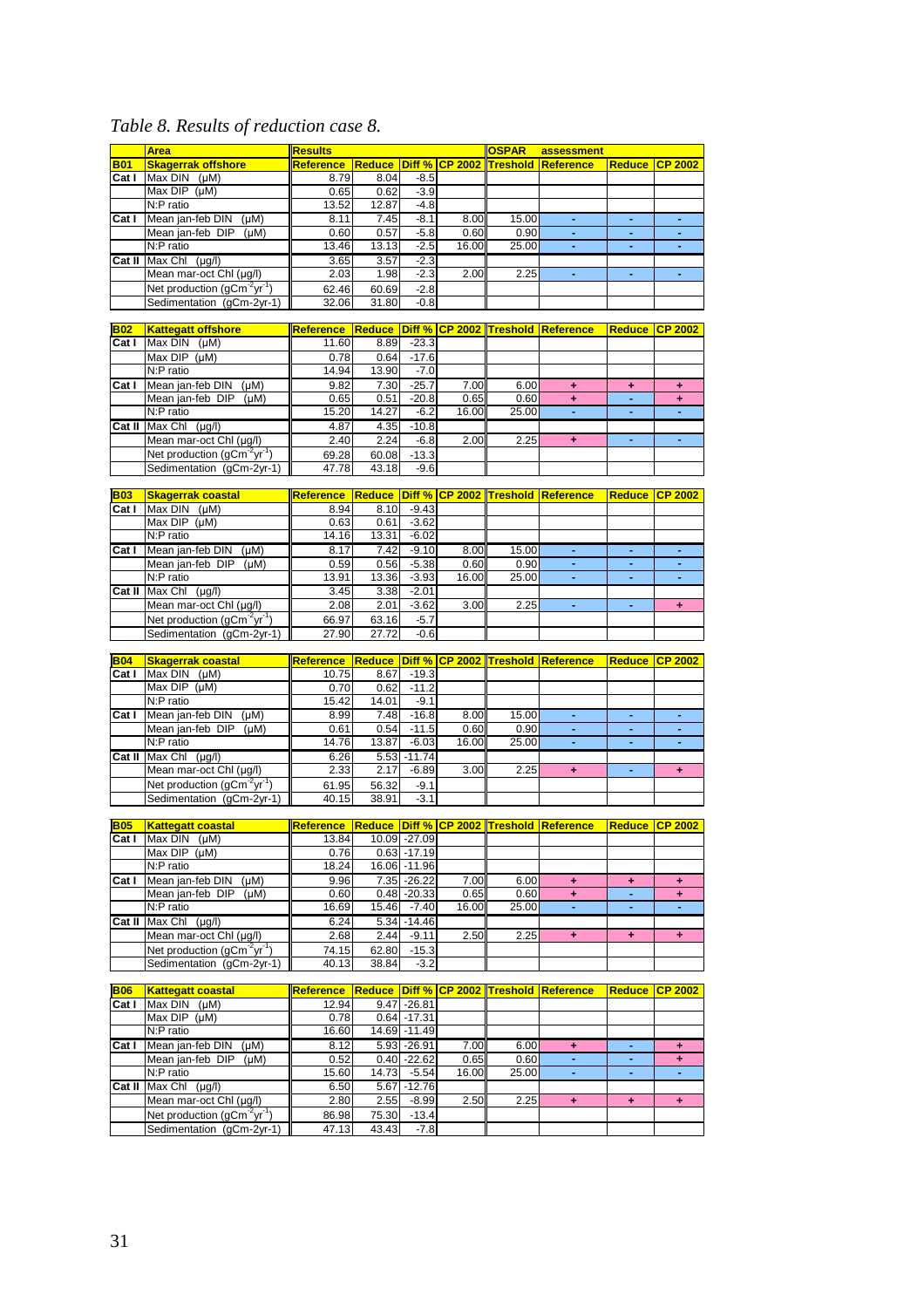#### *4.2.9. Reduction case 9*

#### **Results from Case 9: Reduction 35% TotN and 20% TotP from land, all counties + reduction from the Baltic Sea 35% DIN and DIP in winter, and 10% TotN and TotP in summer + reduction from the North Sea 10% DIN and DIP in winter, and 10% TotN and TotP in summer.**

The absolute values of average winter nutrient concentrations in the results of the Reference run and the Original run show greatest differences on the nitrate values with the largest reduction effects found in the Kattegat (29%-30%) and the coastal areas of Kattegat. The phosphate values are reduced by 25%-26% in the same area. The effects in the Swedish parts of the Skagerrak coastal area are 19% and 23% for phosphate and nitrate, respectively. The central Skagerrak and the Norwegian coastal basin show 15%-17% reduction of nitrate and phosphate values. The reduction of the average chlorophyll values is 8%-11% in the Kattegat and the coastal areas of Kattegat and the Swedish parts of the Skagerrak. The effects are 5%- 7% in the rest of the Skagerrak. The netproduction is reduced by 17%-20% in the Kattegat. The effects in the Skagerrak coastal area is somewhat less (12%-15%). The effects on sedimentation are 10%-12% in Kattegat basin B02 and B06 and 5%-7% in basin B04 and B05. Sedimentation in the central Skagerrak and the Norwegian coastal basin is reduced by 4% and 2%, respectively.

OSPAR assessment: The differences between the reference run and the reduction case are found in B02 and B05 where the DIP value is changed, and in B06 where the Din value is changed and in B02 and B04 where the mean chlorophyll value is changed. The greatest difference of the assessment is in the Kattegat B02 and the Skagerrak coastal basin B04 which is classified as a problem area by the reference run but not by the reduction case.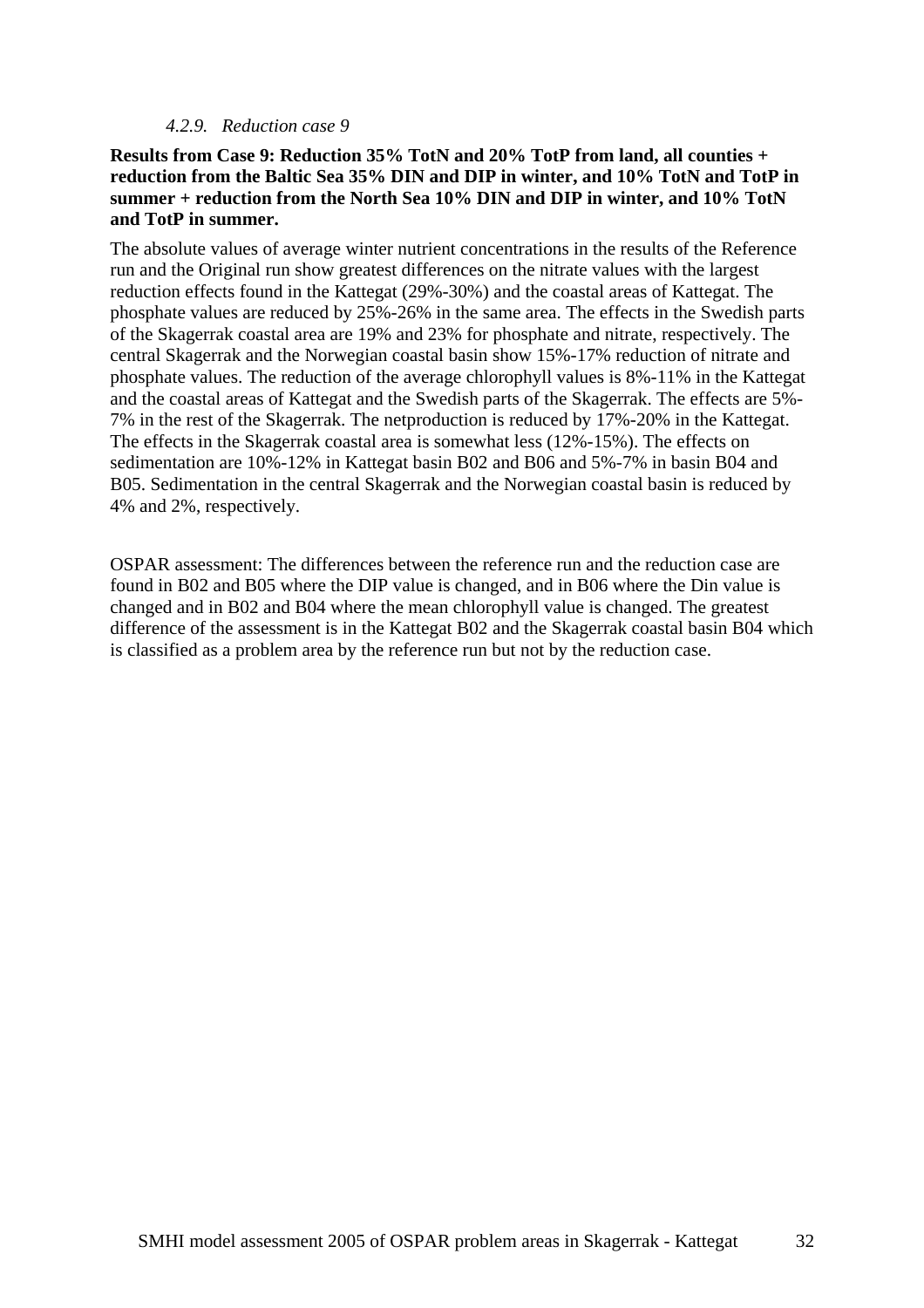# *Table 9. Results of reduction case 9.*

|                     | <b>Area</b>                                                                       | <b>Results</b>                                     |                |                                  |                              | OSPAR                          | assessment                               |                |                          |
|---------------------|-----------------------------------------------------------------------------------|----------------------------------------------------|----------------|----------------------------------|------------------------------|--------------------------------|------------------------------------------|----------------|--------------------------|
| <b>B01</b>          | <b>Skagerrak offshore</b>                                                         | <b>Reference</b>                                   |                |                                  | <b>Reduce Diff % CP 2002</b> | <b>Treshold</b>                | Reference                                |                | Reduce CP 2002           |
| Cat I               | Max $DIN$ ( $\mu M$ )                                                             | 8.79                                               | 7.30           | $-16.9$                          |                              |                                |                                          |                |                          |
|                     | Max DIP (uM)                                                                      | 0.65                                               | 0.57           | $-13.1$                          |                              |                                |                                          |                |                          |
|                     | N:P ratio                                                                         | 13.52                                              | 12.92          | $-4.5$                           |                              |                                |                                          |                |                          |
| Cat I               | Mean jan-feb DIN<br>$(\mu M)$<br>Mean jan-feb DIP<br>$(\mu M)$                    | 8.11<br>0.60                                       | 6.78<br>0.51   | $-16.4$<br>$-14.7$               | 8.00<br>0.60                 | 15.00<br>0.90                  | $\blacksquare$<br>÷,                     | Ξ<br>٠         | $\blacksquare$<br>$\sim$ |
|                     | N:P ratio                                                                         | 13.46                                              | 13.19          | $-2.0$                           | 16.00                        | 25.00                          | ÷                                        | $\blacksquare$ | $\blacksquare$           |
| Cat II              | Max Chl $(\mu g/l)$                                                               | 3.65                                               | 3.43           | $-6.0$                           |                              |                                |                                          |                |                          |
|                     | Mean mar-oct Chl (µg/l)                                                           | 2.03                                               | 1.92           | $-5.3$                           | 2.00                         | 2.25                           |                                          |                | ä,                       |
|                     | Net production (gCm <sup>-2</sup> yr <sup>-1</sup> )                              | 62.46                                              | 56.50          | $-9.5$                           |                              |                                |                                          |                |                          |
|                     | Sedimentation (gCm-2yr-1)                                                         | 32.06                                              | 30.77          | $-4.0$                           |                              |                                |                                          |                |                          |
|                     |                                                                                   |                                                    |                |                                  |                              |                                |                                          |                |                          |
| <b>B02</b><br>Cat I | <b>Kattegatt offshore</b><br>Max $DIN$ ( $\mu M$ )                                | <b>Reference</b><br>11.60                          | 8.45           | $-27.1$                          |                              | Reduce Diff % CP 2002 Treshold | Reference                                | <b>Reduce</b>  | $CP$ 2002                |
|                     | Max $DIP$ ( $\mu$ M)                                                              | 0.78                                               | 0.60           | $-22.5$                          |                              |                                |                                          |                |                          |
|                     | N:P ratio                                                                         | 14.94                                              | 14.04          | $-6.0$                           |                              |                                |                                          |                |                          |
| Cat I               | Mean jan-feb DIN (µM)                                                             | 9.82                                               | 6.98           | $-28.9$                          | 7.00                         | 6.00                           | ٠                                        | ٠              | ٠                        |
|                     | Mean jan-feb DIP (µM)                                                             | 0.65                                               | 0.48           | $-25.1$                          | 0.65                         | 0.60                           | $\ddot{}$                                | ÷.             | ٠                        |
|                     | N:P ratio                                                                         | 15.20                                              | 14.43          | $-5.1$                           | 16.00                        | 25.00                          | ä,                                       | ٠              |                          |
| Cat II              | Max Chl $(\mu g/l)$                                                               | 4.87                                               | 4.15           | $-14.9$                          |                              |                                |                                          |                |                          |
|                     | Mean mar-oct Chl (µg/l)                                                           | 2.40                                               | 2.21           | $-8.0$                           | 2.00                         | 2.25                           | $\ddot{}$                                | ÷,             | ÷,                       |
|                     | Net production ( $qCm^{-2}yr^{-1}$ )                                              | 69.28                                              | 57.53          | $-17.0$                          |                              |                                |                                          |                |                          |
|                     | Sedimentation (qCm-2yr-1)                                                         | 47.78                                              | 41.83          | $-12.4$                          |                              |                                |                                          |                |                          |
| <b>B03</b>          | <b>Skagerrak coastal</b>                                                          | <u>Reference</u>                                   |                |                                  | Reduce Diff % CP 2002        | <b>Treshold</b>                | Reference                                | <b>Reduce</b>  | <b>CP 2002</b>           |
| Cat I               | Max $DIN$ ( $\mu M$ )                                                             | 8.94                                               |                | 7.37 - 17.53                     |                              |                                |                                          |                |                          |
|                     | Max DIP (µM)                                                                      | 0.63                                               |                | $0.55 - 12.82$                   |                              |                                |                                          |                |                          |
|                     | N:P ratio                                                                         | 14.16                                              | 13.40          | $-5.40$                          |                              |                                |                                          |                |                          |
| Cat I               | Mean jan-feb DIN<br>$(\mu M)$                                                     | 8.17                                               |                | $6.76 - 17.18$                   | 8.00                         | 15.00                          | ٠                                        |                |                          |
|                     | Mean jan-feb DIP (µM)<br>N:P ratio                                                | 0.59                                               |                | $0.50 - 14.51$<br>$-3.13$        | 0.60<br>16.00                | 0.90<br>25.00                  | ÷                                        | ٠              | $\sim$                   |
| Cat II              | Max Chl (µg/l)                                                                    | 13.91<br>3.45                                      | 13.47<br>3.24  | $-5.90$                          |                              |                                |                                          |                |                          |
|                     | Mean mar-oct Chl (µg/l)                                                           | 2.08                                               | 1.94           | $-6.69$                          | 3.00                         | 2.25                           | Ξ                                        | $\blacksquare$ | ÷                        |
|                     | Net production ( $gCm-2yr-1$ )                                                    | 66.97                                              | 58.76          | $-12.3$                          |                              |                                |                                          |                |                          |
|                     | Sedimentation (gCm-2yr-1)                                                         | 27.90                                              | 27.27          | $-2.2$                           |                              |                                |                                          |                |                          |
|                     |                                                                                   |                                                    |                |                                  |                              |                                |                                          |                |                          |
|                     |                                                                                   |                                                    |                |                                  |                              |                                |                                          |                |                          |
| <b>B04</b>          | <b>Skagerrak coastal</b>                                                          | <u>Reference</u>                                   |                |                                  |                              |                                | Reduce Diff % CP 2002 Treshold Reference | <b>Reduce</b>  | $\overline{CP}$ 2002     |
| Cat I               | Max $DIN$ ( $\mu M$ )                                                             | 10.75                                              | 8.10           | $-24.6$                          |                              |                                |                                          |                |                          |
|                     | Max DIP (µM)                                                                      | 0.70                                               | 0.57           | $-18.1$                          |                              |                                |                                          |                |                          |
| Cat I               | N:P ratio<br>Mean jan-feb DIN<br>(µM)                                             | 15.42<br>8.99                                      | 14.19<br>6.94  | $-8.0$<br>$-22.7$                | 8.00                         | 15.00                          | ÷                                        | ÷              | ÷.                       |
|                     | Mean jan-feb DIP<br>$(\mu M)$                                                     | 0.61                                               | 0.49           | $-18.8$                          | 0.60                         | 0.90                           | ٠                                        | ٠              | ٠                        |
|                     | N:P ratio                                                                         | 14.76                                              | 14.04          | $-4.87$                          | 16.00                        | 25.00                          |                                          |                |                          |
| Cat II              | Max Chl (µq/l)                                                                    | 6.26                                               | 5.15           | $-17.76$                         |                              |                                |                                          |                |                          |
|                     | Mean mar-oct Chl (µg/l)                                                           | 2.33                                               | 2.11           | $-9.25$                          | 3.00                         | 2.25                           | $+$                                      |                | $\ddot{\phantom{1}}$     |
|                     | Net production (gCm <sup>-2</sup> yr <sup>-1</sup> )                              | 61.95                                              | 52.74          | $-14.9$                          |                              |                                |                                          |                |                          |
|                     | Sedimentation (gCm-2yr-1)                                                         | 40.15                                              | 37.49          | $-6.6$                           |                              |                                |                                          |                |                          |
| <b>B05</b>          | <b>Kattegatt coastal</b>                                                          | Reference Reduce Diff % CP 2002 Treshold Reference |                |                                  |                              |                                |                                          |                | <b>Reduce CP 2002</b>    |
|                     | [Max DIN (µM)                                                                     | 13.84                                              |                | $9.71$ -29.85                    |                              |                                |                                          |                |                          |
|                     | Max $DIP$ ( $\mu$ M)                                                              | 0.76                                               |                | $0.59 - 22.28$                   |                              |                                |                                          |                |                          |
|                     | N:P ratio                                                                         | 18.24                                              | 16.46          | $-9.74$                          |                              |                                |                                          |                |                          |
| Cat I               | Mean jan-feb DIN<br>$(\mu M)$                                                     | 9.96                                               |                | 7.03 - 29.35                     | 7.00                         | 6.00                           | ٠                                        | ٠              | ٠                        |
|                     | Mean jan-feb DIP<br>$(\mu M)$                                                     | 0.60                                               |                | $0.45 - 24.90$                   | 0.65                         | 0.60                           | ٠                                        | ٠              | ٠                        |
|                     | N:P ratio                                                                         | 16.69                                              |                | 15.71 -5.92                      | 16.00                        | 25.00                          | ä,                                       | ä,             |                          |
| Cat II              | Max Chl $(\mu g/l)$<br>Mean mar-oct Chl (µg/l)                                    | 6.24<br>2.68                                       |                | $5.01 - 19.68$<br>$2.40 - 10.65$ | 2.50                         | 2.25                           | $\color{red}+$                           | ٠              | ٠                        |
|                     | Net production (gCm <sup>-2</sup> yr <sup>-1</sup> )                              | 74.15                                              | 59.70          | $-19.5$                          |                              |                                |                                          |                |                          |
|                     | Sedimentation (gCm-2yr-1)                                                         | 40.13                                              | 37.99          | $-5.3$                           |                              |                                |                                          |                |                          |
|                     |                                                                                   |                                                    |                |                                  |                              |                                |                                          |                |                          |
| <b>B06</b>          | <b>Kattegatt coastal</b>                                                          | Reference                                          |                |                                  |                              |                                | Reduce Diff % CP 2002 Treshold Reference | <b>Reduce</b>  | $CP$ 2002                |
| Cat I               | Max $DIN$ ( $\mu M$ )                                                             | 12.94                                              |                | $9.07 - 29.88$                   |                              |                                |                                          |                |                          |
|                     | Max $DIP$ ( $\mu$ M)<br>N:P ratio                                                 | 0.78<br>16.60                                      |                | $0.60 - 22.38$<br>15.00 -9.66    |                              |                                |                                          |                |                          |
| Cat I               | Mean jan-feb $DIN$ ( $\mu M$ )                                                    | 8.12                                               |                | 5.70 - 29.74                     | 7.00                         | 6.00                           | ÷                                        | ٠              | ÷                        |
|                     | Mean jan-feb DIP (µM)                                                             | 0.52                                               |                | $0.38 - 26.49$                   | 0.65                         | 0.60                           | Ξ                                        | ×.             | ٠                        |
|                     | N:P ratio                                                                         | 15.60                                              | 14.91          | $-4.43$                          | 16.00                        | 25.00                          | ٠                                        |                |                          |
| Cat II              | Max Chl $(\mu g/l)$                                                               | 6.50                                               |                | $5.37 - 17.28$                   |                              |                                |                                          |                |                          |
| $\overline{Cat}$    | Mean mar-oct ChI (µg/l)                                                           | 2.80                                               |                | $2.49 - 10.88$                   | 2.50                         | 2.25                           | ٠                                        | ٠              | ٠                        |
|                     | Net production (gCm <sup>-2</sup> yr <sup>-1</sup> )<br>Sedimentation (gCm-2yr-1) | 86.98<br>47.13                                     | 71.74<br>42.30 | $-17.5$<br>$-10.2$               |                              |                                |                                          |                |                          |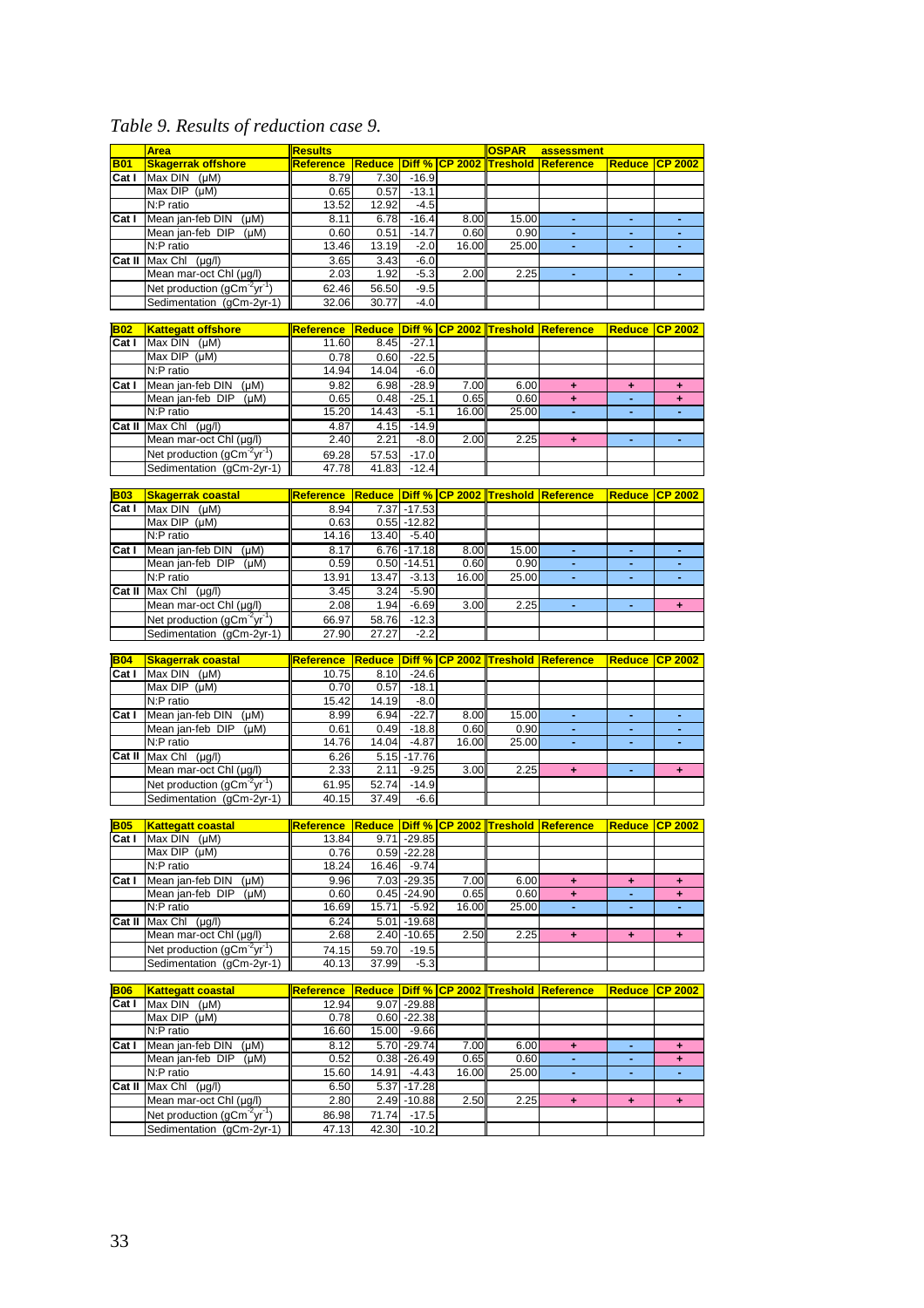## **5. Discussion and conclusions**

The model response to nutrient reductions (cases 1-3) shows that reducing nutrient inputs from land by 50% have the largest effect on the nitrate concentration in the Kattegat and along the Swedish coast in the Skagerrak area. The change of phosphorus concentrations for this reduction scenario is relatively small. Reducing the fluxes of nutrients from the Baltic Sea by 50% show larger response on phosphate and the main effects are also found in the Kattegat and along the Swedish coast in the Skagerrak. Reducing the fluxes of nutrients by 30% from the North Sea show a similar size of response as obtained in the Baltic Sea case, but the largest effects are obtained in the Skagerrak. The reduction of nitrate concentrations in this case in the Kattegat is slightly less than seen from the effect from a reduced land runoff while the reduction of phosphate is larger.

A number of model experiments have been performed to predict the environmental consequences if the 50% nutrient reduction target was achieved.

The nutrient reduction scenarios (cases 4-7) indicate that a 50% reduction of anthropogenic nitrogen and phosphorus from the land runoff mainly reduces the nitrate concentrations. The final change of phosphorus concentrations for these reduction scenarios is very small.

The largest effect obtained from a 50% reduction of anthropogenic nitrogen and phosphorus from the runoff in one country alone is obtained for Sweden (Case 5). This model experiment reduces the nitrate and chlorophyll concentrations in the Swedish coastal waters with 5%-10% and 3%-6%, respectively. The net production is reduced 2%-4% and changes in sedimentation are less than 1%. The largest reduction is found in the Kattegat.

The combined effect from a 50% reduction of anthropogenic nutrient supplies from land and an anticipated reduction from the adjacent seas (see Case 9) aim to give an estimate of the reduction potential that might be realistic when the Baltic Sea and the North Sea has achieved the nutrient reduction targets. In the Kattegat and the Swedish parts of the Skagerrak coastal area this model experiment reduces the nitrate and phosphate concentrations with 20%-30%, the average chlorophyll values with 8%-11%, the netproduction with 12%-20%, and the sedimentation by 5%-12%.

In comparison with the reference run the OSPAR assessment of Case 9 re-classifies the Kattegat central basin B02 and the Skagerrak coastal basin B04 from problem area to a potential problem area and a non problem area, respectively. There are however still elevated levels of average chlorophyll left in the coastal Kattegat basin B05 and B06.

#### Application of the model results to the OSPAR 2002 assessment

In Table 10 the estimated ranges of reduction from the Case 9 results are applied to the OSPAR 2002 assessment. The results shows that the average chlorophyll values of the Skagerrak coastal basins B03 and B04 remains elevated while all other parameters reduces below the threshold values.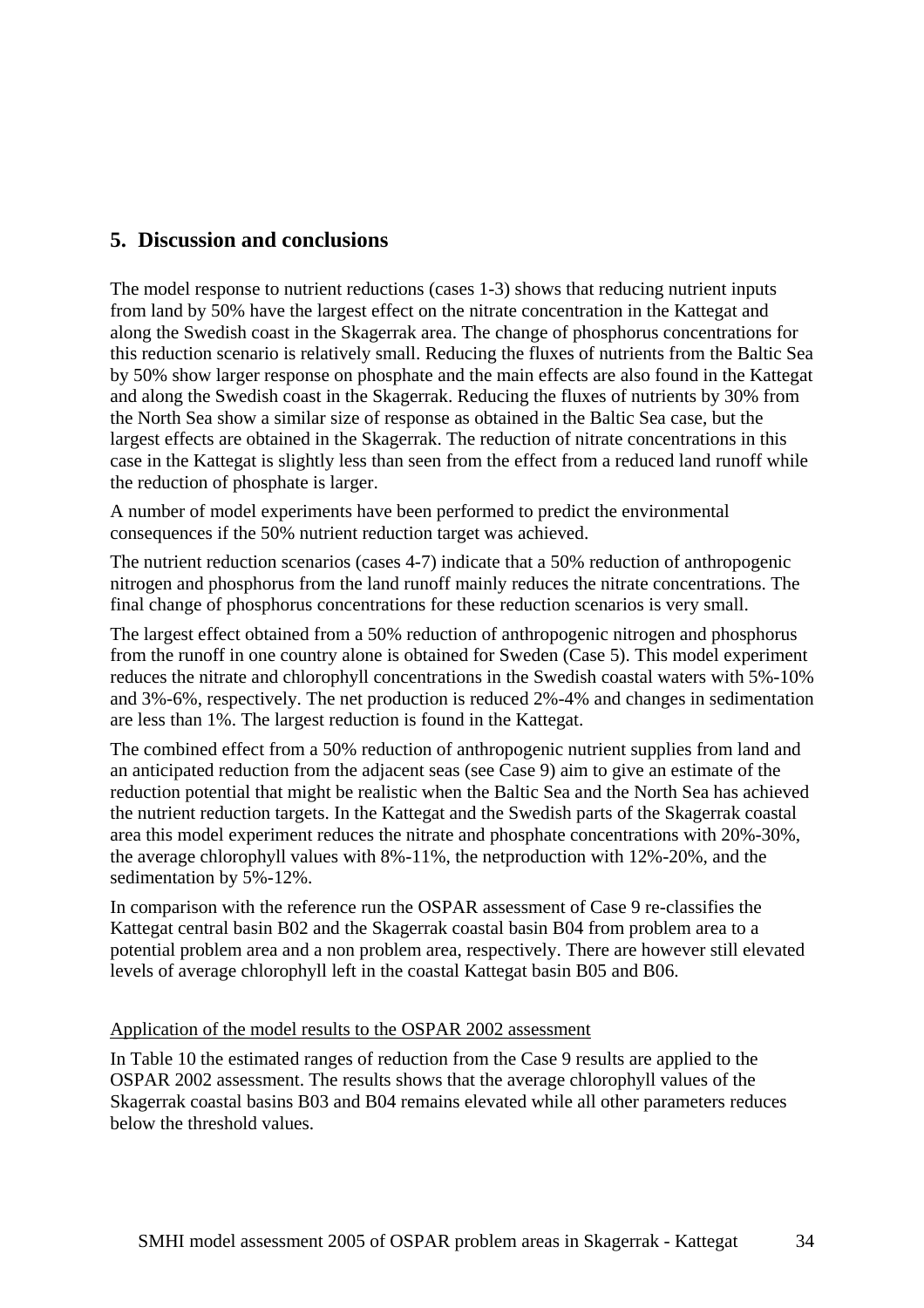*Table 10. The results from the OSPAR 2002 data assessment of the 1990s (CP 2002) are reduced by the reduction factor (Diff) obtained from Case 9. The results after reduction are shown in column Reduce.*   $\overline{\phantom{0}}$ r.

|                              | <b>Area</b>                                          | <b>Results</b> |                      |                | <b>OSPAR</b>             | assessment           |                      |  |
|------------------------------|------------------------------------------------------|----------------|----------------------|----------------|--------------------------|----------------------|----------------------|--|
| <b>B01</b>                   | <b>Skagerrak offshore</b>                            | <b>CP 2002</b> | <b>Reduce Diff %</b> |                | Treshold CP 2002         |                      | <b>Reduce</b>        |  |
| Cat I                        | Max $DIN$ ( $\mu M$ )                                |                |                      |                |                          |                      |                      |  |
|                              | Max DIP (uM)                                         |                |                      |                |                          |                      |                      |  |
|                              | N:P ratio                                            |                |                      |                |                          |                      |                      |  |
| Cat I                        | Mean jan-feb DIN (µM)                                | 8.00           | 6.69                 | $-16.4$        | 15.00                    | $\omega$             |                      |  |
|                              | Mean jan-feb DIP (µM)                                | 0.60           | 0.51                 | $-14.7$        | 0.90                     | Ξ                    | $\blacksquare$       |  |
|                              |                                                      |                |                      | $-2.0$         | 25.00                    |                      |                      |  |
|                              | N:P ratio                                            | 16.00          | 15.67                |                |                          |                      |                      |  |
|                              | Cat II Max Chi (µq/l)                                |                |                      |                |                          |                      |                      |  |
|                              | Mean mar-oct Chl (µg/l)                              | 2.00           | 1.89                 | $-5.3$         | 2.25                     | $\omega$             | $\blacksquare$       |  |
|                              | Net production ( $gCm^{-2}yr^{-1}$ )                 |                |                      |                |                          |                      |                      |  |
|                              | Sedimentation (gCm-2yr-1)                            |                |                      |                |                          |                      |                      |  |
|                              |                                                      |                |                      |                |                          |                      |                      |  |
| <b>B02</b>                   | <b>Kattegatt offshore</b>                            | <b>CP 2002</b> | <b>Reduce Diff %</b> |                | Treshold ICP 2002        |                      | <b>Reduce</b>        |  |
| Cat I                        | Max $DIN$ ( $\mu M$ )                                |                |                      |                |                          |                      |                      |  |
|                              | Max $DIP$ ( $\mu$ M)                                 |                |                      |                |                          |                      |                      |  |
|                              | N:P ratio                                            |                |                      |                |                          |                      |                      |  |
|                              |                                                      |                |                      |                |                          |                      |                      |  |
| Cat I                        | Mean jan-feb DIN (µM)                                | 7.00           | 4.97                 | $-28.9$        | 6.00                     | ÷.                   | $\blacksquare$       |  |
|                              | Mean jan-feb DIP (µM)                                | 0.65           | 0.49                 | $-25.1$        | 0.60                     | ÷                    | ٠                    |  |
|                              | N:P ratio                                            | 16.00          | 15.19                | $-5.1$         | 25.00                    |                      | $\blacksquare$       |  |
|                              | Cat II $Max ChI (µq/l)$                              |                |                      |                |                          |                      |                      |  |
|                              | Mean mar-oct Chl (µg/l)                              | 2.00           | 1.84                 | $-8.0$         | 2.25                     | $\blacksquare$       | ÷.                   |  |
|                              | Net production ( $gCm^2yr^1$ )                       |                |                      |                |                          |                      |                      |  |
|                              | Sedimentation (qCm-2yr-1)                            |                |                      |                |                          |                      |                      |  |
|                              |                                                      |                |                      |                |                          |                      |                      |  |
| <b>B03</b>                   |                                                      | <b>CP 2002</b> |                      | Diff %         |                          |                      |                      |  |
|                              | <b>Skagerrak coastal</b>                             |                | <b>Reduce</b>        |                | <u>Treshold ICP 2002</u> |                      | <b>Reduce</b>        |  |
| Cat I                        | Max DIN (µM)                                         |                |                      |                |                          |                      |                      |  |
|                              | Max $DIP$ ( $\mu$ M)                                 |                |                      |                |                          |                      |                      |  |
|                              | N:P ratio                                            |                |                      |                |                          |                      |                      |  |
| Cat I                        | Mean jan-feb DIN (µM)                                | 8.00           |                      | $6.63 - 17.18$ | 15.00                    |                      |                      |  |
|                              | Mean jan-feb $DIP$ ( $\mu$ M)                        | 0.60           |                      | $0.51 - 14.51$ | 0.90                     |                      | $\blacksquare$       |  |
|                              | N:P ratio                                            | 16.00          | 15.50                | $-3.13$        | 25.00                    | $\blacksquare$       | $\blacksquare$       |  |
|                              | Cat II Max Chi (µg/l)                                |                |                      |                |                          |                      |                      |  |
|                              | Mean mar-oct Chl (µg/l)                              | 3.00           | 2.80                 | $-6.69$        | 2.25                     | $+$                  | $\ddot{\phantom{1}}$ |  |
|                              |                                                      |                |                      |                |                          |                      |                      |  |
|                              | Net production (gCm <sup>-2</sup> yr <sup>-1</sup> ) |                |                      |                |                          |                      |                      |  |
|                              | Sedimentation (gCm-2yr-1)                            |                |                      |                |                          |                      |                      |  |
|                              |                                                      |                |                      |                |                          |                      |                      |  |
|                              |                                                      |                |                      |                |                          |                      |                      |  |
|                              | <b>Skagerrak coastal</b>                             | <b>CP 2002</b> | <b>Reduce Diff %</b> |                | Treshold CP 2002         |                      | <b>Reduce</b>        |  |
| Cat I                        | $Max$ DIN $(\mu M)$                                  |                |                      |                |                          |                      |                      |  |
| <b>B04</b>                   | Max DIP (µM)                                         |                |                      |                |                          |                      |                      |  |
|                              | N:P ratio                                            |                |                      |                |                          |                      |                      |  |
|                              |                                                      |                |                      |                |                          |                      |                      |  |
| Cat I                        | Mean jan-feb DIN (µM)                                | 8.00           | 6.18                 | $-22.7$        | 15.00                    |                      |                      |  |
|                              | Mean jan-feb DIP<br>$(\mu M)$                        | 0.60           | 0.49                 | $-18.8$        | 0.90                     | ÷                    | ÷                    |  |
|                              | N:P ratio                                            | 16.00          | 15.22                | $-4.87$        | 25.00                    |                      |                      |  |
|                              | Cat II Max Chi (µg/l)                                |                |                      |                |                          |                      |                      |  |
|                              | Mean mar-oct Chl (µg/l)                              | 3.00           | 2.72                 | $-9.25$        | 2.25                     | $\ddot{\phantom{1}}$ | ÷                    |  |
|                              | Net production ( $qCm^{-2}yr^{-1}$ )                 |                |                      |                |                          |                      |                      |  |
|                              | Sedimentation (gCm-2yr-1)                            |                |                      |                |                          |                      |                      |  |
|                              |                                                      |                |                      |                |                          |                      |                      |  |
|                              | <b>Kattegatt coastal</b>                             | <b>CP 2002</b> | <b>Reduce Diff %</b> |                | Treshold CP 2002         |                      | <b>Reduce</b>        |  |
|                              | $Max$ DIN $(\mu M)$                                  |                |                      |                |                          |                      |                      |  |
|                              | Max $DIP$ ( $\mu$ M)                                 |                |                      |                |                          |                      |                      |  |
|                              | N:P ratio                                            |                |                      |                |                          |                      |                      |  |
|                              |                                                      |                |                      |                |                          |                      | $\blacksquare$       |  |
| <b>B05</b><br>Cat I<br>Cat I | Mean jan-feb DIN (µM)                                | 7.00           |                      | 4.95 -29.35    | 6.00                     | $\ddot{\phantom{1}}$ |                      |  |
|                              | Mean jan-feb DIP (µM)                                | 0.65           |                      | $0.49 - 24.90$ | 0.60                     | ÷                    | ٠                    |  |
|                              | N:P ratio                                            | 16.00          | 15.05                | $-5.92$        | 25.00                    |                      | ÷,                   |  |
|                              | Cat II $Max ChI (µq/l)$                              |                |                      |                |                          |                      |                      |  |
|                              | Mean mar-oct ChI (µg/l)                              | 2.50           | 2.23                 | $-10.65$       | 2.25                     | $\pm$                | ÷.                   |  |
|                              | Net production (gCm <sup>-2</sup> yr <sup>-1</sup> ) |                |                      |                |                          |                      |                      |  |
|                              | Sedimentation (qCm-2yr-1)                            |                |                      |                |                          |                      |                      |  |
|                              |                                                      |                |                      |                |                          |                      |                      |  |
|                              | <b>Kattegatt coastal</b>                             | <b>CP 2002</b> | <b>Reduce</b>        | Diff %         | <u>Treshold  CP 2002</u> |                      | <b>Reduce</b>        |  |
| Cat I                        | Max $DIN$ ( $\mu M$ )                                |                |                      |                |                          |                      |                      |  |
|                              |                                                      |                |                      |                |                          |                      |                      |  |
|                              | Max $DIP$ ( $\mu$ M)                                 |                |                      |                |                          |                      |                      |  |
|                              | N:P ratio                                            |                |                      |                |                          |                      |                      |  |
| Cat I                        | Mean jan-feb DIN (µM)                                | 7.00           |                      | 4.92 - 29.74   | 6.00                     | ÷                    | $\blacksquare$       |  |
|                              | Mean jan-feb DIP (µM)                                | 0.65           |                      | $0.48 - 26.49$ | 0.60                     | ٠                    | $\blacksquare$       |  |
| <b>B06</b>                   | N:P ratio                                            | 16.00          | 15.29                | $-4.43$        | 25.00                    | ÷                    | ä,                   |  |
|                              | <b>Cat II</b> Max Chi $(\mu g/l)$                    |                |                      |                |                          |                      |                      |  |
|                              | Mean mar-oct ChI (µg/l)                              | 2.50           | 2.23                 | $-10.88$       | 2.25                     | $\ddot{}$            | ä,                   |  |
|                              | Net production (gCm <sup>-2</sup> yr <sup>-1</sup> ) |                |                      |                |                          |                      |                      |  |
|                              | Sedimentation (gCm-2yr-1)                            |                |                      |                |                          |                      |                      |  |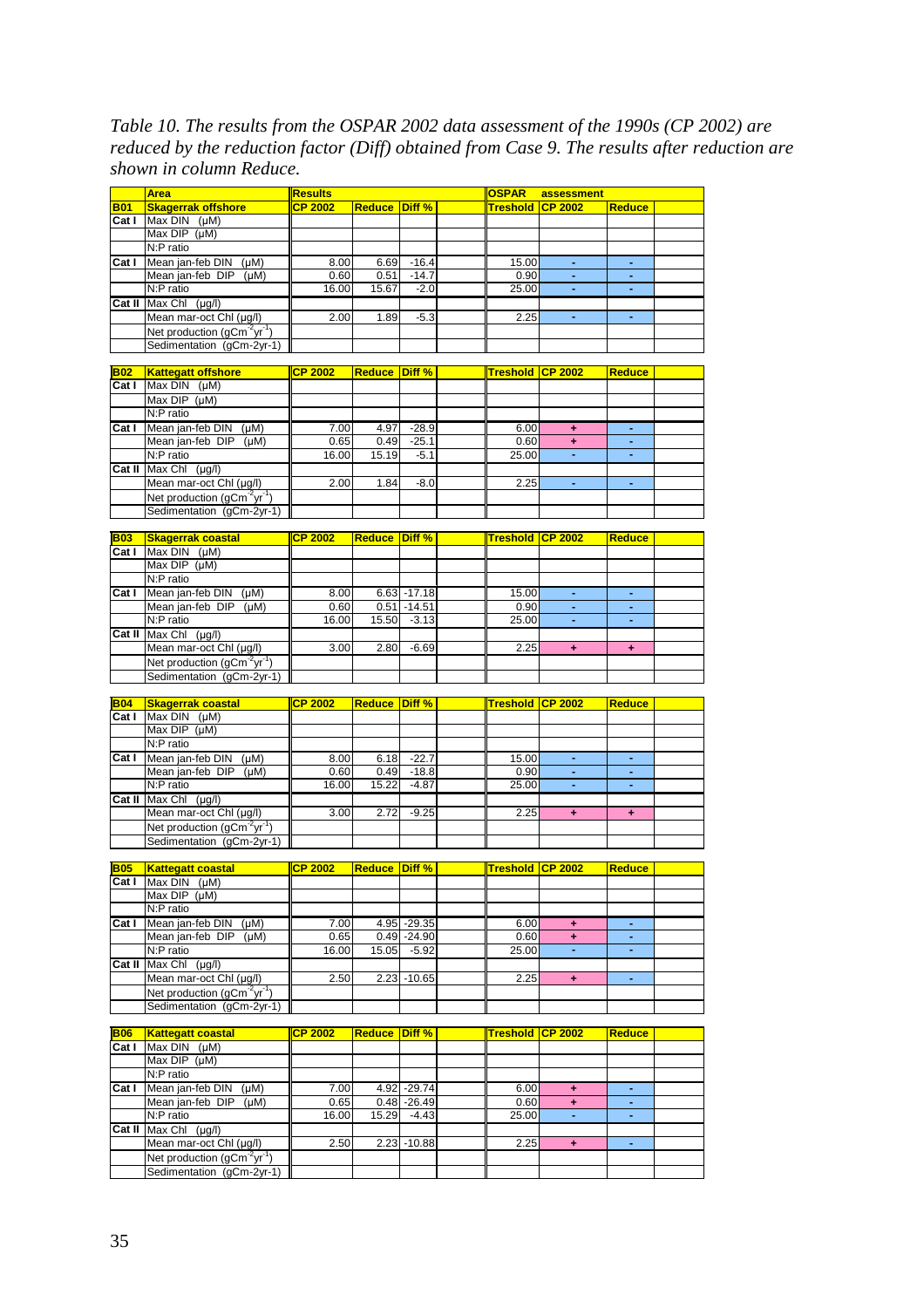The reduction scenarios have shown that to reach the target non problem area in the Skagerrak and Kattegat area we need to reduce nutrient supplies also from the North Sea and the Baltic Sea boundaries. It seems that the reduction target is not entirely obtained from the anticipated reduction scenarios suggested in case 9. It is however not clear from the present results how to perform the remaining reduction since there is a difference between the model and the OSPAR 2002 assessment which has some impact on the interpretation of the results. The model has lower average chlorophyll values in the Skagerrak and higher values in the Kattegat as compared to the OSPAR 2002 assessment. This parameter has a major impact on the classification since it defines the limit of a problem area in the OSPAR comprehensive procedure. The cause of this disagreement between the model and the OSPAR 2002 assessment should therefore be further investigated.

#### Suggestions of future work

The results from the model validation show that the model mainly produces reliable results, especially in the surface layers of the modelled areas. In general the model seems to be well suited for the evaluation of long-term effects and long-term statistical characteristics of nutrient conditions in the Skagerrak and the Kattegat. There are some points mentioned before that could be done in order to enhance the model performance below the summer pycnocline in the Skagerrak and in the lower layers of the Kattegat. Improving the boundary conditions may give a better correspondence with the temporal variations and possibly also improve some of the statistical results. The low oxygen concentrations occurring in the bottom waters of the Kattegat are however not captured accurately enough by the model. The modelled minimum oxygen concentration is about 4.5 ml/l while observations from both Anholt and Fladen regularly show minimum concentrations below 4 ml/l in autumn. A reliable assessment of this parameter therefore requires an improvement of the Kattegat model. The runoff from the river Göta Älv has its outlet from the coastal zone to the model basin B05. It is however likely that a fraction of the river runoff should be directed to the Skagerrak coastal basin B04 instead. This would likely increase the biological production in the Skagerrak coastal basin B04 and reduce it in the Kattegat coastal basin B05. The reference run for the reduction cases are based on the year 1994 repeated 10 times. It might be valuable to investigate the model response for reductions performed on some other years as well. Looking at two years with quite different characteristics could give an estimation of the ranges for the model response under different environmental conditions.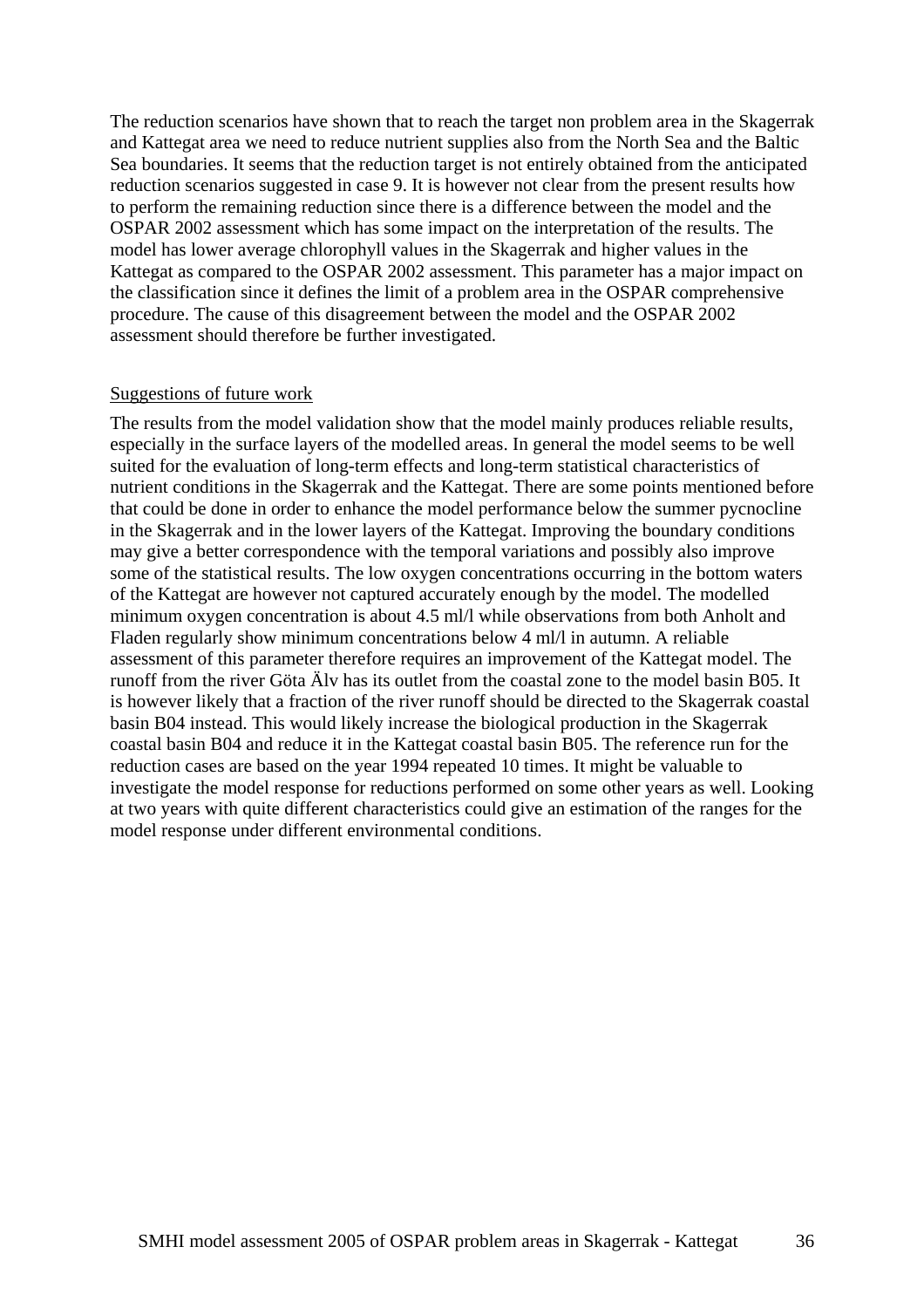## **6. Acknowledgement**

The Swedish Environmental Agency and SMHI funded the investigation. Thanks to Bo Gustafsson and Lars Axell for the hydrodynamical model forcing supplied for the open boundaries. Thanks to Elin Almroth who collected the ICES data from the North Sea boundary.

### **7. References**

 Areskoug, H. 1993. nedfall av kväve och fosfor till Sverige, Östersjön och Västerhavet. Naturvårdsverket, Rapport 4148.

- ASMO, 2003, JAMP Implementation plan. Meeting of the Environmental Assessment and Monitoring Committee (ASMO), ASMO 03/13/1, Annex 5.
- Brandt, M. and Ejhed, H. 2002. TRK (Transport, retention, källfördelning). Belastning på havet. Naturvårdsverket Rapport 5247, 117 sid. (in swedish).

Djupdata för havsområden 2003. SMHI Oceanografi Nr 73 (in swedish).

Gustafsson, B.G., 2000, Time-dependent modelling of the Baltic Entrance area, Estuaries, Vol. 23, No.2, 231-252.

HELCOM EUTRO Swedish National Report, 2005, Eds. M. Hansson and B. Håkansson, Förslag till vattendirektivets bedömningsgrunder för pelagiala vintertida näringsämnen och sommartida effektrelaterade näringsämnen, siktdjup och klorofyll I kustvatten, SMHI OC report No. ?, Manuskript.

ICG\_EMO, 2005, OSPAR workshop on eutrophication modelling, Hamburg (Germany) 26- 28 september 2005, ICG\_EMO 05/5/1.

- Marmefelt, E., Håkansson, B., Erichsen, A. C. and Hansen, I. S., 2000. Development of an Ecological Model System for the Kattegat and the Southern Baltic. SMHI rapport Oceanografi Nr 29.
- Marmefelt, E., Olsson, H., Lindow, H. and Svensson, J., 2004. Integrerat kustzonssystem för Bohusläns skärgård. SMHI rapport Oceanografi Nr 76, (in swedish).
- Marmefelt, E., 2005. . Integrerat kustzonssystem för Hallandskusten. SMHI rapport Oceanografi Nr 80, (in swedish).

OSPAR assessment 2002, Håkansson, B., Editor, 2003, Swedish national report on eutrophication status in the Kattegat and the Skagerrak, SMHI report, RO No 31.

OSPAR, 2002A, Common Assessment Criteria, their Assessment Levels and Area Classification within the Comprehensive Procedure of the Common Procedure. Reference number: 2002-20.

OSPAR, 2003, Strategies of the OSPAR Commission for the Protection of the Marine Environment of the North-East Atlantic, Reference number: 2003-21.

PARCOM, 1988, Recommendation 88/2 of 17 june 1988 on the reduction in inputs of nutrients to the Paris Convention area.

Rydberg, L., and G. Björk, 2001, Nutrient transports in Skagerrak and Kattegat. In "Syrebrist i havet", Havsmiljö – Temanummer, ISSN, 1104-3458.

Rydberg, L., Haamer, J., and O. Liungman, 1996, Fluxes of water and nutrients within and into the Skagerrak, J. of Sea Res., 35, 23-38.

Savchuk, O., 2005, Resolving the Baltic Sea into seven subbasins: N and P budgets for 1991- 1999, J. of Marine Systems, 56, 1-15.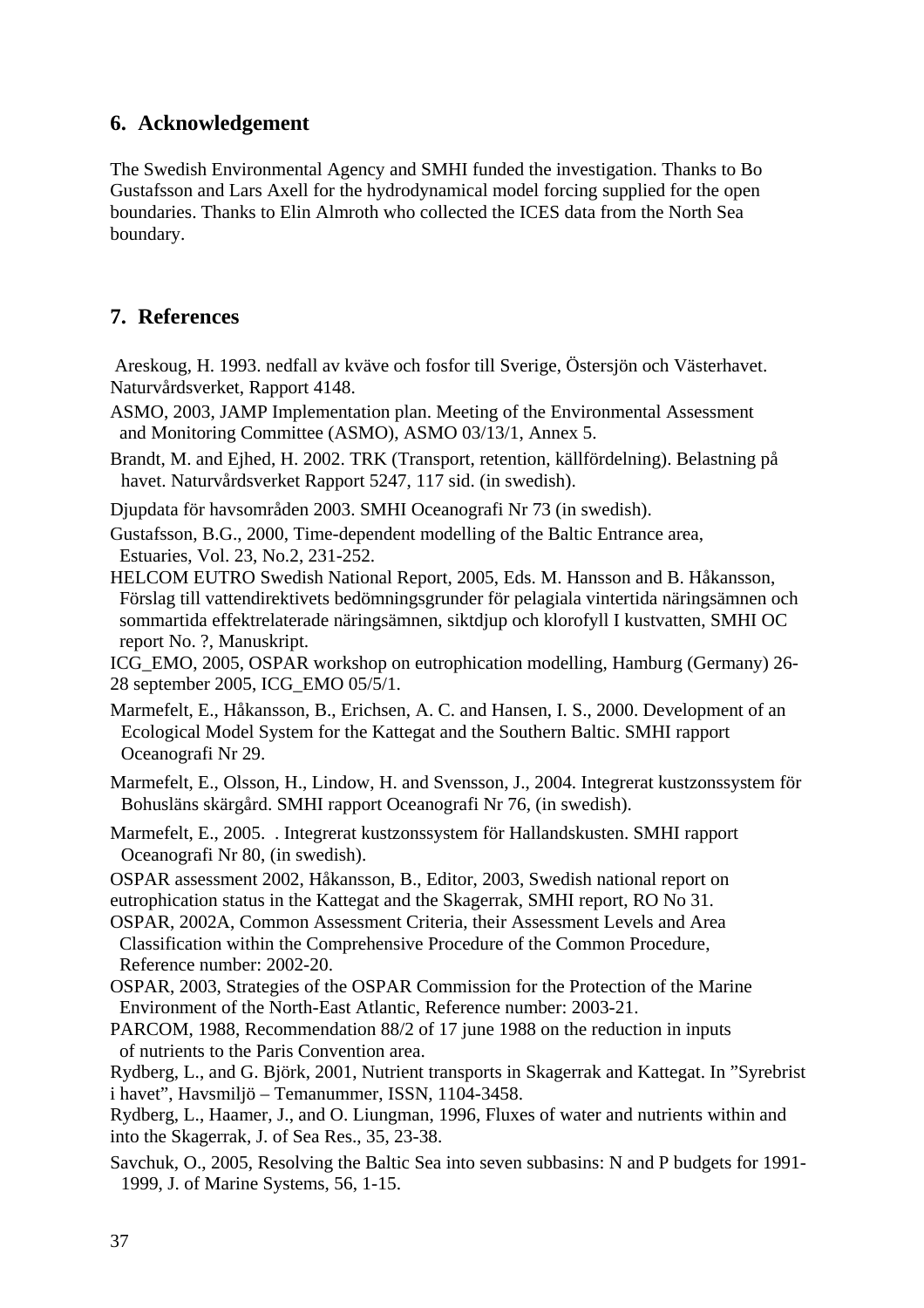- Skogen, M. D., H. Søiland and E. Svendsen, 2004, Effects of changing nutrient loads to the North Sea, J. of Marine Systems, 46, 23-38.
- Svensson, U. 1998. PROBE an instruction manual. SMHI rapport Oceanografi Nr 24 (in swedish).
- Stålnacke, P., 1996. Nutrient Loads to the Baltic Sea. Ph.D thesis, Department of water and environmental studies, Linköping University, Sweden.